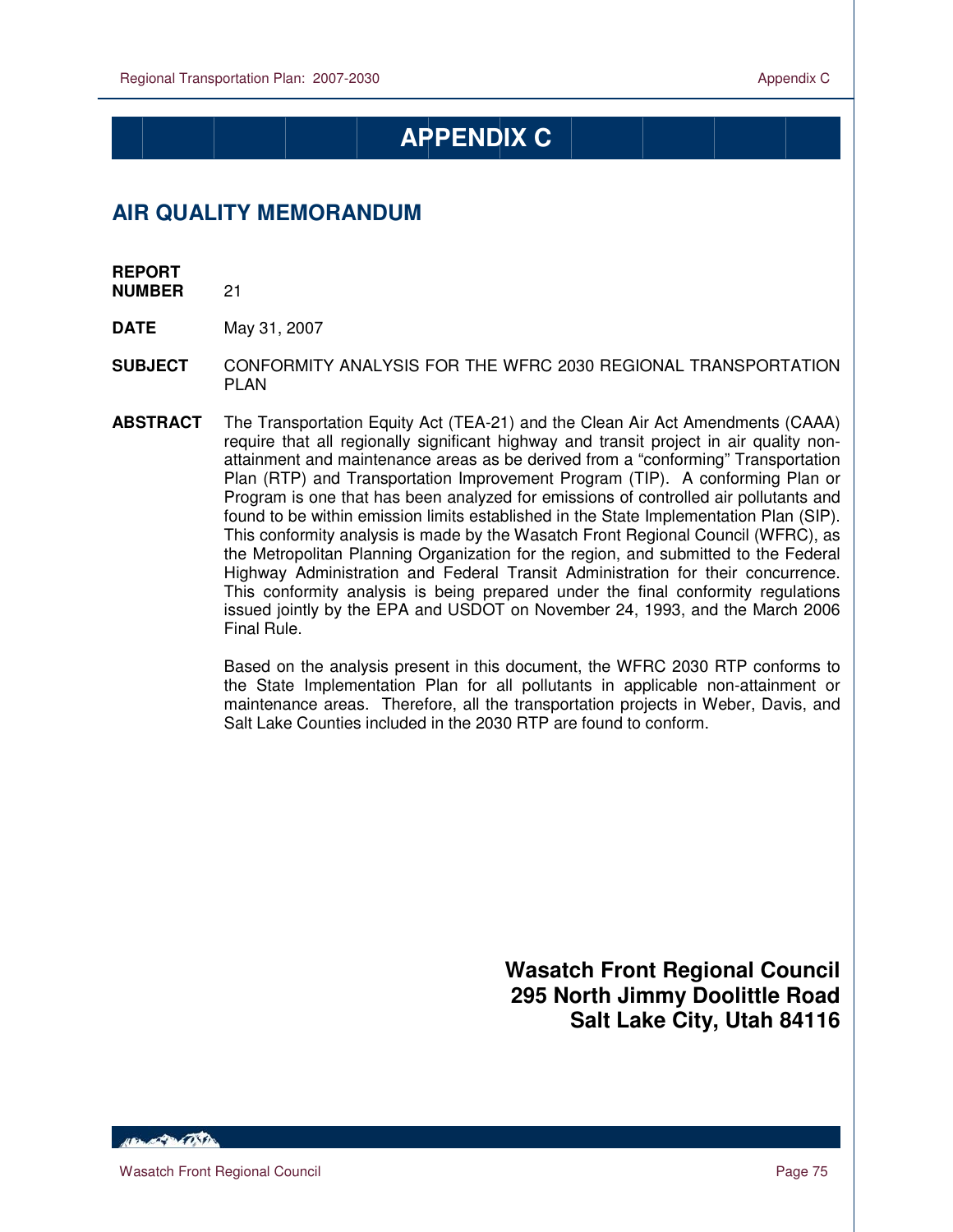# **Table of Contents**

|         | Page |
|---------|------|
|         |      |
|         |      |
|         |      |
|         |      |
|         |      |
|         |      |
|         |      |
|         |      |
|         |      |
|         |      |
|         |      |
|         |      |
|         |      |
|         |      |
|         |      |
|         |      |
|         |      |
|         |      |
|         |      |
| $C_{1}$ |      |
|         |      |
|         |      |
|         |      |
|         |      |
|         |      |
|         |      |
|         |      |
|         |      |
|         |      |
|         |      |
|         |      |
|         |      |
|         |      |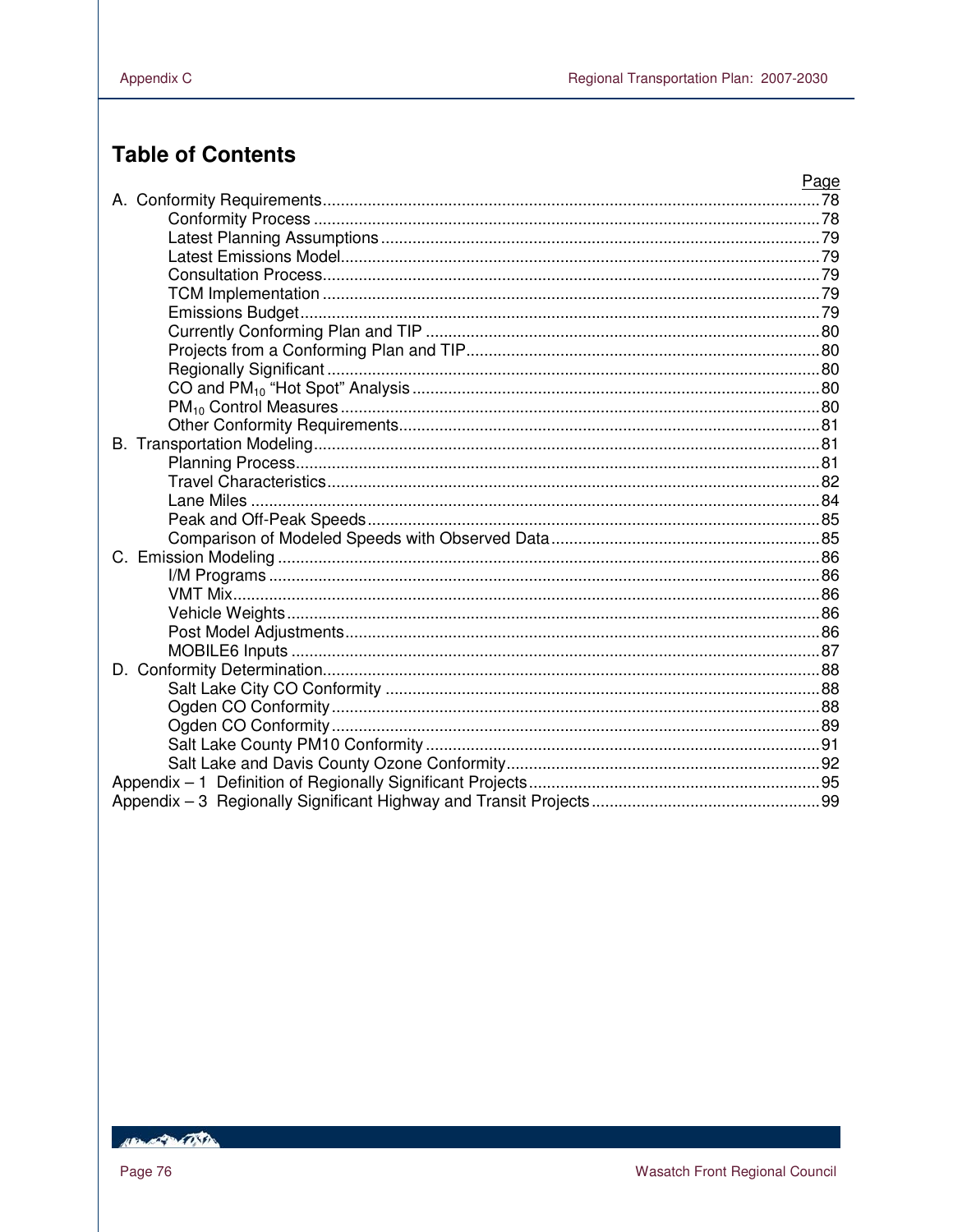# **List of Tables**

| Table C-6 Salt Lake County Modeled Speeds Compared to Observed Speeds 85 |  |
|--------------------------------------------------------------------------|--|
|                                                                          |  |
|                                                                          |  |
|                                                                          |  |
|                                                                          |  |
|                                                                          |  |
|                                                                          |  |
|                                                                          |  |
|                                                                          |  |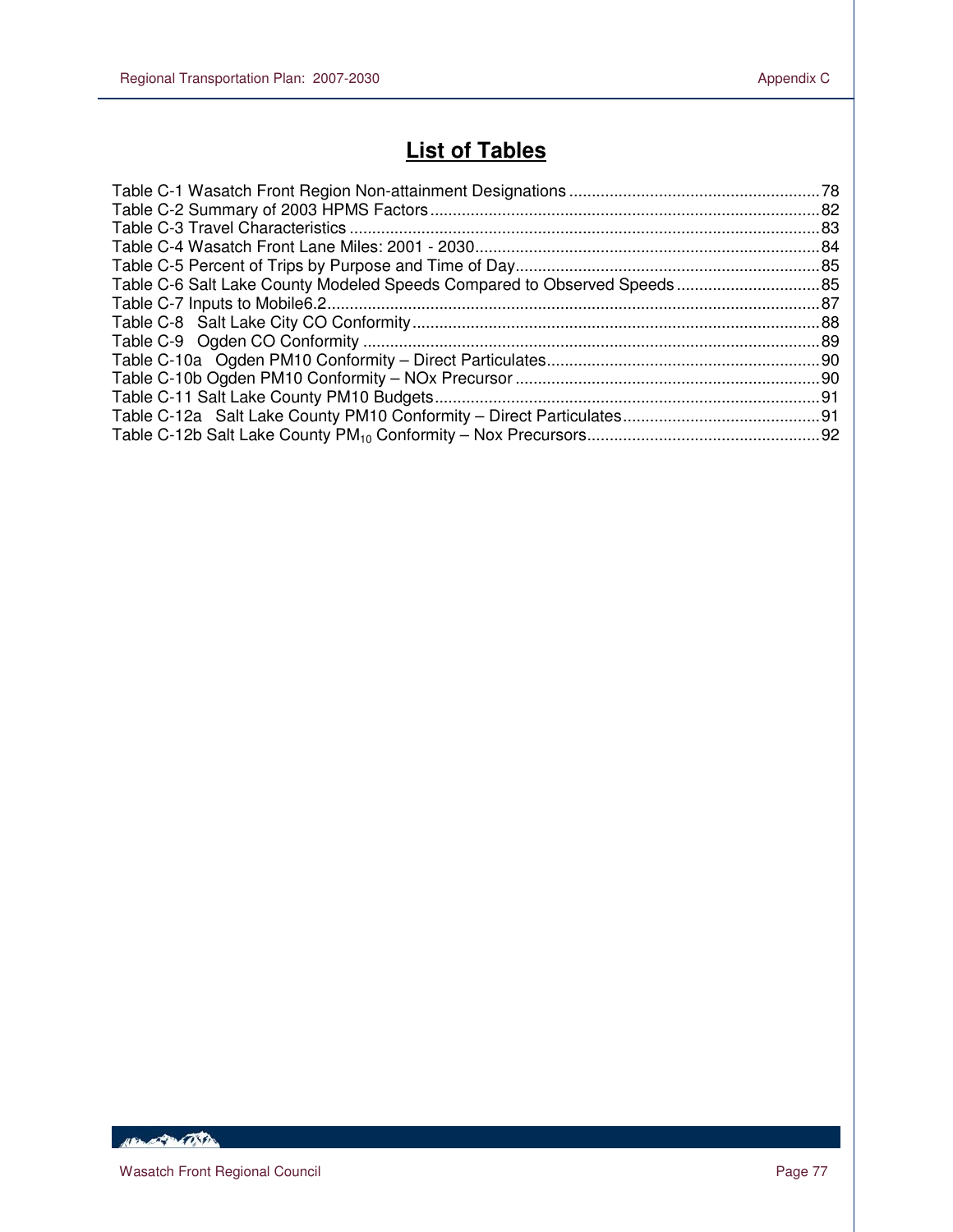# **A. Conformity Requirements**

#### **Conformity Process**

Since the commencement of the planning requirements in the late 1960s, further requirements (most recently the 2005 Safe, Accountable, Flexible, Efficient Transportation Equity Act: A Legacy for Users and the 1990 Clean Air Act Amendments) have added to the responsibilities and the decision making powers of local governments through the Metropolitan Planning Organization. The Wasatch Front Regional Council (WFRC) is the Metropolitan Planning Organization for the Salt Lake and Ogden / Layton Urbanized Areas. This report summarizes WFRC's conformity analysis of the RTP with the Division of Air Quality's State Implementation Plan (SIP). This conformity analysis is subject to public and agency review, and requires the concurrence of the Federal Highway Administration and Federal Transit Administration.

In November, 1993, the Environmental Protection Agency and the Department of Transportation issued rules establishing the procedures to be used to show that transportation Plans and Programs conform to the SIP. The conformity rules establish that transportation projects that use federal funds, as well as "regionally significant" transportation projects sponsored by recipients of other federal funds, may not proceed in areas designated as "non-attainment (or maintenance) with respect to the National Ambient Air Quality Standards" until and unless a regional emissions analysis of the Plan and TIP demonstrates that the projects conform with the SIP.

Salt Lake County, Salt Lake City, and Ogden City are designated as non-attainment (or maintenance) for one or more air pollutants. Specifically, there are three areas in the Wasatch Front region for which the conformity rules apply. These areas are listed in Table C-1 below.

| <b>AREA</b>      | <b>DESIGNATION</b>           | <b>POLLUTANT</b>               |
|------------------|------------------------------|--------------------------------|
| Salt Lake City   | Maintenance Area             | Carbon Monoxide (CO)           |
| Ogden City       | Maintenance Area             | Carbon Monoxide (CO)           |
|                  | Moderate Non-Attainment Area | Particulate Matter $(PM_{10})$ |
| Salt Lake County | Moderate Non-Attainment      | Particulate Matter $(PM_{10})$ |

# **TABLE C-1**

# **Wasatch Front Region Non-attainment Designations**

In September 2006 the EPA changed the 24-hour PM<sub>2.5</sub> standard from 65  $\mu$ g/m<sup>3</sup> to 35  $\mu$ g/m<sup>3</sup>. Under this stricter standard, several areas along the Wasatch Front have experienced violations of the new PM<sub>2.5</sub> standard. The State Division of Air Quality will make recommendations to EPA in December 2007 regarding which areas in Utah should be designated as  $PM_{2.5}$  non-attainment areas. EPA will make final non-attainment designations by December 2009 and these designations will be effective in April 2010. The following April (2011) WFRC will be required to make conformity determinations for  $PM<sub>2.5</sub>$ .

The CAAA established requirements for conformity. These requirements are outlined in 40 CFR 93.109 and include the following:

- Latest planning assumptions Latest emissions model
- Transportation Control Measures (TCM's) Consultation
- 
- Project from a conforming plan and TIP  $\qquad \qquad$  CO and PM<sub>10</sub> "hot spots"
- 
- 
- Emissions budget  $\sim$  Currently conforming plan and TIP
	-

*ABLACTER CONTENT*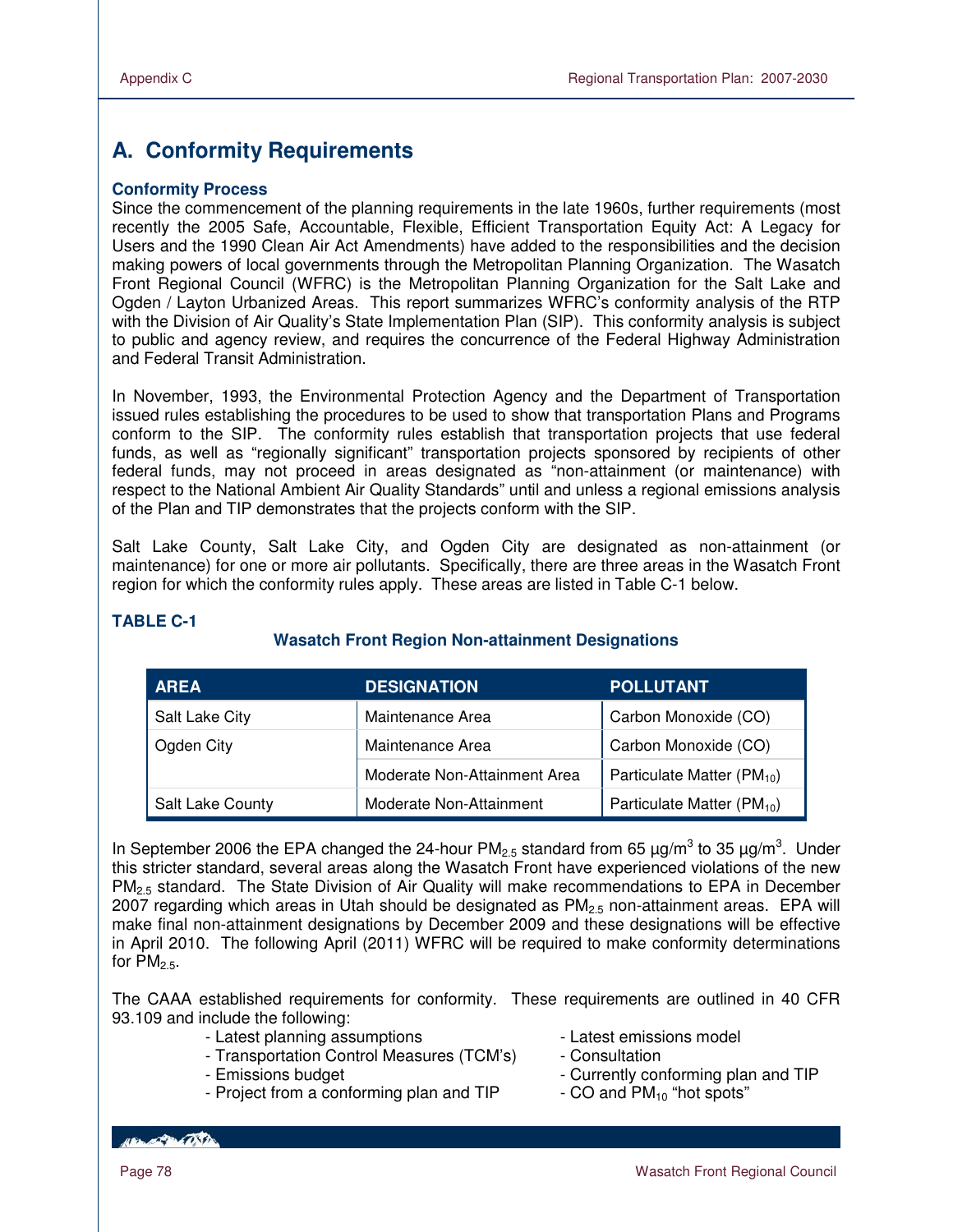-  $PM_{10}$  control measures

Each of these requirements will be discussed in the following paragraphs.

#### **Latest Planning Assumptions**

 $\overline{a}$ 

Current travel models are based on the latest available (October 2006) socioeconomic data from the Governor's Office of Planning and Budget and the Division of Workforce Services. These socioeconomic data were allocated to traffic analysis zones by WFRC for use in the travel demand model during 2006.

#### **Latest Emissions Model**

The conformity analysis presented in this document is based on EPA mobile source emissions models: MOBILE6.2 for tailpipe emissions and AP-42 section 13.2.1 for paved road dust emissions. The application of these models will be discussed in greater detail in the Emissions Model section of this document.

#### **Consultation Process**

Section 105 of 40 CFR Part 93 (Conformity Rule) requires, among other things, interagency consultation in the development of conformity determinations. To satisfy this requirement, WFRC, in cooperation with the State Division of Air Quality and several other agencies, drafted a Conformity SIP document to outline the consultation procedures to be used in air quality and transportation planning. The Conformity SIP is in the approval process at the time of this writing and will be submitted to EPA for approval once the public comment process is completed. WFRC will follow the consultation procedures as outlined in the Draft Conformity SIP in the preparation of this conformity analysis. As part of the consultation procedures defined in the Draft Conformity SIP, WFRC will present this report to the Regional Growth Committee and the Transportation Committee for review and comment. Both of these committees include a member of the Utah Air Quality Board as well as representatives of UDOT, UTA, FHWA, and FTA. In addition, management level staff members from the Utah Division of Air Quality are notified of meetings and agendas of the above committees. The Utah Division of Air Quality will also be provided with a copy of this report at the beginning of the public comment period for the RTP.

The RTP and this Conformity Analysis were made available for public inspection and comment from April 6 to May 7, 2007, and were posted on the WFRC website at the beginning of the comment period. Notification of the comment period was sent by mail to interested stakeholders. In addition, open house meetings were held on April 11, May 3, and May 7, 2007 in Davis County, Salt Lake County, and Weber County respectively.

#### **TCM Implementation**

A conformity analysis for the 2030 RTP must certify that nothing in the RTP interferes with the implementation of any Transportation Control Measure (TCM) identified in the applicable State Implementation Plan (SIP). There are three TCM's which are part of the non-control strategy SIP's (a non-control strategy SIP does not base attainment or maintenance on quantitative achievement of specific reductions but rather the general implementation of these Transportation Control Measures) applicable to the Wasatch Front region. The three TCM's include rideshare promotion, signal coordination, and a transit service goal (16 million revenue miles in the UTA service area). All of these TCM's have been implemented at the present time and are not adversely affected by any project or commitment in the 2030 RTP.

#### **Emissions Budget**

**ARANGER COSTA**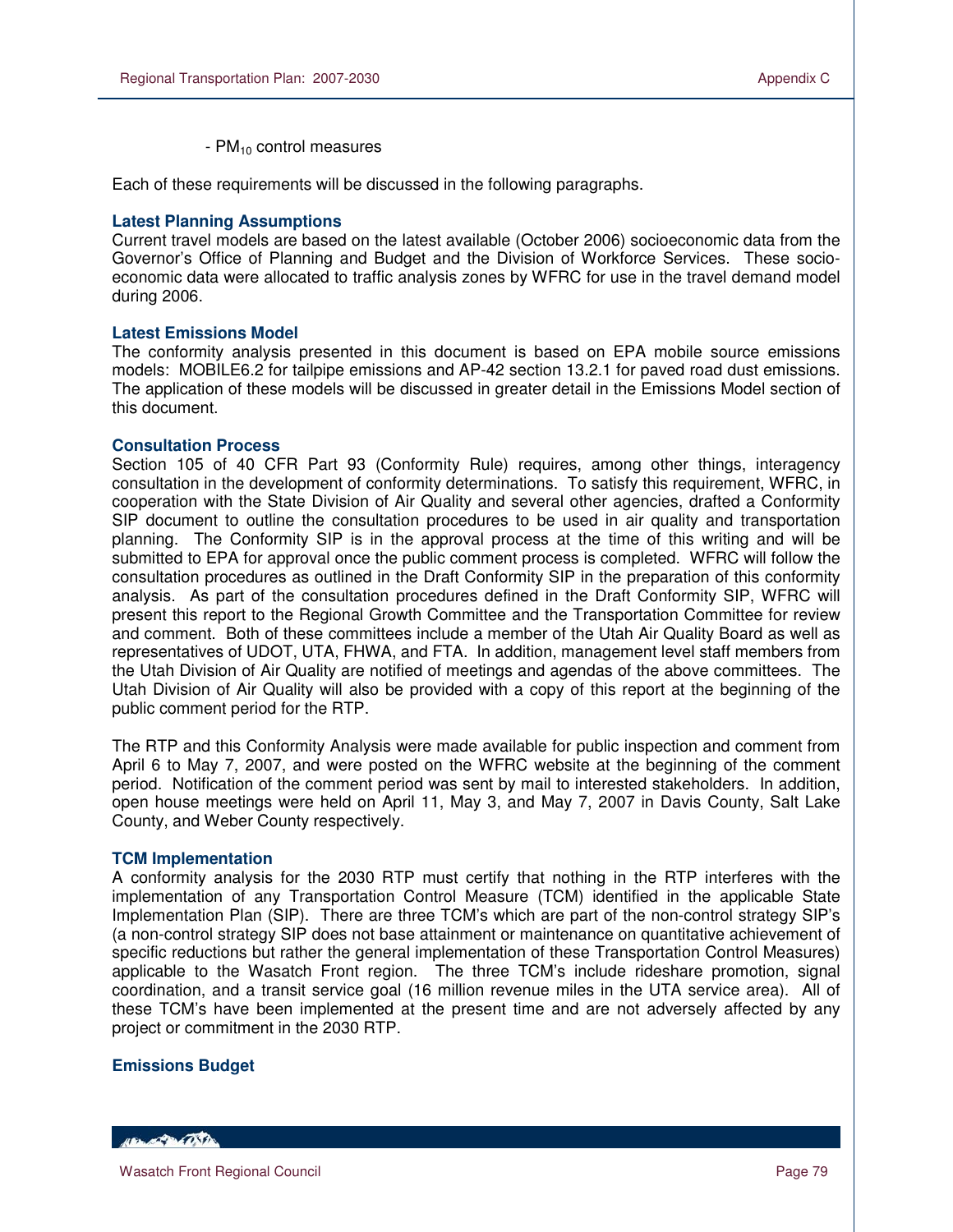A comparison of mobile source emission estimates to emission budgets defined in the SIP is outlined in this document in Section D - Conformity Determination.

#### **Currently Conforming Plan and TIP**

The existing RTP for the Wasatch Front Area conforms to State air quality goals and objectives as noted in a letter from FHWA and FTA dated January 20, 2004 and this conformity determination is still valid. The existing TIP for the Wasatch Front Area was also found to conform and this was noted in a September 28, 2006 letter from FHWA and FTA.

#### **Projects from a Conforming Plan and TIP**

**TIP Time Frame** - All projects which must be started no later than 2012 in order to achieve the transportation system envisioned by the 2030 RTP are included in the 2007-2012 TIP. The TIP is fiscally constrained, meaning that only those projects with an identified source of funds are included in the TIP. Estimated funding availability is based on current funding levels and reasonable assumptions that these funds will continue to be available.

#### **Regionally Significant**

All regionally significant projects, regardless of funding source (federal, state, or local) are included in the RTP. All regionally significant projects are also included in the regional emissions analysis of the RTP. Regionally significant projects are identified as those projects functionally classified as principal arterial or higher, or certain minor arterials as identified through the interagency consultation process (see Appendix 1 for a complete definition of regionally significant projects). The 2005 Utah Department of Transportation Functional Classification map was used to identify principal arterials. Interstate highways, freeways, expressways, principal arterials, light rail, and commuter rail are treated as regionally significant projects.

Because of their relative impact on air quality, all regionally significant projects regardless of funding source must be included in the regional emissions analysis, and any significant change in the design or scope of a regionally significant project must be reflected in the regional emissions analysis. All regionally significant projects have been included in the regional emissions analysis, and the modeling parameters used for these projects are consistent with the design and scope of these projects as defined in the RTP. In order to improve the quality of the travel model, other minor arterials and collectors, as well as local transit service, are also included in the regional travel model (and thus the regional emissions analysis) but these facilities are not considered regionally significant since they do not serve regional transportation needs as defined by EPA.

#### **CO and PM10 "Hot Spot" Analysis**

In addition to the regional emissions conformity analysis presented in this document, specific projects within carbon monoxide (CO) and particulate matter ( $PM<sub>10</sub>$  and  $PM<sub>2.5</sub>$ ) non-attainment areas are required to prepare a "hot spot" analysis of emissions. The "hot spot" analysis serves to verify whether or not localized emissions from a specific project will meet air quality standards. This requirement is addressed during the NEPA phase of project approval before FHWA or FTA can issue final project approval.

EPA has not identified an approved method for  $PM_{10}$  "hot spot" analysis. However, project sponsors are still required to prepare a qualitative analysis of localized  $PM_{10}$  impacts for the proposed project as part of their NEPA evaluation. FHWA has issued guidance on qualitative  $PM_{10}$  "hot spot" analysis to be used for the NEPA process. No  $PM<sub>2.5</sub>$  designations have been made for the Wasatch Front Region at this time.

#### **PM10 Control Measures**

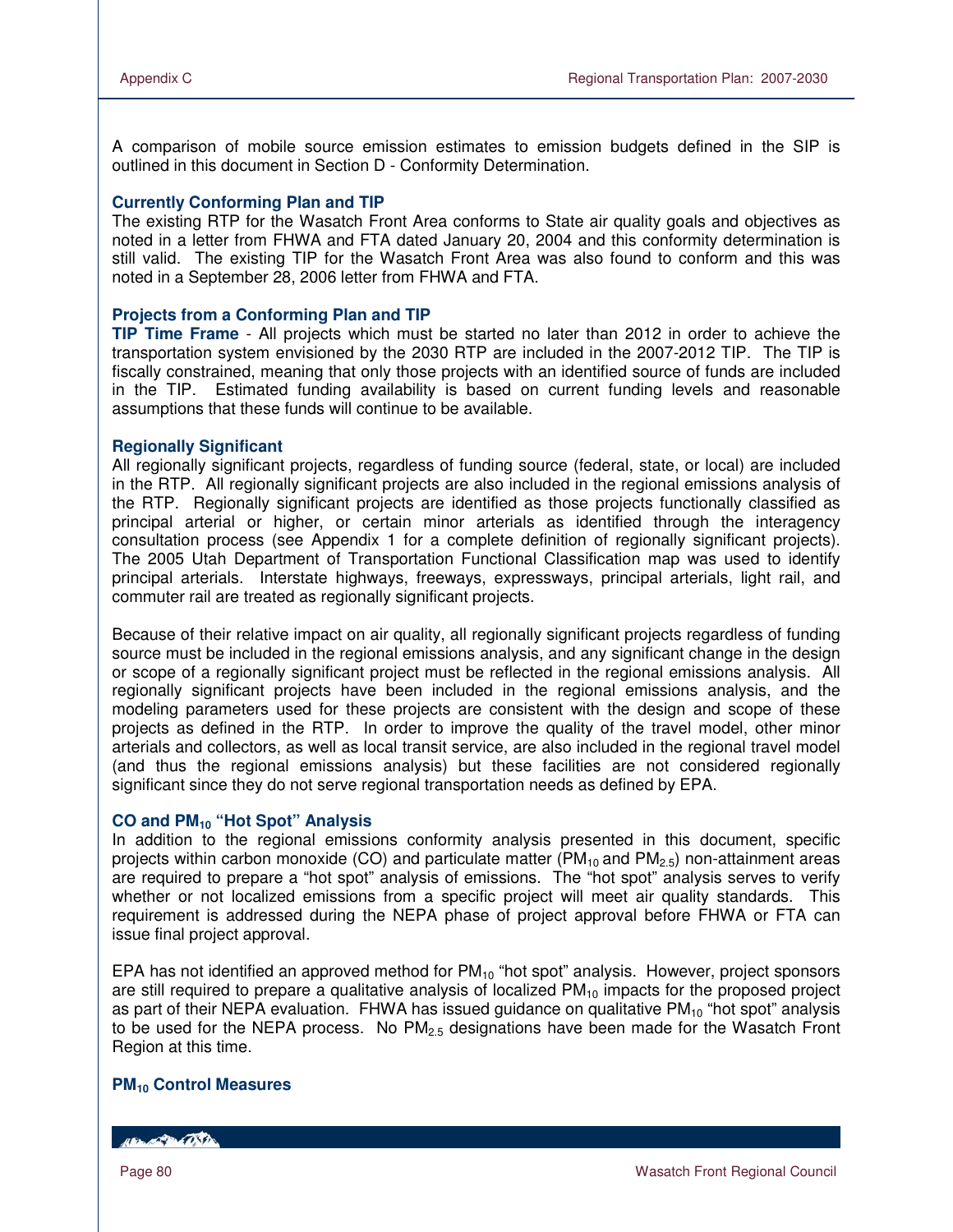**Construction-related Fugitive Dust** - Construction related dust is not identified as a contributor to the PM10 non-attainment area, therefore there is no conformity requirement for construction dust. Section 93.122(d) (1) of 40 CFR reads as follows:

"For areas in which the implementation plan does not identify construction-related fugitive PM10 as a contributor to the non-attainment problem, the fugitive PM10 emissions associated with highway and transit project construction are not required to be considered in the regional emissions analysis."

In the Utah PM<sub>10</sub> SIP, construction-related PM<sub>10</sub> is not included in the inventory, nor is it included in the attainment demonstration or control strategies. Construction-related  $PM_{10}$  emissions are mentioned in qualitative terms in Section IX.A.7 of the SIP as a maintenance measure to preserve attainment of the  $PM_{10}$  standard achieved by application of the control strategies identified in the SIP. Section IX.A.7.d of the SIP requires UDOT and local planning agencies to cooperate and review all proposed construction projects for impacts on the  $PM_{10}$  standard. This SIP requirement is satisfied through the Utah State Air Quality Rules. R307-309-4 requires that sponsors of any construction activity file a dust control plan with the State Division of Air Quality.

#### **Other Conformity Requirements**

**Transit Fares -** Transit fares have and will increase in response to increases in operating costs. The Plan assumes that transit fare box revenues will cover a constant percentage of all transit operating cost, so future fare increases are consistent with the Plan. With any price increase some market reaction is expected. While there have been some short term fluctuations in transit patronage in response to fare increases, the implementation of light rail service and other transit improvements has restored and increased transit patronage within the levels anticipated by the RTP.

Plans for expanding light rail service, increased bus service, and the addition of commuter rail are moving forward. These transit features are envisioned in the Plan and the steps necessary to achieve these transit goals are moving forward including various voter approved sales tax increases for transit funding.

# **B. Transportation Modeling**

Improvements to the WFRC travel model practice and procedure is an ongoing process. This conformity analysis is based on the latest version (6.0) of the travel model. Details of Version 6.0 of the travel model are documented in "WFRC & MAG Transportation Model Documentation, February, 2007" prepared by Resource Systems Group.

#### **Planning Process**

Federal funding for transportation improvements in urban areas requires that these improvements be developed through a comprehensive, coordinated, and continuous planning process involving all affected local governments. The planning process is certified annually by the Regional Council and reported to the Federal Highway Administration and Federal Transit Administration. Every three years FHWA and FTA conduct a comprehensive certification review. The certification review of 2005 found that the WFRC planning process meets federal requirements. Recommendations were made to improve WFRC's planning process and these are being addressed.

The documentation of the planning process includes, at a minimum, a twenty year Regional Transportation Plan updated at least every four years; and a three-year to five-year Transportation

HELL POLICE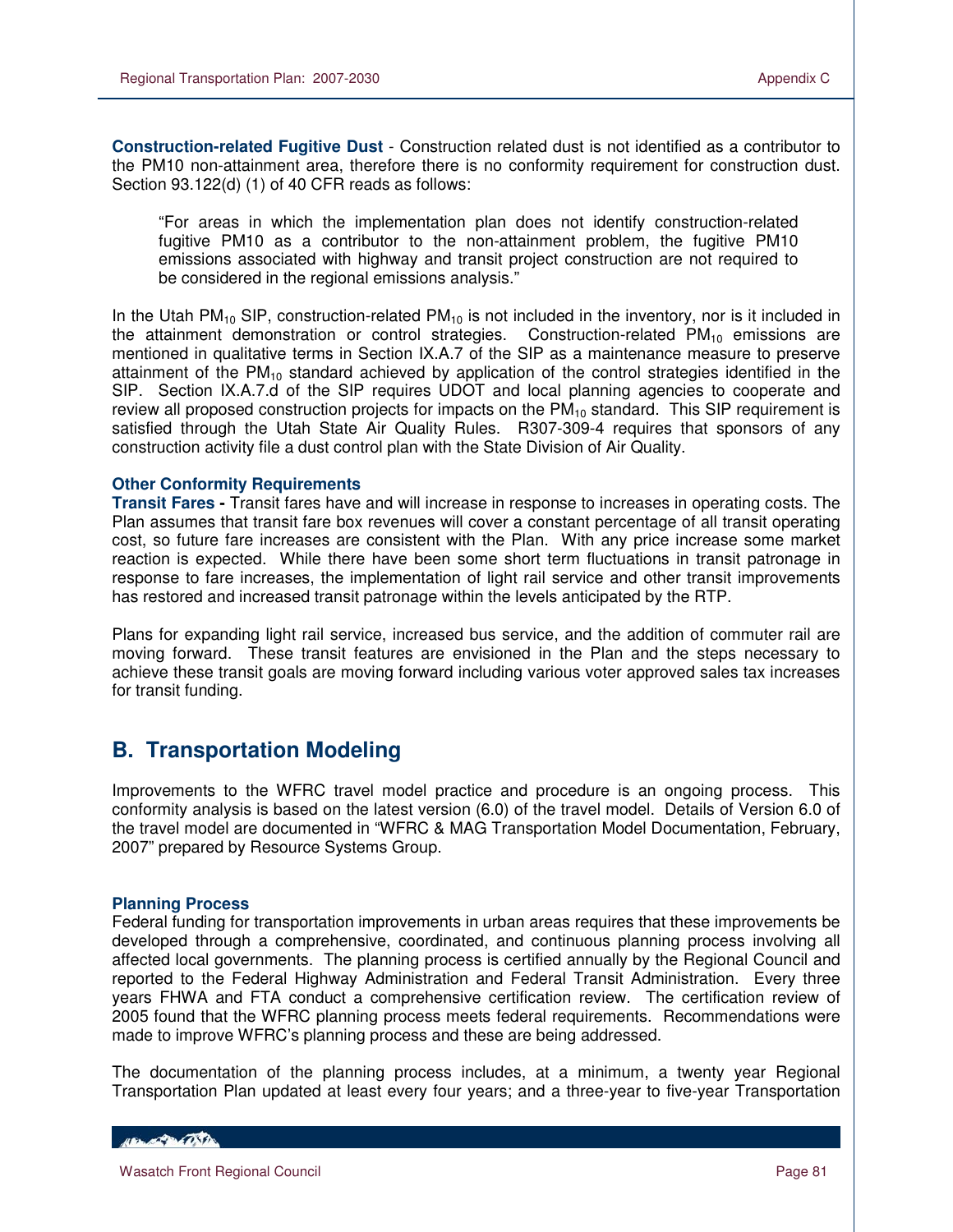Improvement Program (capital improvement program) updated and adopted at least every four years. The planning process includes the involvement of local elected officials, state agencies, and the general public.

#### **Travel Characteristics**

The WFRC travel model is used to estimate and project highway VMT and vehicle speed. The travel model files used for this conformity analysis are available on request on compact disc.

The model VMT for 2004 is factored to match the 2004 VMT reported by UDOT through the HPMS data reporting system. The resulting 2004 HPMS adjustment factor (see Table C-2 below) for each area is then applied by functional class to the travel model VMT for future years resulting in the HPMS adjusted future VMT.

# **TABLE C-2**

#### **Summary of 2004 HPMS Factors**

|                     | <b>SALT LAKE</b><br><b>CITY</b> | <b>OGDEN</b><br><b>CITY</b> | <b>SALT LAKE</b><br><b>COUNTY</b> |
|---------------------|---------------------------------|-----------------------------|-----------------------------------|
| <b>Freeway/Ramp</b> | 0.837                           | 0.919                       | 0.977                             |
| <b>Arterial</b>     | 0.959                           | 0.969                       | 1.011                             |
| ILocal              | 2.695                           | 3.501                       | 2.395                             |

Table C-3 summarizes the weekday vehicle miles traveled (VMT) for each non-attainment area and each horizon year in the regional emissions analysis. The HPMS adjusted average weekday VMT data shown in Table C-3 is adjusted further for winter and summer variations as part of the emission projection calculation. The speeds shown in Table C-3 are daily average and PM peak period average speeds provided as a means to compare changes in the transportation system over time. The actual 24-hour speed profile used by Mobile6.2 for arterials and freeways is available from WFRC upon request.

The travel characteristics of Table C-3 are based on all relevant transportation improvements including the regionally significant projects found in the 2030 Plan for the Wasatch Front Region.

The 1990 travel characteristics for Ogden City are added to Table C-3 because 1990 is the basis for conformity for Ogden City  $PM_{10}$  emissions in the absence of an approved SIP and budget. Previous modeling efforts for 1990 were based on speed and VMT assumptions that are inconsistent with present modeling methods (congested and free flow conditions versus AM, mid-day, PM and evening conditions). Therefore, the 1996 Ogden model speeds and VMT proportions by facility type (estimated for the October 2000 conformity analysis) are used here to estimate 1990 Ogden emissions.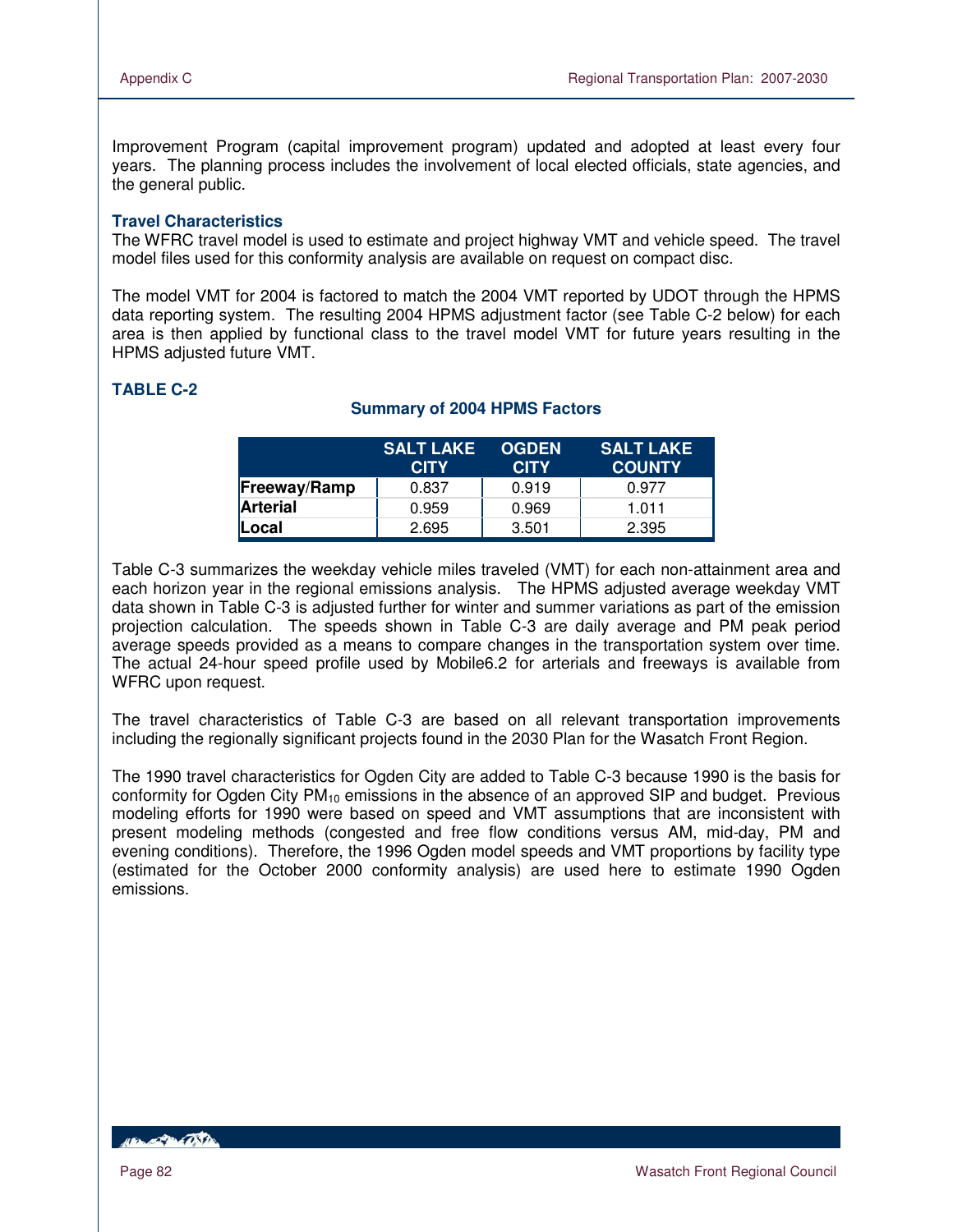# **TABLE C-3**

 $\overline{a}$ 

|                                 |           | <b>BASE YEAR</b> |                         |            | <b>HORIZON YEAR</b> |            |
|---------------------------------|-----------|------------------|-------------------------|------------|---------------------|------------|
|                                 |           | 2004             | 2006                    | 2015       | 2025                | 2030       |
|                                 |           |                  | <b>Salt Lake City</b>   |            |                     |            |
| <b>HPMS Weekday VMT</b>         |           |                  |                         |            |                     |            |
| Freeway                         |           | 2,315,788        | 2,508,082               | 3,087,491  | 3,574,334           | 4,016,309  |
| Ramp                            |           | 77,280           | 84,551                  | 98,250     | 110,824             | 121,168    |
| <b>Arterial &amp; Collector</b> |           | 2,719,261        | 2,700,463               | 3,049,062  | 3,336,377           | 3,384,335  |
| Local                           |           | 952,295          | 949,510                 | 1,108,008  | 1,254,097           | 1,318,240  |
| <b>Total</b>                    |           | 6,064,623        | 6,242,607               | 7,342,812  | 8,275,632           | 8,840,052  |
| <b>Average Speed</b>            |           |                  |                         |            |                     |            |
| Freeway - daily                 |           | 61.6             | 61.6                    | 59.2       | 57.6                | 57.1       |
| Freeway - PM peak               |           | 55.9             | 55.9                    | 50.7       | 47.8                | 47.0       |
| Arterial - daily                |           | 29.1             | 29.1                    | 27.0       | 25.9                | 25.5       |
| Arterial - PM peak              |           | 26.2             | 26.2                    | 23.6       | 21.4                | 21.3       |
|                                 |           |                  | <b>Ogden City</b>       |            |                     |            |
| <b>HPMS Weekday VMT</b>         | (1990)    |                  |                         |            |                     |            |
| Freeway                         | 79,724    | 134,782          | 128,266                 | 158,795    | 180,875             | 185,135    |
| Ramp                            | 8,070     | 11,016           | 12,232                  | 13,154     | 15,749              | 15,136     |
| <b>Arterial &amp; Collector</b> | 773,181   | 940,504          | 992,859                 | 1,139,849  | 1,303,821           | 1,312,702  |
| Local                           | 246,169   | 374,869          | 408,243                 | 463,947    | 523,571             | 442,769    |
| <b>Total</b>                    | 1,107,144 | 1,461,171        | 1,541,600               | 1,775,744  | 2,024,015           | 1,955,742  |
| <b>Average Speed</b>            |           |                  |                         |            |                     |            |
| Freeway - daily                 | 64.3      | 59.2             | 59.2                    | 66.5       | 65.9                | 66.4       |
| Freeway - PM peak               | 63.3      | 50.2             | 50.2                    | 65.7       | 64.0                | 65.3       |
| Arterial - daily                | 33.6      | 34.2             | 34.2                    | 33.4       | 32.9                | 33.2       |
| Arterial - PM peak              | 30.8      | 31.5             | 31.5                    | 30.1       | 29.2                | 29.6       |
|                                 |           |                  | <b>Salt Lake County</b> |            |                     |            |
| <b>HPMS Weekday VMT</b>         |           |                  |                         |            |                     |            |
| Freeway                         |           | 8,902,999        | 9,810,788               | 12,542,626 | 16,016,686          | 17,605,194 |
| Ramp                            |           | 340,293          | 349,741                 | 437,258    | 537,836             | 583,294    |
| <b>Arterial &amp; Collector</b> |           | 11,302,074       | 11,476,734              | 13,493,202 | 14,892,609          | 15,648,764 |
| Local                           |           | 3,884,629        | 3,966,892               | 4,811,277  | 5,726,402           | 5,930,966  |
| <b>Total</b>                    |           | 24,429,995       | 25,604,155              | 31,284,362 | 37,173,533          | 39,768,218 |
| <b>Average Speed</b>            |           |                  |                         |            |                     |            |
| Freeway - daily                 |           | 62.0             | 62.0                    | 58.9       | 58.4                | 57.7       |

HEL AND CONTRACTOR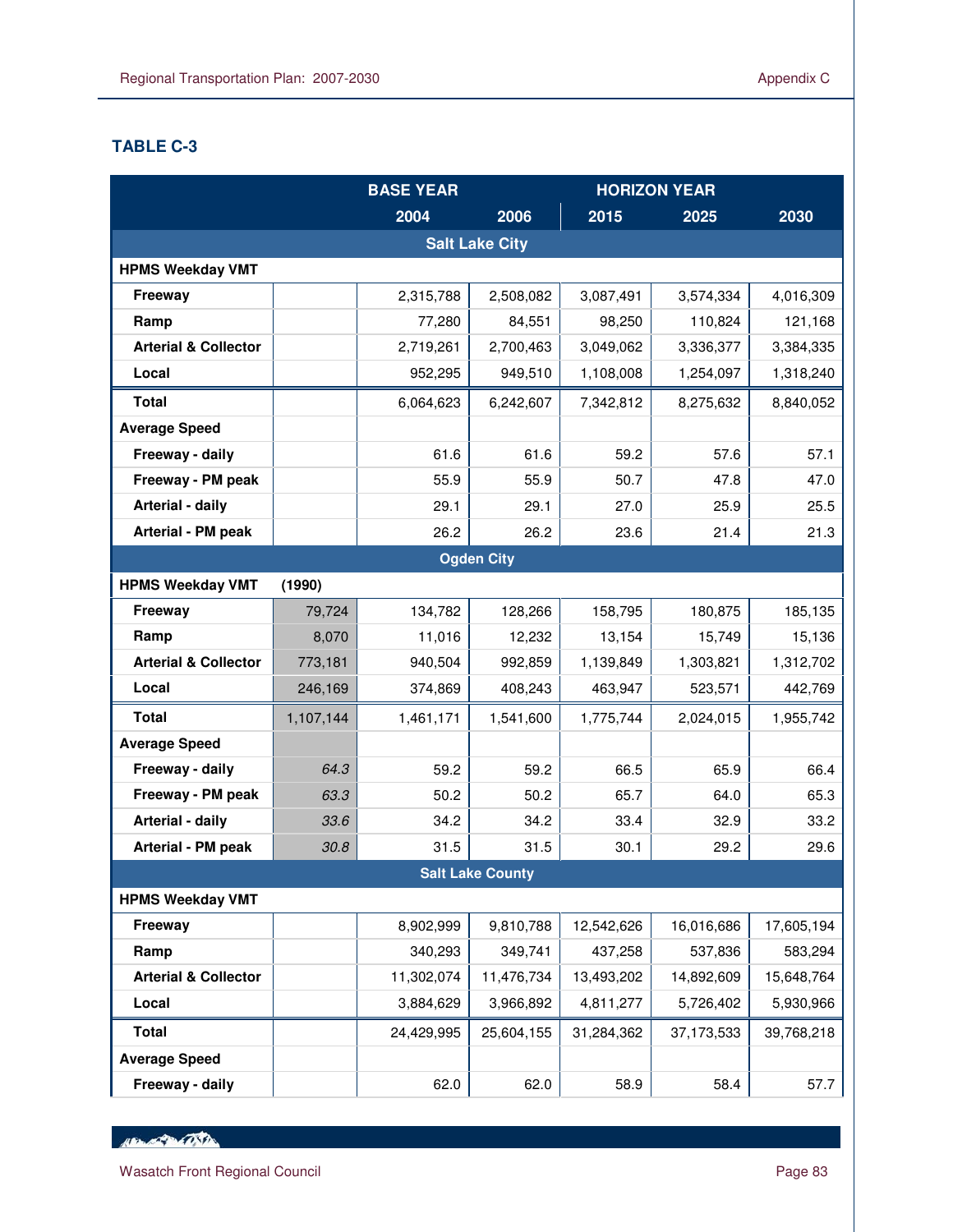| Freeway - PM peak  | 55.9 | 55.9 | 50.1 | 49.3 | 48.4 |
|--------------------|------|------|------|------|------|
| Arterial - daily   | 31.6 | 31.6 | 29.7 | 28.8 | 28.8 |
| Arterial - PM peak | 27.9 | 27.9 | 25.0 | 23.7 | 24.0 |

# **Lane Miles**

Table C-4 below gives a summary of the number of freeway, ramp, and arterial lane miles provided in the highway network in each non-attainment area and for each horizon year. The number of lane miles is a useful indication of the growth of the highway infrastructure.

### **Wasatch Front Lane Miles: 2001 – 2030**

|                         | 2006  | 2012  | 2015  | 2025  | 2030  |
|-------------------------|-------|-------|-------|-------|-------|
| <b>Salt Lake County</b> |       |       |       |       |       |
| Freeway                 | 732   | 749   | 890   | 999   | 1,048 |
| Ramp                    | 76    | 78    | 89    | 103   | 123   |
| Arterial                | 2,316 | 2,358 | 2,377 | 2,566 | 2,768 |
| <b>Grand Totals</b>     | 3,124 | 3,185 | 3,356 | 3,668 | 3,939 |
|                         |       |       |       |       |       |
| <b>Salt Lake City</b>   |       |       |       |       |       |
| Freeway                 | 236   | 243   | 248   | 258   | 278   |
| Ramp                    | 29    | 29    | 29    | 29    | 34    |
| Arterial                | 667   | 668   | 672   | 677   | 709   |
| <b>Grand Totals</b>     | 932   | 940   | 949   | 964   | 1,021 |
|                         |       |       |       |       |       |
| Ogden                   |       |       |       |       |       |
| Freeway                 | 8     | 15    | 15    | 15    | 15    |
| Ramp                    | 3     | 3     | 3     | 4     | 4     |
| Arterial                | 242   | 237   | 244   | 248   | 261   |
| <b>Grand Totals</b>     | 253   | 255   | 262   | 267   | 280   |

HELLED COST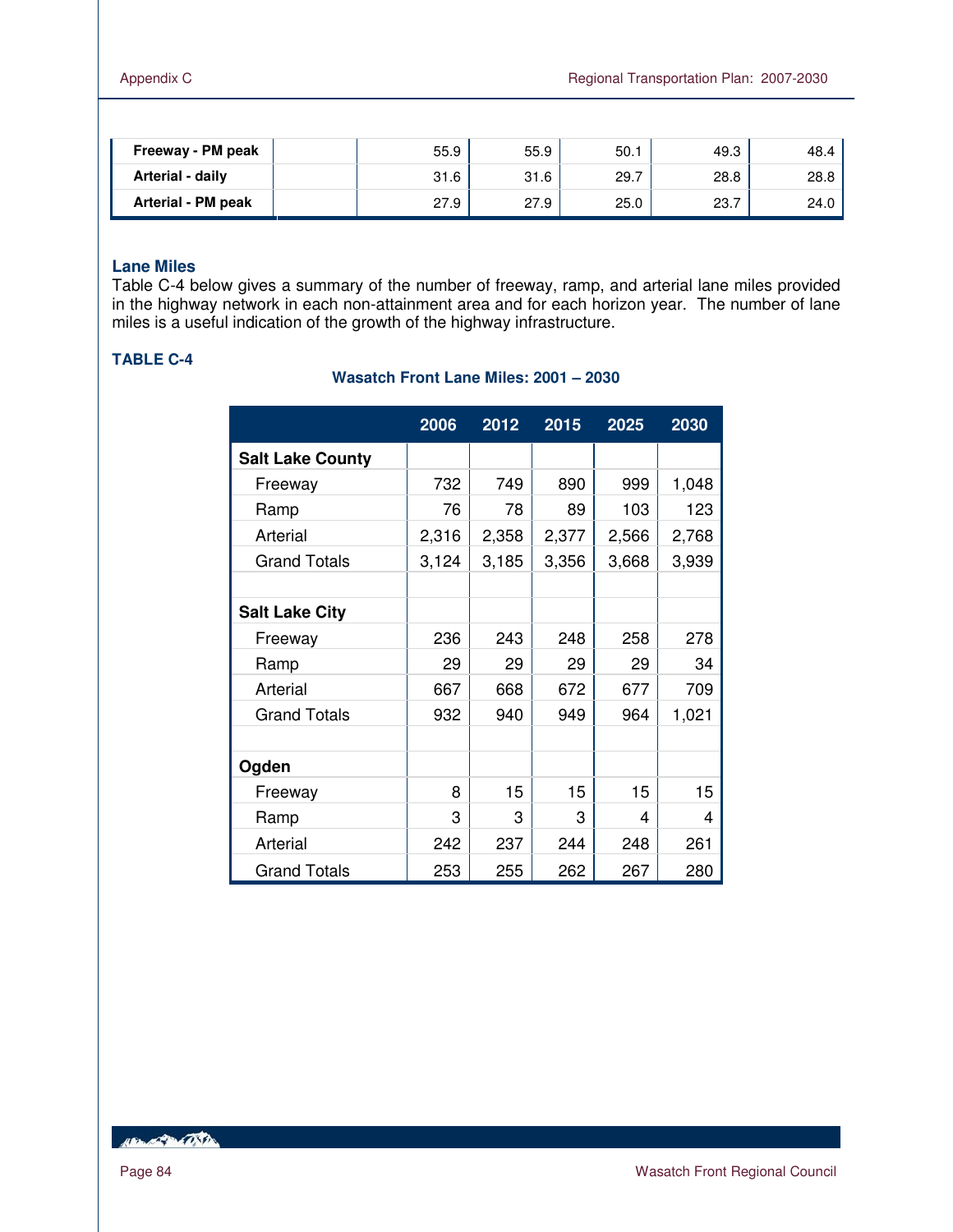#### **Peak and Off-Peak Speeds**

The VMT and resulting speed for each time period depend on the number of vehicle trips assigned by the travel model for that time period. The percentage of trips varies for each time period. The percentages in Table C-5 below are based on data from the 1993 Home Interview Survey. Trip purposes "commercial" (COM) and "through" (THRU) are not sampled in the Home Interview Survey. These two trip types are allocated to the four time periods according to the percentages for NHB and IXXI trips respectively (with some rounding as necessary for the COM trips).

### **TABLE C-5**

 $\overline{a}$ 

|                | <b>AM</b>                  |                   | <b>MID-DAY</b>                  |                   | <b>PM</b>                  |                   | <b>EVENING</b>             |                   |
|----------------|----------------------------|-------------------|---------------------------------|-------------------|----------------------------|-------------------|----------------------------|-------------------|
| <b>PURPOSE</b> | <b>FROM</b><br><b>HOME</b> | TO<br><b>HOME</b> | <b>FROM</b><br>Е<br><b>HOME</b> | TO<br><b>HOME</b> | <b>FROM</b><br><b>HOME</b> | ТО<br><b>HOME</b> | <b>FROM</b><br><b>HOME</b> | TO<br><b>HOME</b> |
| <b>HBW</b>     | 39%                        | 1%                | 9%                              | 7%                | 2%                         | 25%               | 6%                         | 11%               |
| <b>HBO</b>     | 15%                        | 2%                | 13%                             | 13%               | 10%                        | 16%               | 12%                        | 20%               |
| <b>NHB</b>     | 7%                         | NA                | 51%                             | ΝA                | 26%                        | NA                | 16%                        | <b>NA</b>         |
| IXXI           | 20%                        | <b>NA</b>         | 29%                             | ΝA                | 26%                        | <b>NA</b>         | 25%                        | <b>NA</b>         |
| <b>COM</b>     | 6%                         | <b>NA</b>         | 53%                             | ΝA                | 26%                        | NA                | 15%                        | <b>NA</b>         |
| <b>THRU</b>    | 20%                        | NA                | 29%                             | ΝA                | 26%                        | NA                | 25%                        | <b>NA</b>         |

# **Percent of Trips by Purpose and Time of Day**

Trip Purpose abbreviations:

HBO - Home Based Other NHB - Non-Home Based

HBW - Home Based Work COM - Commercial IXXI - Internal/External, External/Internal THRU - Through

#### **Comparison of Modeled Speeds with Observed Data**

WFRC continues to adjust modeled speeds to improve consistency with samples of observed speeds. A review of Salt Lake County modeled speeds and observed speeds are summarized in Table C-6. Modeled speeds in Table C-6 are within +/- 7% of observed speeds.

### **TABLE C-6**

#### **Salt Lake County Modeled Speeds Compared to Observed Speeds**

|                                    |                          | <b>ARTERIAL</b>          |                           |                          | <b>FREEWAY</b>           |                           |
|------------------------------------|--------------------------|--------------------------|---------------------------|--------------------------|--------------------------|---------------------------|
| <b>FUNCITONAL CLASS</b>            | <b>AM</b><br><b>PEAK</b> | <b>PM</b><br><b>PEAK</b> | <b>OFF</b><br><b>PEAK</b> | <b>AM</b><br><b>PEAK</b> | <b>PM</b><br><b>PEAK</b> | <b>OFF</b><br><b>PEAK</b> |
| 2006 Modeled Speeds (mph)          | 31                       | 28                       | 33                        | 61                       | 56                       | 65                        |
| 2000-2002 Observed Speeds<br>(mph) | 31                       | 29                       | 31                        | 58                       | 54                       | 66                        |

**ABON AND ARTIST**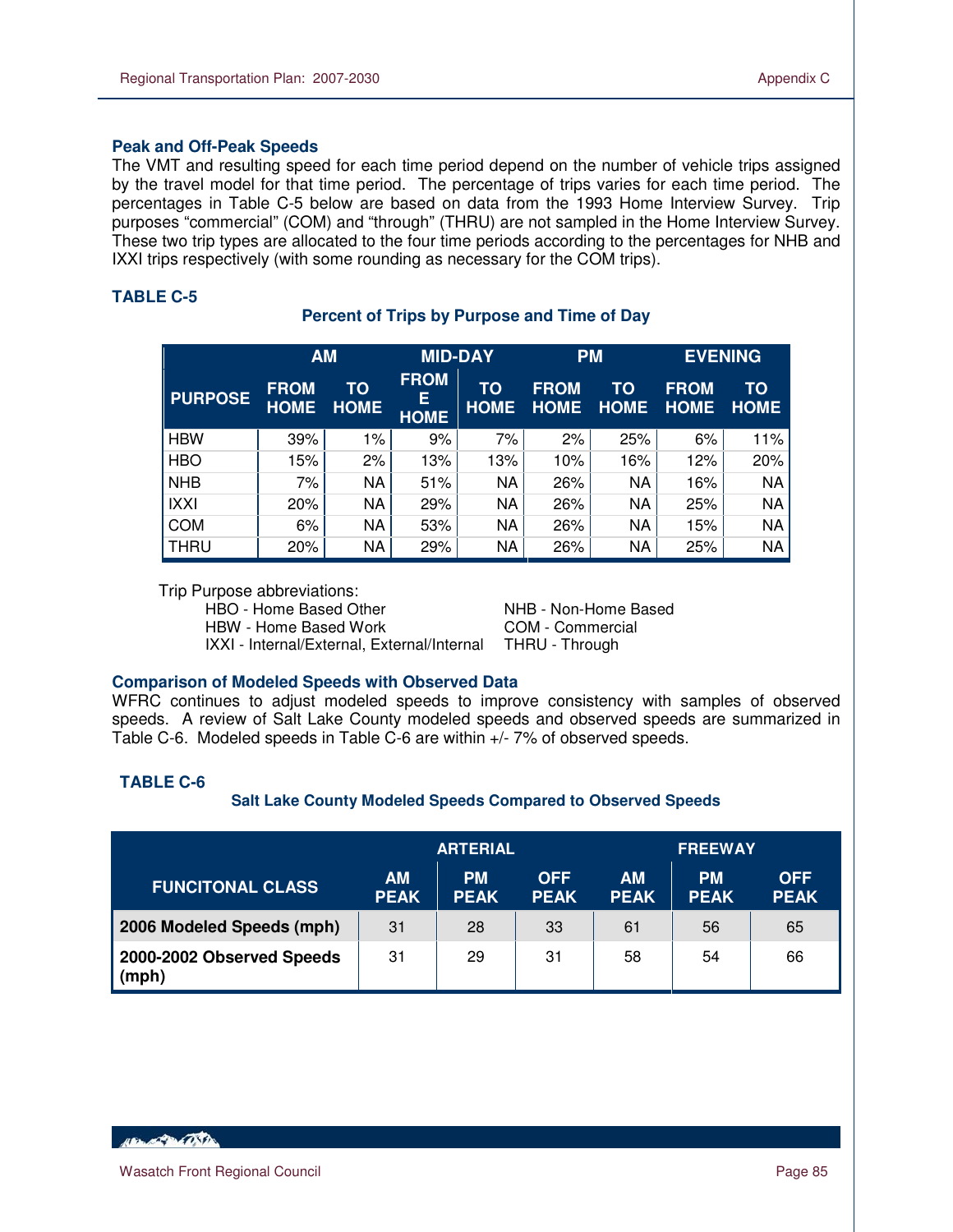# **C. Emission Modeling**

#### **I/M Programs**

Assumptions for the input files for EPA's MOBILE6.2 vehicle emissions model include enhanced I/M programs in Salt Lake County starting in 1998, and basic I/M programs in Weber County. Emission rates for re-entrained dust from paved roads are estimated using methods described in EPA's AP-42 document, section 13.2.1.

#### **VMT Mix**

The VMT mix describes how much a particular vehicle type is used. The national default VMT mix contained in MOBILE6.2 was used to disaggregate local vehicle type data. The local vehicle type data is collected by UDOT as part of the federal HPMS data collection system and is based on automated counters which classify vehicles based on axle spacing. The UDOT classification is used to calculate control percentages for light duty (LD) vehicles and heavy duty (HD) vehicles for each facility type. The EPA default VMT mix is then applied to disaggregate the UDOT control percentages into percentages for the sixteen vehicle classes used in MOBILE6.2

#### **Vehicle Weights**

Facility specific VMT mix data described above was also used to estimate the average vehicle weight on each facility type. Since vehicle weight affects the rate of fugitive dust emissions estimated using the AP-42 method, vehicle weight variations on different facilities will affect the amount of fugitive dust created. The VMT mix for each facility type was used to estimate an average vehicle weight for each facility with the following results:

| <b>Facility</b>  | <b>Average Vehicle Weight (pounds)</b> |
|------------------|----------------------------------------|
| Urban - Freeway  | 6.500                                  |
| Urban - Arterial | 6.100                                  |
| Urban - Local    | 3.900                                  |

#### **Post Model Adjustments**

For conformity analyses prior to 2000 the Wasatch Front Region applied post model adjustments to vehicle emission estimates. Emission credits for work trips were modeled for reductions in single occupant vehicle rates based primarily on increased investments in transit service and rideshare programs, and the projected increase in telecommuting. Other less significant post model adjustments were also estimated for incident management, pavement re-striping, and signal coordination.

WFRC believes that these programs have a positive effect in reducing vehicle emissions. In practice, however, WFRC has found that documenting the air quality benefits of these programs can be difficult. WFRC will continue to support these emission reduction programs, but credits from these programs have not been included in this conformity analysis.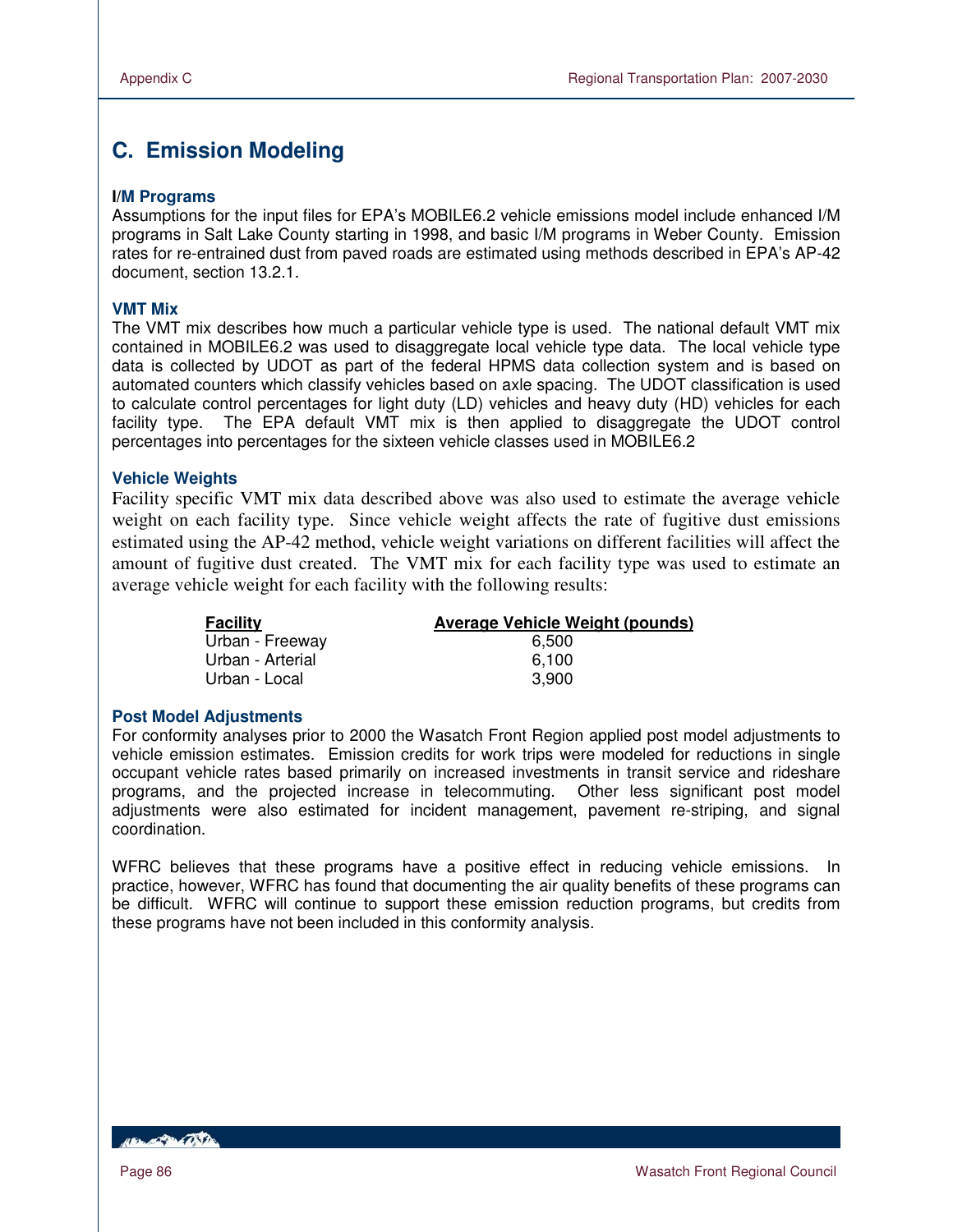# **MOBILE6 Inputs**

Through the interagency consultation process the required MOBILE6 inputs reflecting local conditions have been established. These inputs are summarized in Table C-7 below.

# **TABLE C-7**

 $\overline{a}$ 

# **Inputs to Mobile6.2**

|                |                                                               | <b>Non-Seasonal Values</b>                                                                                                                            |                      |  |  |
|----------------|---------------------------------------------------------------|-------------------------------------------------------------------------------------------------------------------------------------------------------|----------------------|--|--|
| 1              | <b>VMT Fractions (fleet</b><br>mix)                           | Facility specific and year specific fleet mix profiles (or VMT mix) are<br>found in the Mobile6 command file. See Conf07.in for details.              |                      |  |  |
| $\overline{2}$ | VMT hour profile<br>VMT speed profile<br>VMT facility profile | These profiles are created for each area and each analysis year<br>from data in the travel model. These files are available upon<br>request.          |                      |  |  |
| 3              | Anti-Tamp Program                                             | 84 68 50 22222 22222222 2 11 096. 22212222                                                                                                            |                      |  |  |
| 4              | No Refueling                                                  | <b>TRUE</b>                                                                                                                                           |                      |  |  |
| 5              | I/M Credits                                                   | Tech12.d                                                                                                                                              |                      |  |  |
| 6              | Fuel Program                                                  | 3                                                                                                                                                     |                      |  |  |
| $\overline{7}$ | Altitude                                                      | $\overline{2}$                                                                                                                                        |                      |  |  |
|                |                                                               | <b>Winter Values</b>                                                                                                                                  | <b>Summer Values</b> |  |  |
| 8              | Min Temp                                                      | 23.0                                                                                                                                                  | 63.0                 |  |  |
| 9              | Max Temp                                                      | 45.0                                                                                                                                                  | 98.0                 |  |  |
| 10             | Fuel RVP                                                      | 12.1                                                                                                                                                  | 7.8                  |  |  |
| 11             | <b>Absolute Humidity</b>                                      | 20.0                                                                                                                                                  | 73.6                 |  |  |
| 12             | Oxygenated Fuels                                              | None                                                                                                                                                  | None                 |  |  |
| 13             | <b>Diesel Sulfur</b>                                          | Use 330 ppm for years up to and including 2006<br>In October 2006 Low Sulfur Diesel fuel becomes available<br>Use 15 ppm for year 2007 and thereafter |                      |  |  |
| 14             | Vehicle age<br>distribution                                   | WEAge05.d for Weber County<br>SLAge05.d for Salt Lake County<br>DAAge05.d for Davis County                                                            |                      |  |  |
| 15             | I/M Programs                                                  | Weber County years 2003-2050: WE03_50.txt<br>Davis County years 2003-2050: WE03_50.txt<br>Salt Lake County years 2003-2050: SL03_50.txt               |                      |  |  |

10 Barton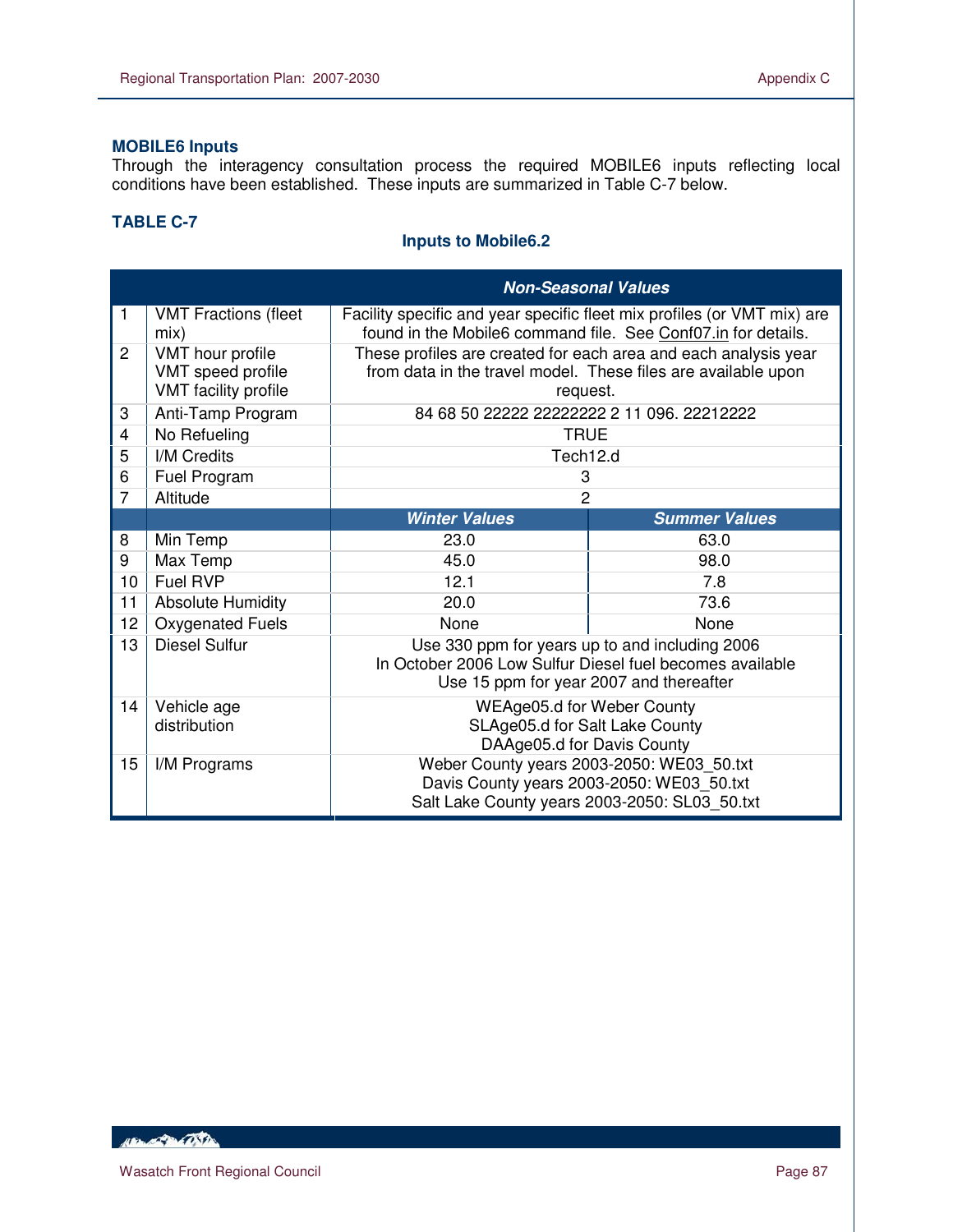# **D. Conformity Determination**

The following conformity findings for the 2030 Regional Transportation Plan for the Wasatch Front are based on the transportation systems and planning assumptions described in this report and the latest vehicle emissions model approved by EPA (Mobile6.2).

#### **Salt Lake City CO Conformity**

The carbon monoxide maintenance plan for Salt Lake City was approved by EPA effective September 30, 2005 as recorded in the Federal Register (Vol. 70, No. 146, August 1, 2005). The maintenance plane defines a motor vehicle emission budget for the years 2005 and 2019 of 278.62 tons/day. Table C-8 below demonstrates that projected mobile source emissions are within the emission budget defined in the maintenance plan for the 2019 budget year. The other years listed in Table C-8 are in accordance with requirements of the Conformity Rule (40 CFR Part 93) as noted in the table.

From this demonstration it is concluded that the RTP conforms to the applicable controls and goals of the State Implementation Plan (Maintenance Plan) for Carbon Monoxide in Salt Lake City.

#### **TABLE C-8**

# **Salt Lake City CO Conformity**

|                                      | b         | $\boldsymbol{a}$ | b           | C.          |
|--------------------------------------|-----------|------------------|-------------|-------------|
| Year                                 | 2012      | 2019             | 2025        | 2030        |
| <b>Budget (tons/day)</b>             | 278.62    | 278.62           | 278.62      | 278.62      |
| emission rate (grams/mile)           | 14.33     | 11.43            | 10.67       | 10.48       |
| seasonal VMT                         | 6,811,664 | 7,557,447        | 8,106,562   | 8,662,868   |
| Projection* (tons/day)               | 107.65    | 95.25            | 95.38       | 100.06      |
| Conformity<br>(Projection < Budget?) | Pass      | <b>Pass</b>      | <b>Pass</b> | <b>Pass</b> |

a- budget year, b - 10-year rule, c - last year of Plan, d - no budget 5-year rule \* Projection = Emission Rate x seasonal VMT, then divide by 453.5 to convert to pounds, then divide by 2,000 to convert to tons.

#### **Ogden CO Conformity**

The carbon monoxide maintenance plan for Ogden City was approved by EPA effective November 14, 2005 as recorded in the Federal Register (Vol. 70, No. 177, September 14, 2005). The maintenance plane defines a motor vehicle emission budget for the years 2005 and 2021 of 75.36 and 73.02 tons/day respectively. Table C-9 below demonstrates that projected mobile source emissions are within the emission budget defined in the maintenance plan for the 2021 budget year. The other years listed in Table C-9 are in accordance with requirements of the Conformity Rule (40 CFR Part 93) as noted in the table.

From this demonstration it is concluded that the RTP conforms to the applicable controls and goals of the State Implementation Plan (Maintenance Plan) for Carbon Monoxide in Ogden City.

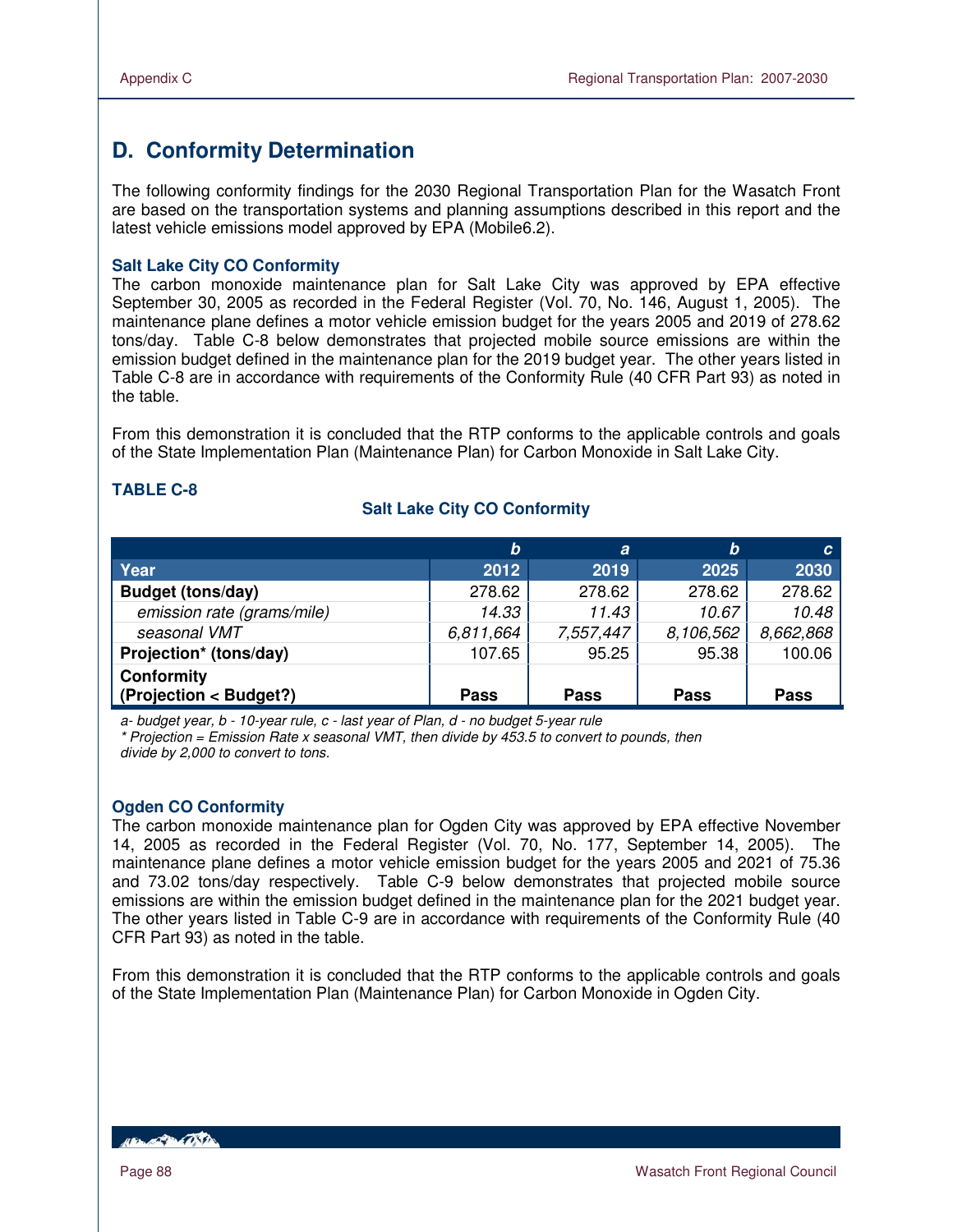# **TABLE C-9**

 $\overline{a}$ 

|                                             | $\bm{b}$    | a           | b           | C.        |
|---------------------------------------------|-------------|-------------|-------------|-----------|
| Year                                        | 2012        | 2021        | 2025        | 2030      |
| <b>Budget (tons/day)</b>                    | 75.36       | 73.02       | 73.02       | 73.02     |
| emission rate (grams/mile)                  | 16.62       | 12.67       | 12.15       | 11.80     |
| seasonal VMT                                | 1,644,076   | 1,867,640   | 1,964,000   | 1,897,577 |
| Projection* (tons/day)                      | 30.13       | 26.09       | 26.31       | 24.69     |
| <b>Conformity</b><br>(Projection < Budget?) | <b>Pass</b> | <b>Pass</b> | <b>Pass</b> | Pass      |

# **Ogden CO Conformity**

a- budget year, b - 10-year rule, c - last year of Plan, d - no budget 5-year rule

 $*$  Projection = Emission Rate x seasonal VMT, then divide by 453.5 to convert to pounds, then divide by 2,000 to convert to tons.

# **Ogden PM10 Conformity**

Ogden City was designated a PM<sub>10</sub> non-attainment area in August of 1995 based on PM<sub>10</sub> violations in 1993 or earlier. Since a  $PM_{10}$  SIP for Ogden has not yet been approved by EPA, it must be demonstrated that Ogden  $PM_{10}$  emissions are either less than 1990 emissions or less than "no-build" emissions. The analysis years 2012, 2015, 2025, and 2030 were selected in accordance with the requirements of 40 CFR Section 93.119(e).

 $PM_{10}$  emissions are present in two varieties referred to as primary and secondary  $PM_{10}$ . Primary PM<sub>10</sub> consists mostly of fugitive road dust but also includes particles from brake wear and tire wear and some "soot" particles emitted directly from the vehicle tailpipe. Secondary  $PM_{10}$  consists of gaseous tailpipe emissions that later take on a particulate form through subsequent chemical reactions in the atmosphere. Nitrogen oxides are the main component of secondary  $PM_{10}$  emissions with sulfur oxides a distant second.

As summarized in Tables C-10a and C-10b, emission estimates for the 2030 RTP satisfy the "Build  $<$  1990" test for primary PM<sub>10</sub> (direct tailpipe particulates and road dust) in Ogden City. The 1990 emission estimates used in the 2003 conformity analysis are used again for this conformity analysis, specifically 4.57 tons/day for the NOx precursor budget, and 2.28 tons/day for the direct PM10 budget. The 1990 primary  $PM_{10}$  estimate for Ogden City includes emissions from the unpaved access road to the Ogden landfill which was closed in 1998.

For projections of primary  $PM_{10}$  emissions, no credit was taken for a number of programs adopted since Ogden City last violated the  $PM_{10}$  standard. These particulate reducing programs include covered load ordinances, increased frequency of street sweeping, and reduced application of deicing and skid resistant materials (salt and sand). Documentation of these programs has been provided by Ogden City but the actual benefits of these programs are not included in the emission projections below. Other areas that have estimated the benefit of these programs have found a silt load reduction of over 30% for effective street sweeping programs and a 5% silt load reduction when limiting the amount of sand and salt applied to the roads. Ogden City has also implemented a number of specific projects that have a positive effect in reducing particulate emissions including park and ride lots, storm water improvements, shoulder widening and edge striping, and addition of curb and gutter on several projects.

**Control Date**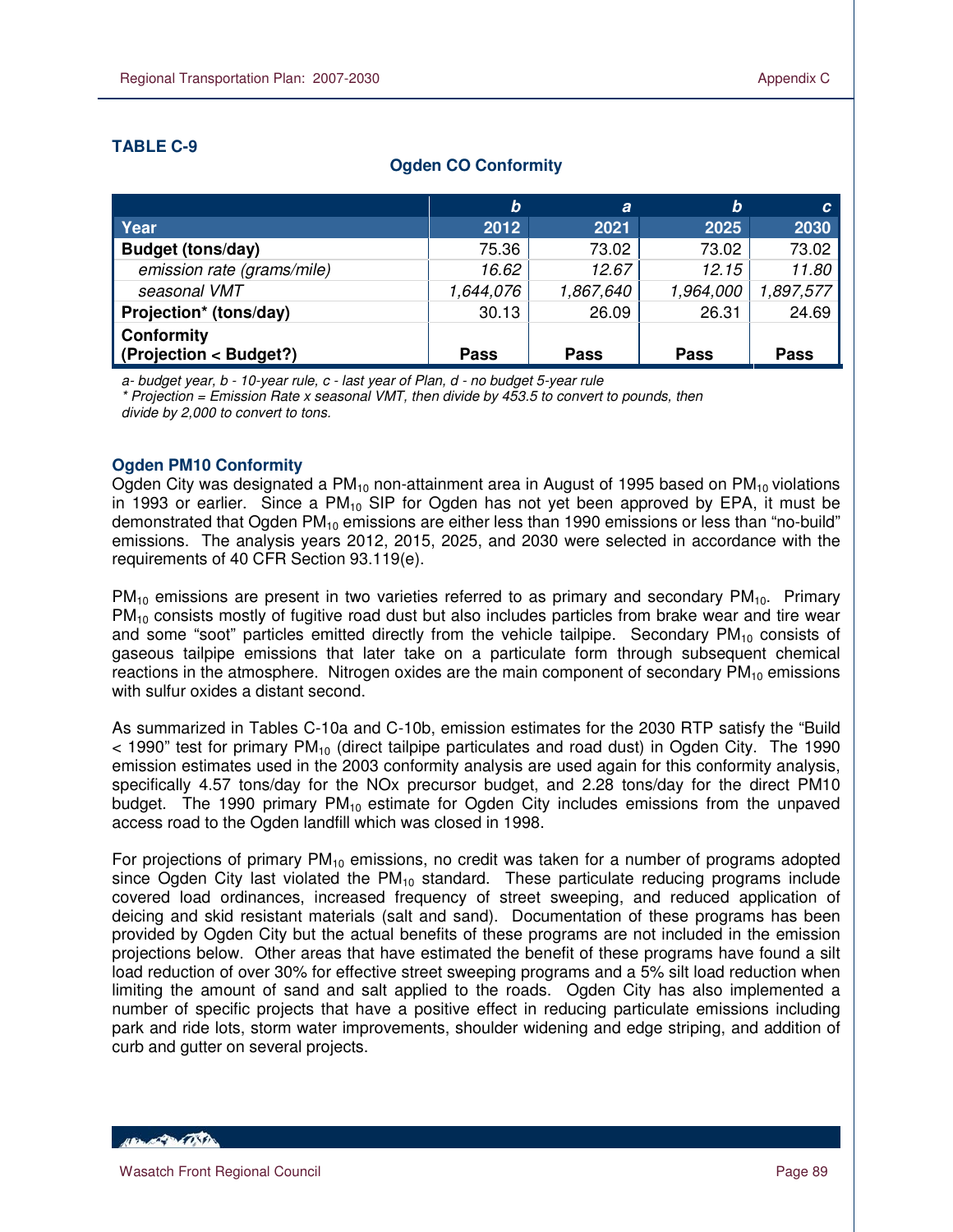From this demonstration it is concluded that the RTP conforms under the Emission Reductions Criteria for areas without motor vehicle emissions budgets for  $PM_{10}$  in Ogden City.

# **TABLE C-10a**

# **Ogden PM10 Conformity – Direct Particulates**

|                                                                  | d           | b           | b           | C.        |
|------------------------------------------------------------------|-------------|-------------|-------------|-----------|
| Year                                                             | 2012        | 2015        | 2022        | 2030      |
| Budget-1990 (tons/day)                                           | 4.57        | 4.57        | 4.57        | 4.57      |
| emission rate (grams/mile)                                       | 1.20        | 0.89        | 0.51        | 0.38      |
| seasonal VMT                                                     | 1,644,076   | 1,723,100   | 1,891,730   | 1,897,577 |
| Projection* (tons/day)                                           | 2.18        | 1.69        | 1.07        | 0.79      |
| <b>Conformity</b><br>$\sqrt{\frac{1}{1}}$ (Projection < Budget?) | <b>Pass</b> | <b>Pass</b> | <b>Pass</b> | Pass      |

a- budget year, b - 10-year rule, c - last year of Plan, d - no budget 5-year rule \* Projection = Emission Rate x seasonal VMT, then divide by 453.5 to convert to pounds, then divide by 2,000 to convert to tons.

# **TABLE C-10b**

#### **Ogden PM10 Conformity – NOx Precursor**

|                                          | d             | $\bm{b}$      | b             | C             |
|------------------------------------------|---------------|---------------|---------------|---------------|
| Year                                     | 2012          | 2015          | 2025          | 2030          |
| Budget-1990 (tons/day)                   | 2.28          | 2.28          | 2.28          | 2.28          |
| tailpipe particulate rates (grams/mile)  |               |               |               |               |
| Gpm (gasoline particulates)              | 0.0044        | 0.0041        | 0.0038        | 0.0037        |
| Ec (diesel elemental carbon)             | 0.0049        | 0.0027        | <i>0.0008</i> | 0.0006        |
| Oc (diesel organic carbon)               | 0.0025        | 0.0014        | <i>0.0004</i> | <i>0.0003</i> |
| Pbr (brake particulates)                 | 0.0125        | 0.0125        | 0.0125        | 0.0125        |
| Pti (tire wear particulates)             | 0.0091        | 0.0091        | 0.0091        | 0.0091        |
| road dust particulate rates (grams/mile) |               |               |               |               |
| Freeway road dust                        | <i>0.5400</i> | <i>0.5400</i> | <i>0.5400</i> | <i>0.5400</i> |
| Ramp Road dust                           | 0.5400        | <i>0.5400</i> | <i>0.5400</i> | <i>0.5400</i> |
| Arterial road dust                       | 0.8400        | <i>0.8400</i> | <i>0.8400</i> | <i>0.8400</i> |
| Local road dust                          | 0.8000        | <i>0.8000</i> | <i>0.8000</i> | 0.8000        |
| net emission rate                        |               |               |               |               |
| - average all road & vehicle types -     | 0.97          | 0.96          | 1.00          | 0.96          |
| seasonal VMT                             | 1,644,076     | 1,723,100     | 1,891,730     | 1,897,577     |
| Tailpipe Particulates (tons/day)         | 0.06          | 0.06          | 0.06          | 0.05          |
| <b>Road Dust Particulates</b>            | 1.69          | 1.77          | 2.02          | 1.96          |
| Projection* (tons/day)                   | 1.75          | 1.83          | 2.08          | 2.02          |
| <b>Conformity</b>                        |               |               |               |               |
| (Projection < Budget?)                   | <b>Pass</b>   | <b>Pass</b>   | <b>Pass</b>   | <b>Pass</b>   |

\*\* Includes road dust, elemental carbon, organic carbon, gasoline exhaust particulates, tire wear, and brake wear. a- budget year, b - 10-year rule, c - last year of Plan, d - no budget 5-year rule

 $*$  Projection = Emission Rate x seasonal VMT, then divide by 453.5 to convert to pounds, then divide by 2,000 to convert to tons.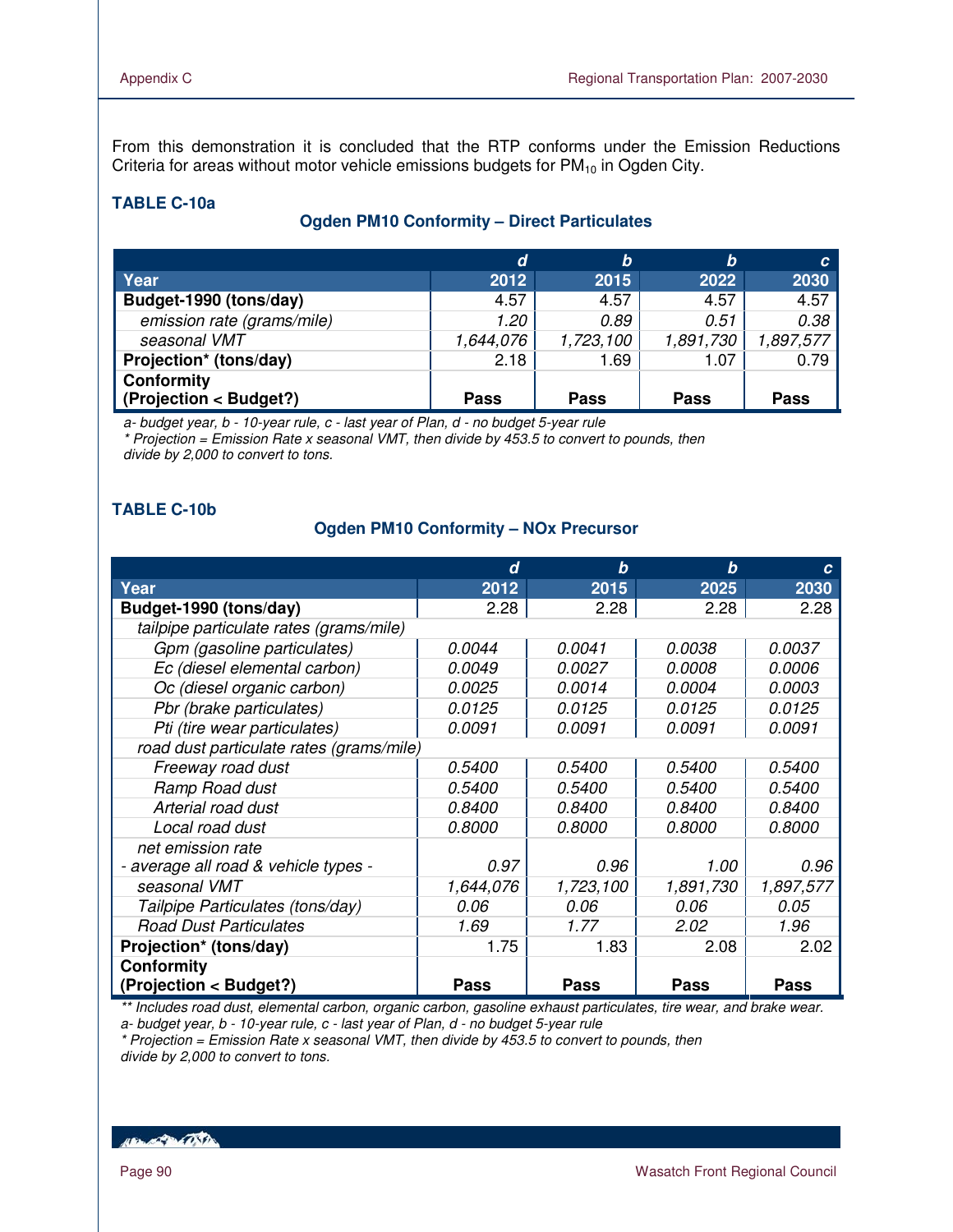#### **Salt Lake County PM10 Conformity**

The PM $_{10}$  SIP does not define a budget beyond the year 2003. Therefore, conformity tests are required only for analysis years which are identified in accordance with 40 CFR 93.118. All analysis years after 2003 must meet the 2003 budgets for primary particulates and secondary particulates (see the discussion above under Ogden  $PM_{10}$  Conformity for an explanation of primary and secondary  $PM_{10}$  emissions). The State air quality rule R307-310 allows a portion of the surplus primary  $PM_{10}$  budget to be applied to the secondary  $PM_{10}$  budget for conformity purposes. Table C-11 below shows that budget adjustments were unnecessary for analysis years 2015, 2025, and 2030.

#### **TABLE C-11**

 $\overline{a}$ 

#### **Salt Lake County PM10 Budgets**

| (tons/day)                                 |       |       |       |
|--------------------------------------------|-------|-------|-------|
| Year                                       | 2015  | 2025  | 2030  |
| <b>Total PM10 Budget</b>                   | 72.60 | 72.60 | 72.60 |
| <b>Direct PM10 Budget</b>                  | 40.30 | 40.30 | 40.30 |
| <b>NOx Precursor PM10 Budget</b>           | 32.30 | 32.30 | 32.30 |
| Direct PM10 Budget to be Traded            | 0.00  | 0.00  | 0.00  |
| <b>Resulting Direct PM10 Budget</b>        | 40.30 | 40.30 | 40.30 |
| <b>Resulting NOx Precursor PM10 Budget</b> | 32.30 | 32.30 | 32.30 |

Table C-12a and Table C-12b below demonstrate that projected mobile source emissions are within the emission budget defined in the SIP. The years listed in Table C-12a and Table C-12b are in accordance with requirements of the Conformity Rule (40 CFR Part 93) as noted in the tables.

From this demonstration it is concluded that the RTP conforms to the applicable controls and goals of the State Implementation Plan for  $PM_{10}$  in Salt Lake County.

#### **TABLE C-12a**

#### **Salt Lake County PM10 Conformity – Direct Particulates**

|                                             | b           | b           | C           |
|---------------------------------------------|-------------|-------------|-------------|
| Year                                        | 2015        | 2025        | 2030        |
| <b>Budget (tons/day)</b>                    | 32.30       | 32.30       | 32.30       |
| emission rate (grams/mile)                  | 0.77        | 0.32        | 0.27        |
| seasonal VMT                                | 30,629,058  | 36,414,101  | 38,963,912  |
| Projection* (tons/day)                      | 25.90       | 12.89       | 11.43       |
| <b>Conformity</b><br>(Projection < Budget?) | <b>Pass</b> | <b>Pass</b> | <b>Pass</b> |

a- budget year, b - 10-year rule, c - last year of Plan, d - no budget 5-year rule

\* Projection = Emission Rate x seasonal VMT, then divide by 453.5 to convert to pounds, then divide by 2,000 to convert to tons.

**ARCHANGE DE CONTENT**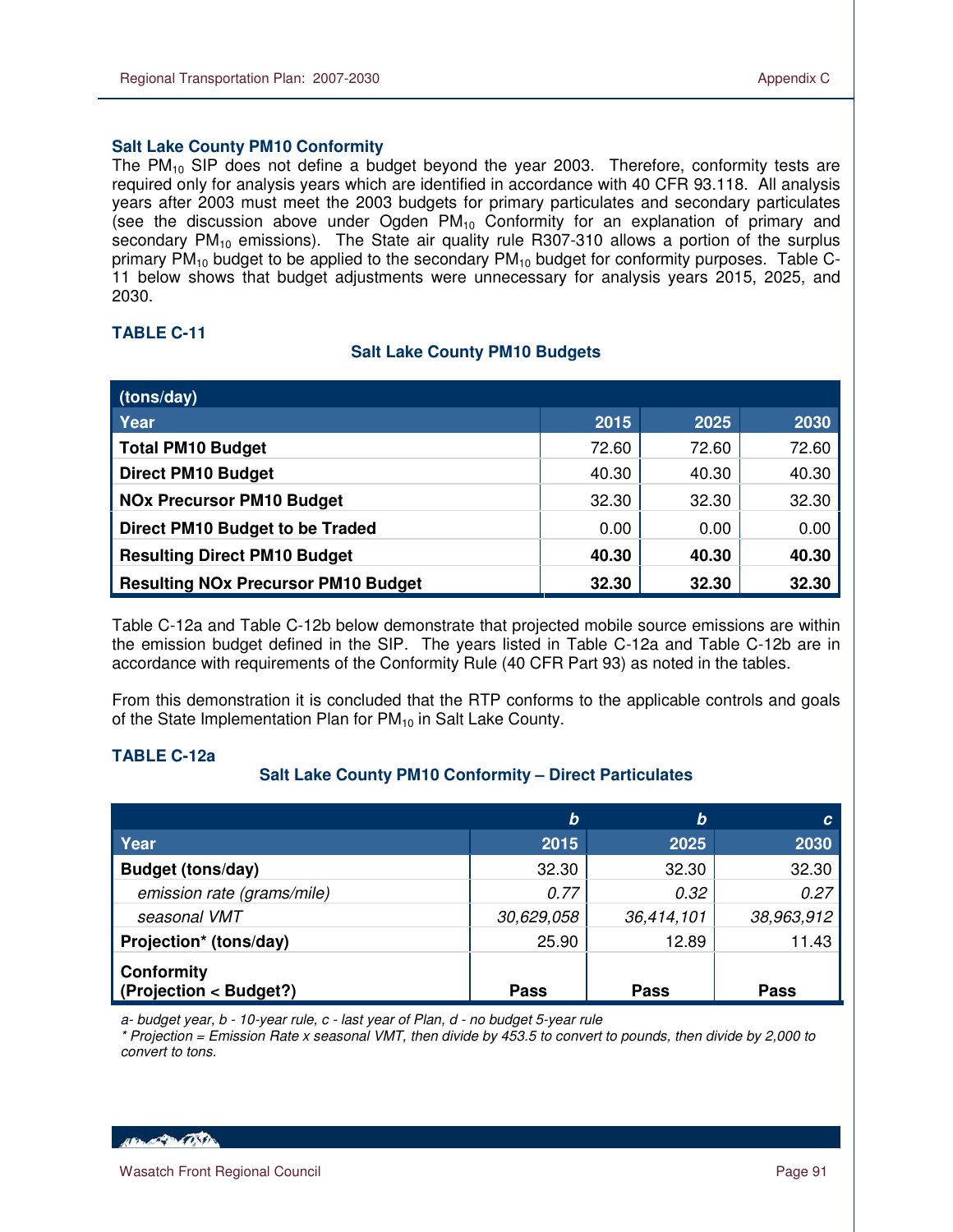# **TABLE C-12b**

# **Salt Lake County PM10 Conformity – Nox Precursors**

|                                             | b           | b             | C             |
|---------------------------------------------|-------------|---------------|---------------|
| Year                                        | 2015        | 2025          | 2030          |
| <b>Budget (tons/day)</b>                    | 40.30       | 40.30         | 40.30         |
| tailpipe particulate rates (grams/mile)     |             |               |               |
| Gpm (gasoline particulates)                 | 0.0044      | 0.0041        | <i>0.0038</i> |
| Ec (diesel elemental carbon)                | 0.0049      | 0.0027        | 0.0008        |
| Oc (diesel organic carbon)                  | 0.0025      | 0.0014        | 0.0004        |
| Pbr (brake particulates)                    | 0.0125      | 0.0125        | 0.0125        |
| Pti (tire wear particulates)                | 0.0091      | 0.0091        | 0.0091        |
| road dust particulate rates (grams/mile)    |             |               |               |
| Freeway road dust                           | 0.5400      | 0.5400        | 0.5400        |
| Ramp Road dust                              | 0.5400      | <i>0.5400</i> | 0.5400        |
| Arterial road dust                          | 0.8400      | 0.8400        | 0.8400        |
| Local road dust                             | 0.8000      | 0.8000        | 0.8000        |
| net emission rate                           |             |               |               |
| - average all road & vehicle types -        | 0.84        | 0.82          | 0.82          |
| seasonal VMT                                | 30,629,058  | 36,414,101    | 38,963,912    |
| Tailpipe Particulates (tons/day)            | 1.01        | 1.07          | 1.17          |
| <b>Road Dust Particulates</b>               | 27.36       | 31.97         | 34.02         |
| Projection* (tons/day)                      | 28.37       | 33.04         | 35.18         |
| <b>Conformity</b><br>(Projection < Budget?) | <b>Pass</b> | <b>Pass</b>   | <b>Pass</b>   |

\*\* Includes road dust, elemental carbon, organic carbon, gasoline exhaust particulates, tire wear, and brake wear.

a- budget year, b - 10-year rule, c - last year of Plan, d - no budget 5-year rule

\* Projection = Emission Rate x seasonal VMT, then divide by 453.5 to convert to pounds, then divide by 2,000 to convert to tons.

#### **Salt Lake and Davis County Ozone Conformity**

The 1-hour ozone standard was revoked on June 19, 2005. Therefore, a conformity analysis under the 1-hour ozone standard in Salt Lake and Davis Counties is no longer required.

The Wasatch Front Area is currently in attainment of the new 8-hour ozone standard. Salt Lake and Davis Counties have always shown conformity with past state requirements for ozone related emissions. Projections indicate a steady decrease in mobile source ozone related emissions as shown in the charts below.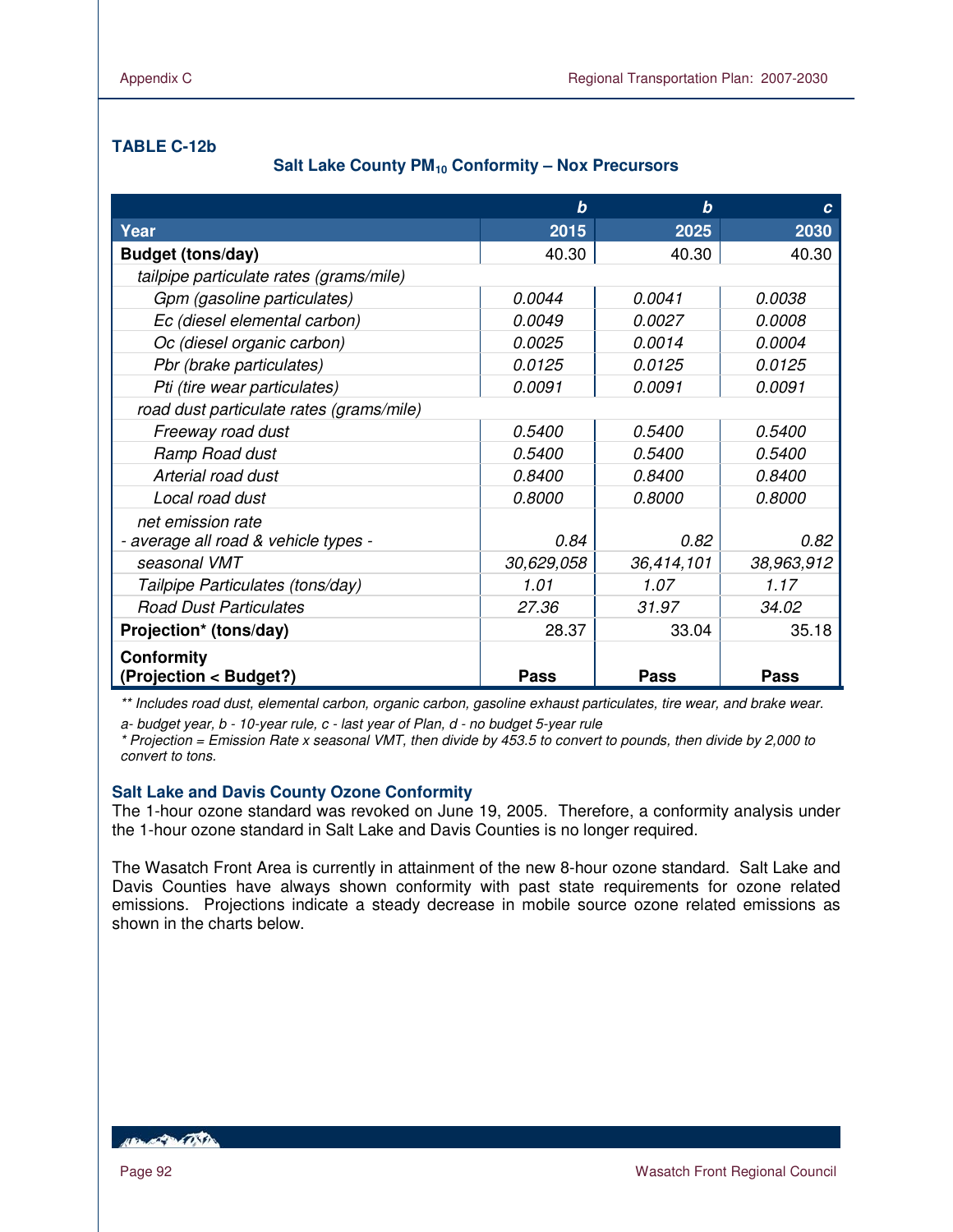

**\***Source: Mobile6.2 vehicle emission rates and projected vehicle miles of travel based on the Wasatch Front 2030 RTP.

# **Particulate Matter (PM2.5)**

It is anticipated that portions of Weber, Davis, Salt Lake, and Tooele Counties will be designated as non-attainment areas under the new PM<sub>2.5</sub> standard (35  $\mu$ g/m<sup>3</sup>) that was established in 2006. The previous PM<sub>2.5</sub> standard was 65  $\mu$ g/m $^3$  and the Wasatch Front Region was in attainment of the former standard. Official EPA non-attainment designations under the new stricter standard will be made the end of 2009 and conformity to the new standard will be required beginning in 2011.

By 2013 the State of Utah will be required to submit a new section of the State Implementation Plan (SIP) documenting how the state will meet the new  $PM_{2.5}$  standard. Once the  $PM_{2.5}$  SIP is approved by EPA, WFRC will be required to make a conformity determination verifying that transportation related emissions are within the limits established in the SIP. During the interim period from 2011 when  $PM_{2.5}$  conformity is required and 2013 when emission limits are established in the SIP, WFRC will be required to establish conformity by demonstrating that future  $PM_{2.5}$  emissions are lower than 2002 levels.

A conformity determination for  $PM<sub>2.5</sub>$  is not required for this RTP. However, for discussion purposes a projection of  $PM_{2.5}$  related emissions is presented in the chart below to illustrate that  $PM_{2.5}$  related emissions from on-road mobile sources are expected to continue their declining trend of the last several years thus making  $PM<sub>2.5</sub>$  conformity a reasonable expectation for transportation plans developed after 2011.

**PAGES**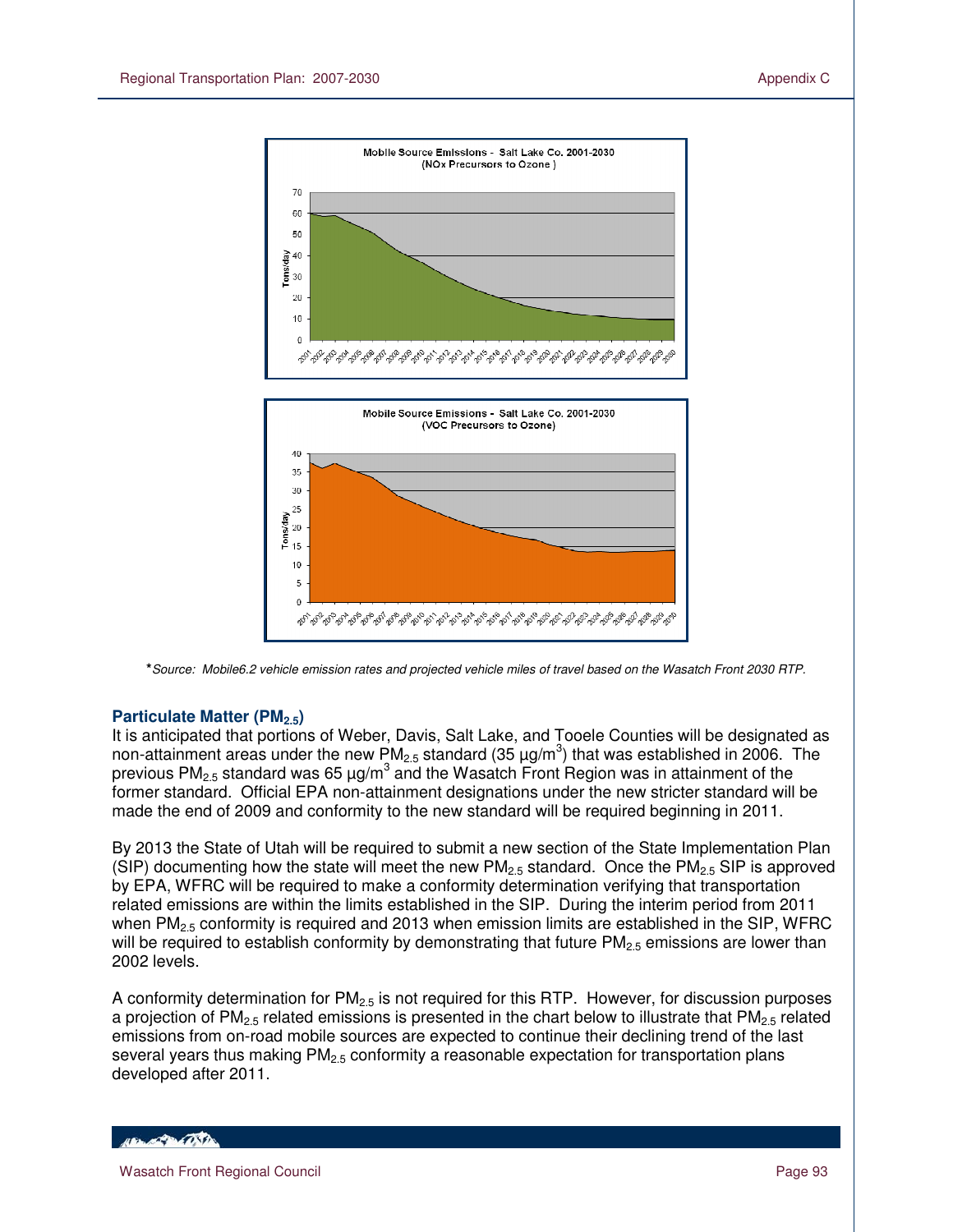

**\***Source: Mobile6.2 vehicle emission rates and projected vehicle miles of travel based on the Wasatch Front 2030 RTP

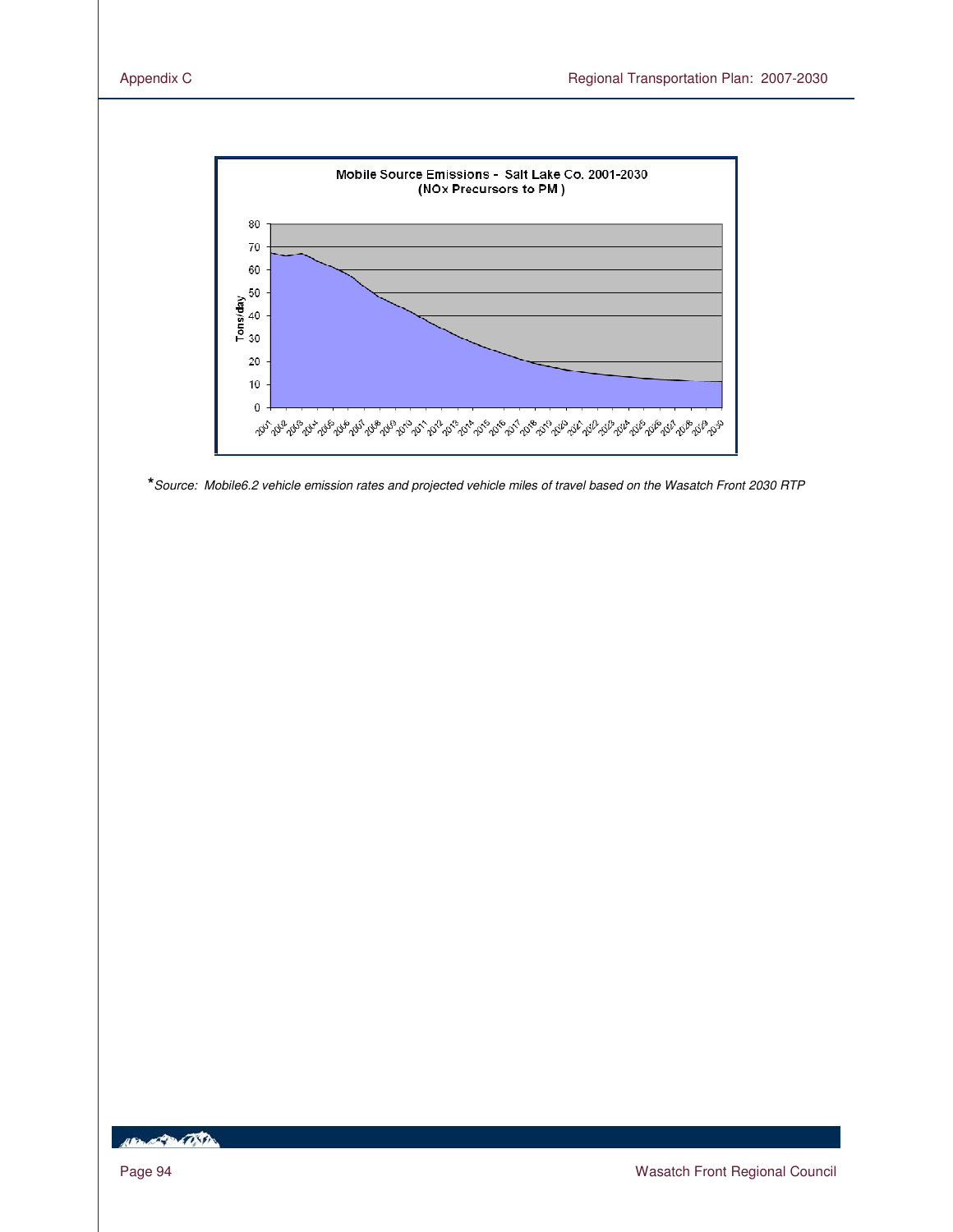# **Appendix – 1 Definition of Regionally Significant Projects**

Her of Martin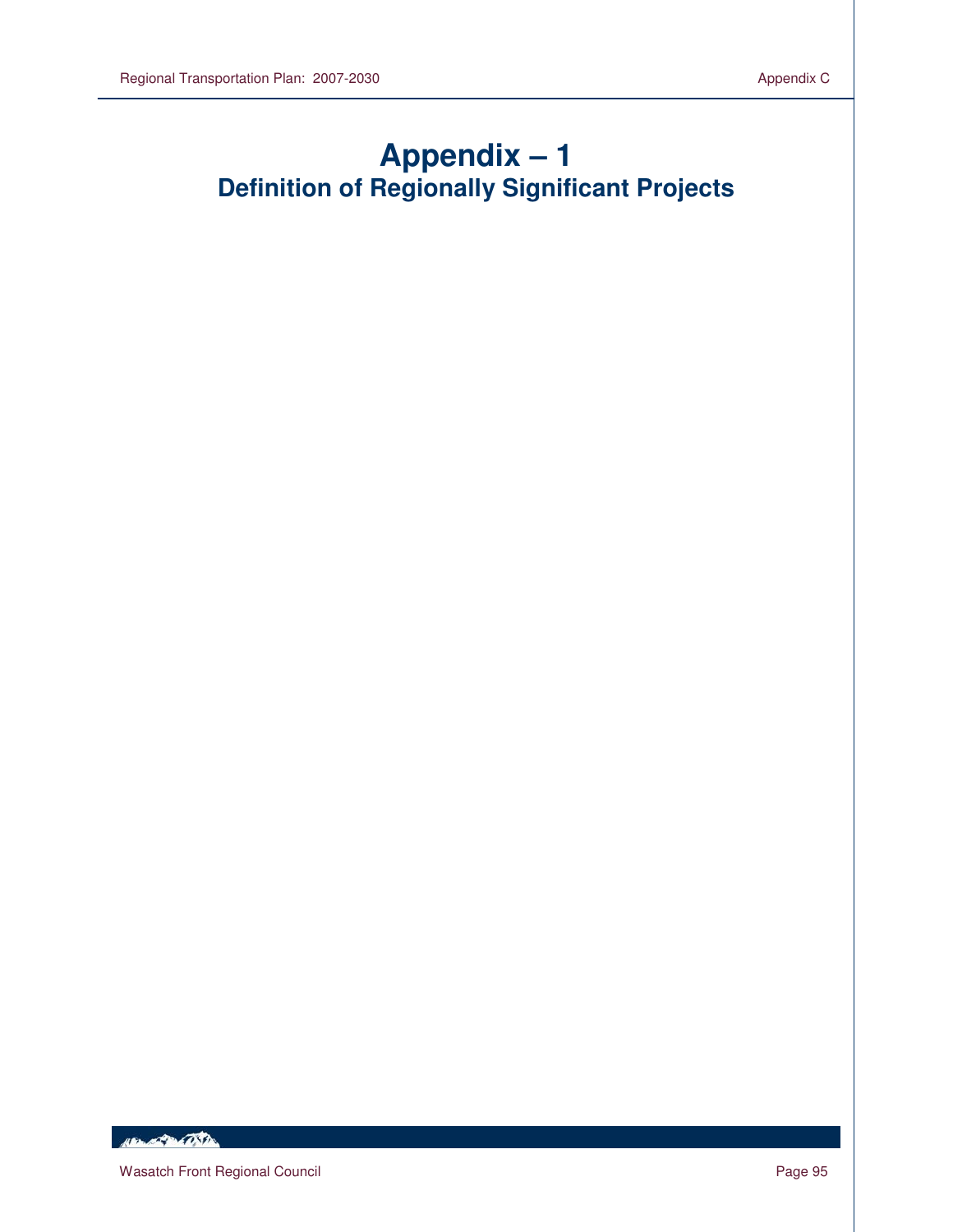#### **Process for Determining Regionally Significant Facilities for Purposes of Regional Emissions Analysis (see CFR 93.105.2.c.1.ii)**

Background: 40 FR 93.101 defines "regionally significant project" and associated facilities for the purpose of transportation conformity. The federal definition does not specifically include minor arterials. The following definitions and processes will be used by the Wasatch Front Regional Council (WFRC) and Mountainlands Association of Governments (MAG) in consultation with DAQ, UDOT, UTA, FHWA, FTA, and EPA to determine which facilities shall be considered regionally significant for purposes of regional emissions analysis. It is the practice of the MPO to include minor arterials and collectors in the travel model for the purpose of accurately modeling regional VMT and associated vehicle emissions. The inclusion of minor arterials and collectors in the travel model, however, does not identify these facilities as regionally significant.

- 1. Any new or existing facility with a functional classification of principal arterial or higher on the latest UDOT Functional Classification Map (currently found at http://www.dot.utah.gov/index.php/m=c/tid=1228) shall be considered regionally significant.
- 2. Any fixed guideway transit service including light rail, commuter rail, or portions of bus rapid transit that involve exclusive right-of-way shall be considered regionally significant.
- 3. As traffic conditions change in the future, the MPO's in consultation with DAQ, UDOT, FHWA, and EPA (and UTA and FTA in cases involving transit facilities) - will consider 1) the relative importance of minor arterials serving major activity centers, and 2) the absence of principal arterials in the vicinity to determine if any minor arterials in addition to those listed in Exhibit A should be considered as regionally significant for purposes of regional emissions analysis.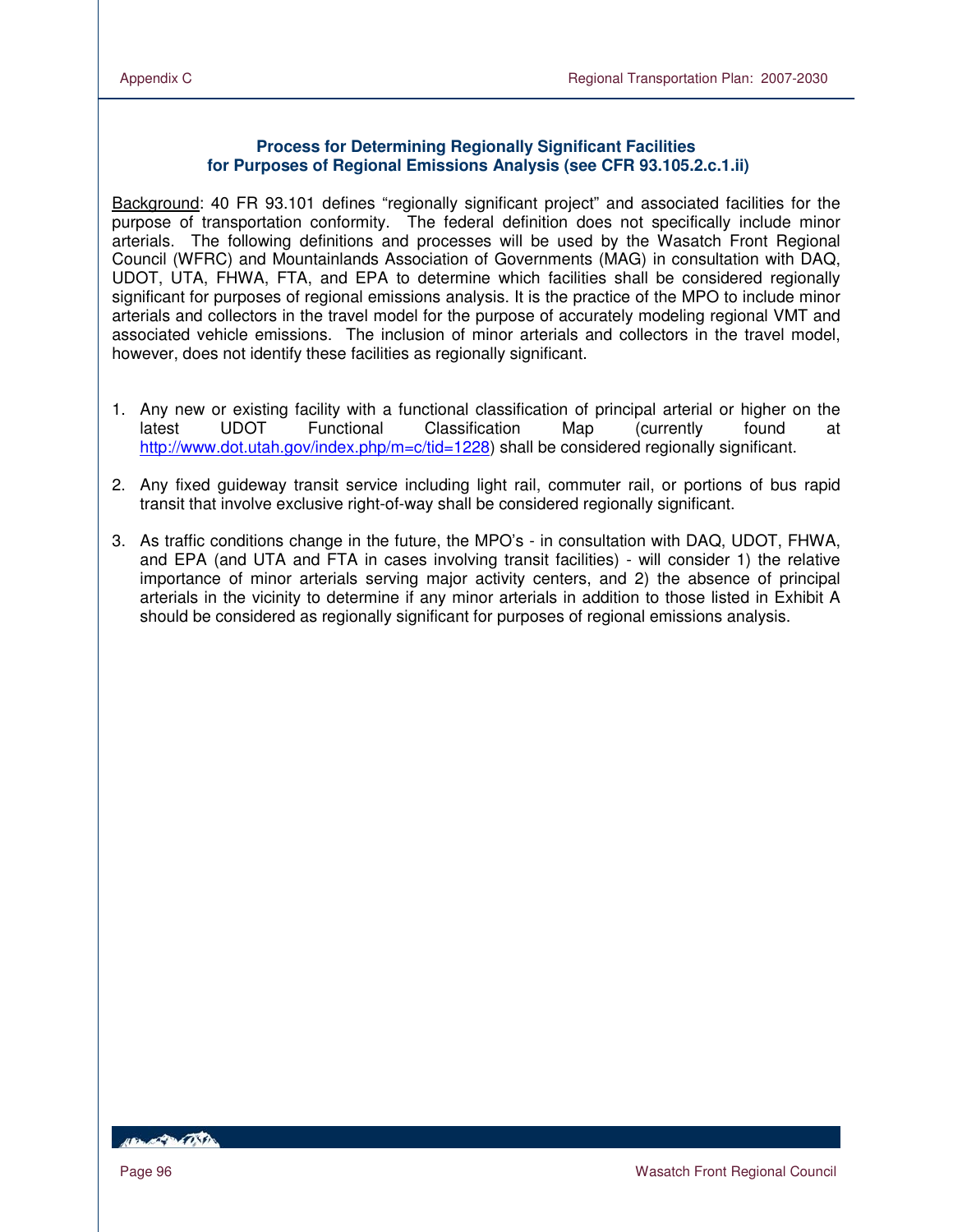#### **Exhibit A**

#### **Minor Arterials Determined to be Regionally Significant for Purposes of Regional Emissions Analysis**

In consultation with DAQ, UDOT, FHWA, and EPA; and based on inspection and engineering judgment of current traffic conditions; and based on application of the "Process for Determining Regionally Significant Facilities for Purposes of Regional Emissions Analysis" agreed upon by the aforementioned agencies; the WFRC and MAG designate the following minor arterials as regionally significant.

#### **Salt Lake County**

300 West/Beck Street: 600 South north to I-15 Redwood Road: 14400 South to Utah County line U-111: SR-201 to New Bingham Highway New Bingham Highway: U-111 to 9000 South

#### **Davis County**

Syracuse Road: I-15 west to Antelope Island SR-108 (2000 West): Syracuse Road to Weber County line

#### **Weber County**

SR-108 (3500 West): Davis County line to Midland Drive SR-108 (Midland Drive): 3500 West to Hinckley Drive SR-79 (Hinckley Drive): SR-108 to I-15

#### **Utah County**

Redwood Road: Salt Lake County line to Highway-73

**ABON AND ARTIST**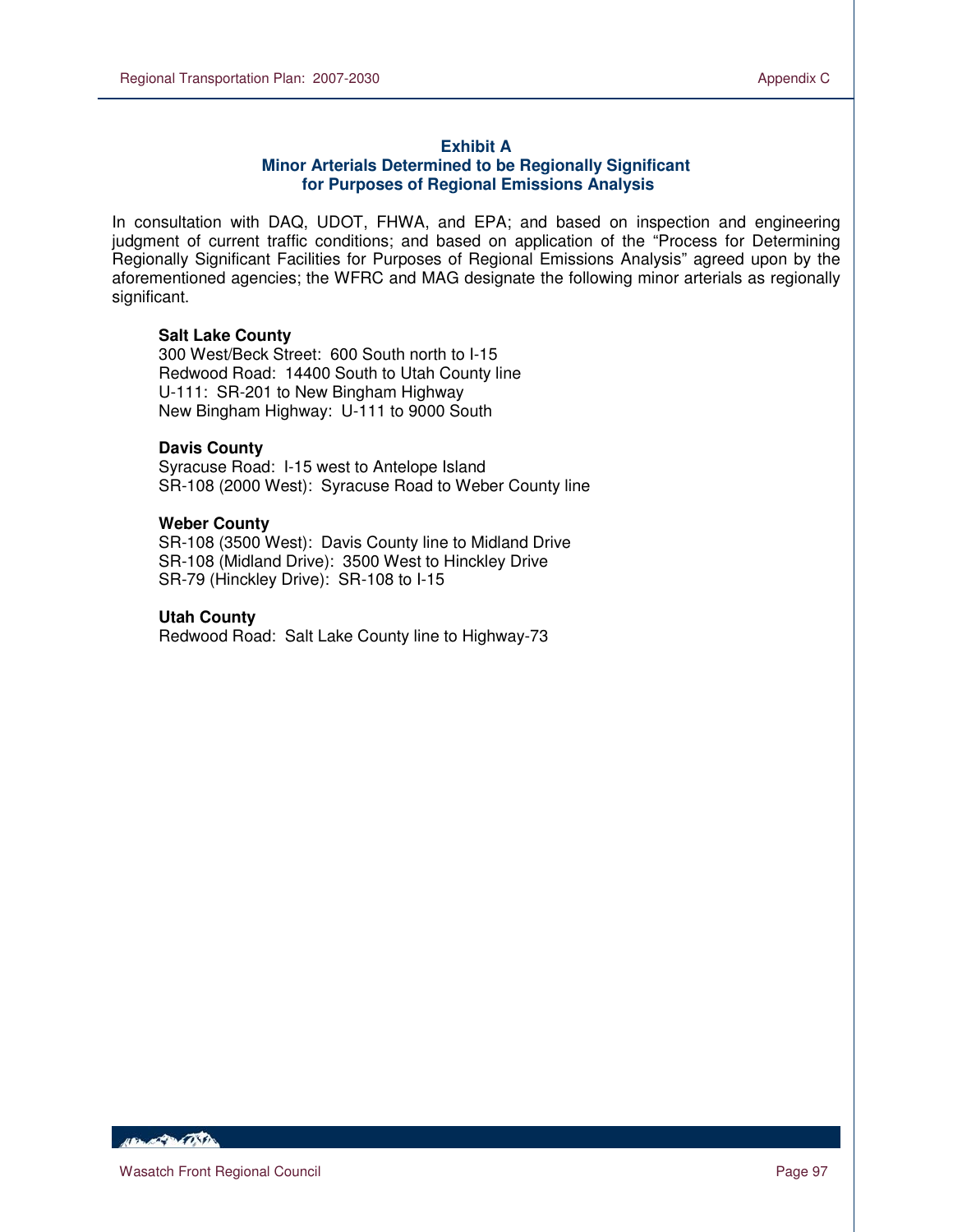#### **Process for Determining Significant Change in Design Concept and Scope for Purposes of Regional Emissions Analysis (see CFR 93.105.2.c.1.ii)**

Changes to regionally significant projects may or may not necessitate a new regional emissions analysis. The following definitions and processes will be used to determine what changes to project concept and scope are to be considered significant or not for purposes of regional emissions analysis.

- 1. Adding or extending freeway auxiliary lanes or weaving lanes between interchanges is not considered a significant change in concept and scope since these lanes are not normally included in the travel model.
- 2. Adding or extending freeway auxiliary/weaving lanes from one interchange to a point beyond the next interchange is considered a significant change in concept and scope.
- 3. A change to a regionally significant project defined in the Regional Transportation Plan that does not change how the project is defined in the travel model is not considered a significant change in concept and scope. These changes include but are not limited to lane or shoulder widening, cross section (other than the number of through lanes), alignment, interchange configuration, intersection traffic control, turn lanes, continuous or center turn lanes, and storage lanes.
- 4. A change to a regionally significant project defined in the Regional Transportation Plan that does alter the number of through lanes, lane capacity, or speed classification as defined in the travel model is considered a significant change in concept and scope.
- 5. Advancing or delaying the planned implementation of a regionally significant project that does not result in a change in the transportation network described in the travel model for any horizon year (as defined in CFR 93.101) is not considered a significant change in concept and scope.
- 6. Advancing or delaying the planned implementation of a regionally significant project that does result in a change in the transportation network described in the travel model for any horizon year (as defined in CFR 93.101) is considered a significant change in concept and scope.
- 7. Project changes not addressed in the above statements will be decided on a case by case basis through consultation by representatives from DAQ, WFRC, MAG, UDOT, UTA, FHWA, FTA, and EPA.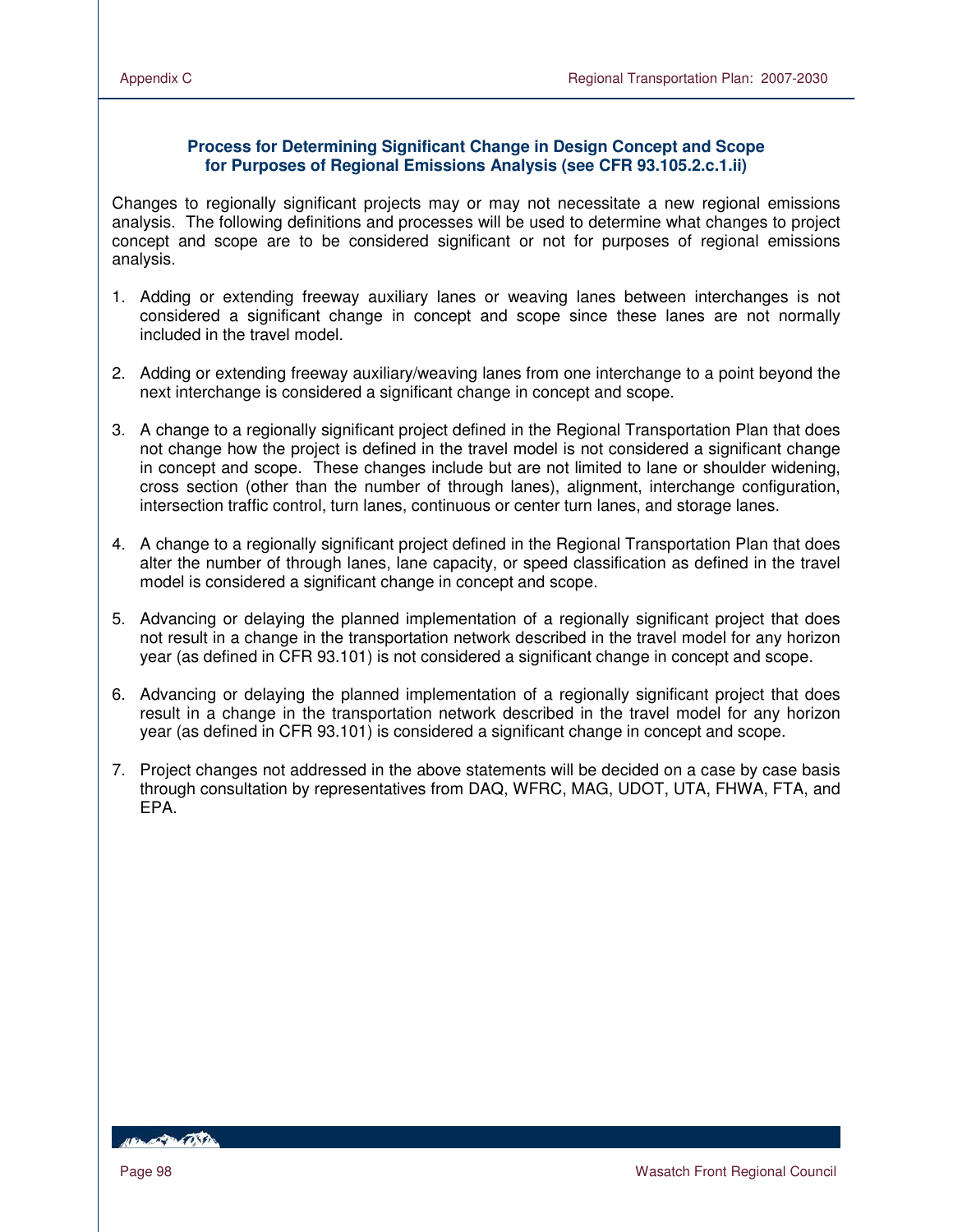# **Appendix-2**

**Highway and Transit Projects 2030 RTP** 

**Salt Lake and Ogden Areas** 

HEL POLITIC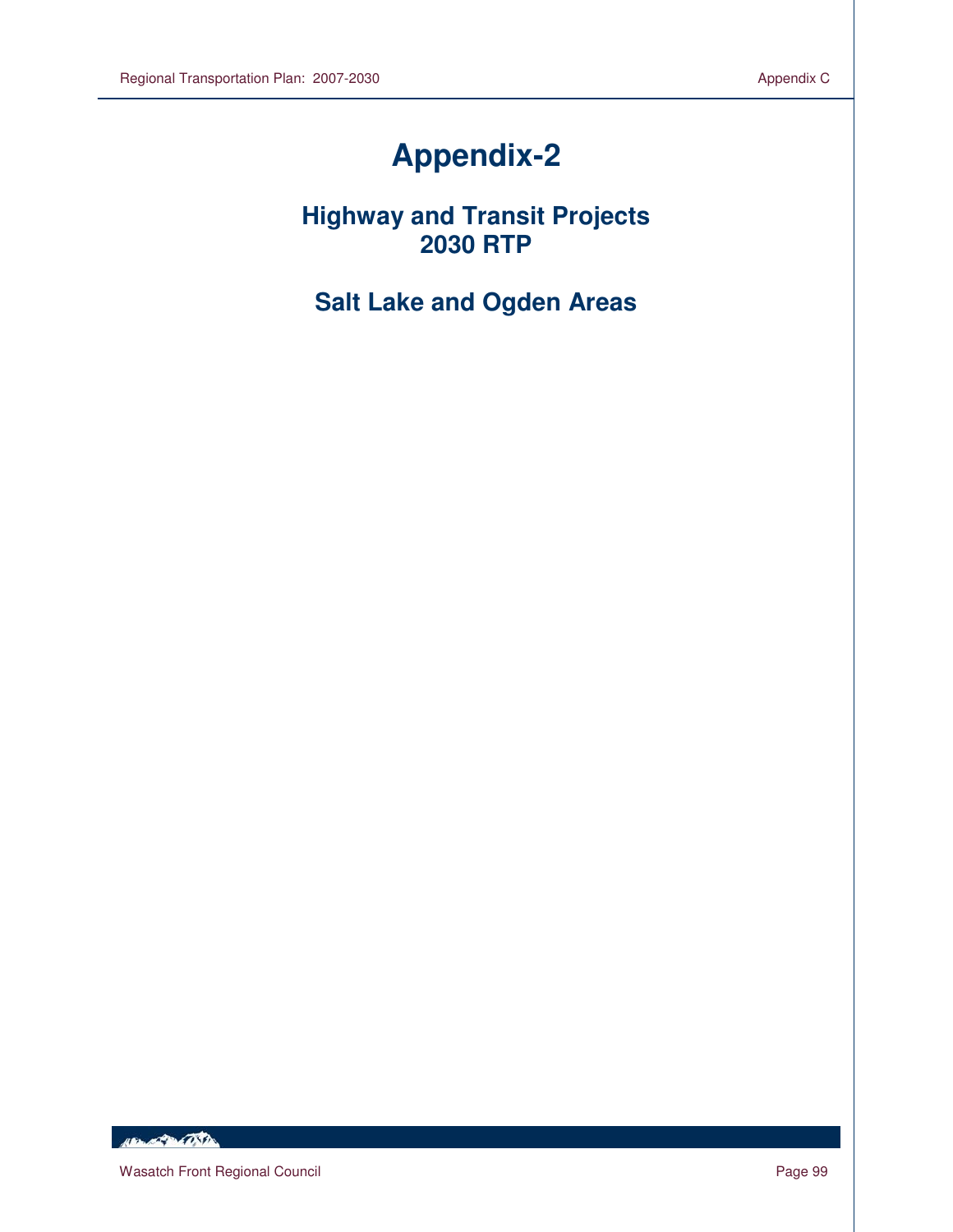# **2030 RTP HIGHWAY PROJECTS LIST**

| <b>COUNTY ID#</b> |                | <b>PROJECT</b>                                           | <b>DESCRIPTION</b>                                                              |                                                                          | <b>PHASE</b>   |
|-------------------|----------------|----------------------------------------------------------|---------------------------------------------------------------------------------|--------------------------------------------------------------------------|----------------|
|                   |                | <b>Salt Lake County, East-West Facilities</b>            |                                                                                 |                                                                          |                |
| Salt Lake         | $\overline{4}$ | <b>California Avenue</b>                                 | Widening - 4 to 6 Lanes                                                         | M. Arterial / 2.1 Miles / Local                                          | 3              |
| Salt Lake         | 5              | I-215 to Bangerter Hwy.<br><b>California Avenue</b>      | ROW: 2006 - 110 ft. / 2030 - 110 ft.<br>Widening - 4 to 6 Lanes                 | Bike Class - 2<br>M. Arterial / 0.8 Miles / Local                        | 3              |
|                   |                | Bangerter Hwy. to 4800 West<br><b>California Avenue</b>  | ROW: 2006 - 110 ft. / 2030 - 110 ft.<br>Widening - 2 to 6 Lanes                 | Bike Class - 2<br>M. Arterial / 1 Miles / Local                          |                |
| Salt Lake         | 6              | 4800 West to Mountain View Corridor                      | ROW: 2006 - 110 ft. / 2030 - 110 ft.                                            | Bike Class - 2                                                           | 3              |
| Salt Lake         | 7a             | $I-80$<br>State Street to 1300 East                      | Widening - 6 to 8 Lanes<br>ROW: 2006 - 260 ft. / 2030 - 260 ft.                 | Freeway / 1.8 Miles / UDOT<br>Bike Class - 0                             | $\mathbf{1}$   |
| Salt Lake         | 7b             | $I-80$<br>1300 East to Parleys Canyon                    | Widening - 6 to 8 Lanes<br>ROW: 2006 - 260 ft. / 2030 - 260 ft.                 | Freeway / 3.5 Miles / UDOT<br>Bike Class-0                               | 3              |
| Salt Lake         | 233            | I-80 Interchange East Bound<br>@ I-215 (West Side)       | Upgrade - 1 to 2 Lanes<br>ROW: 2006 - 260 ft. / 2030 - 260 ft.                  | Freeway / 0.6 Miles / UDOT<br>Bike Class - 0                             | $\mathbf{1}$   |
| Salt Lake         | 9              | <b>SR-201</b><br>3200 West to Mountain View Corridor     | Widening - 4 to 6 Lanes<br>ROW: 2006 - 300 ft. / 2030 - 300 ft.                 | Freeway / 3.4 Miles / UDOT<br>Bike Class - 2,3                           | $\mathbf{1}$   |
| Salt Lake         | 100            | <b>SR-201</b><br>Mountain View Corridor to 8400 West     | Widening - 4 to 6 Lanes<br>ROW: 2006 - 300 ft. / 2030 - 300 ft.                 | Freeway / 3.3 Miles / UDOT<br>Bike Class - 3 / Transit Project           | 3              |
| Salt Lake         | 234            | <b>SR-201</b><br>SR-202 to I-80                          | Widening - 2 to 4 Lanes<br>ROW: 2006 - 300 ft. / 2030 - 300 ft.                 | Freeway / 3.3 Miles / UDOT                                               | $\mathbf{1}$   |
| Salt Lake         | 10             | <b>SR-201</b>                                            | Upgrade                                                                         | Bike Class - 0 / Transit Project<br>Freeway / UDOT                       | 3              |
|                   |                | I-215 Interchange and Auxiliary Lanes<br>SR-201 Overpass | ROW: 2006 - 300 ft. / 2030 - 300 ft.<br>New Construction - 0 to 4 Lanes         | Bike Class - 0<br>Freeway / UDOT                                         |                |
| Salt Lake         | 235            | @ 4800 West                                              | ROW: 2006 - 300 ft. / 2030 - 300 ft.                                            | Bike Class - 2                                                           | $\overline{2}$ |
| Salt Lake         | 11             | SR-201 Interchange<br>@7200 West                         | New Construction<br>ROW: 2006 - 300 ft. / 2030 - 300 ft.                        | Freeway / UDOT<br>Bike Class - 3 / Transit Project                       | $\overline{2}$ |
| Salt Lake         | 12             | SR-201 Interchange<br>@ 8400 West                        | New Construction<br>ROW: 2006 - 300 ft. / 2030 - 300 ft.                        | Freeway / UDOT<br>Bike Class - 3 / Transit Project                       | $\mathbf{2}$   |
| Salt Lake         | 236            | SR-201 Interchange<br>@ I-80                             | Upgrade<br>ROW: 2006 - 300 ft. / 2030 - 300 ft.                                 | Freeway / UDOT<br>Bike Class - 0 / Transit Project                       | $\mathbf{1}$   |
| Salt Lake         | 295            | Western East / West Study                                | Study                                                                           | <b>UDOT</b>                                                              | $\mathbf{1}$   |
| Salt Lake         | 13             | SR-201 to Utah County Line<br>3100 South                 | New Construction - 0 to 4 Lanes                                                 | Collector / 0.5 Miles / Local                                            | $\mathbf{1}$   |
|                   |                | 1400 West to 3300 South<br><b>3500 South</b>             | ROW: 2006 - 0 ft. / 2030 - 88 ft.<br>Widening - 4 to 6 plus Transit Lanes       | Bike Class - 0<br>P. Arterial / 1.5 Miles / UDOT                         |                |
| Salt Lake         | 14             | 2700 West to 4000 West                                   | ROW: 2006 - 100 ft. / 2030 - 106 ft.                                            | Bike Class - 0 / Transit Project                                         | $\mathbf{1}$   |
| Salt Lake         | 15             | <b>3500 South</b><br>4000 West to Mountain View Corridor | Widening - 4/2 to 6 plus Transit Lanes<br>ROW: 2006 - 80 ft. / 2030 - 106 ft.   | P. Arterial / 2.3 Miles / UDOT<br>Bike Class - 0 / Transit Project       | $\mathbf{1}$   |
| Salt Lake         | 16             | <b>3500 South</b><br>Mountain View Corridor to 8400 West | Widening - 2 to 4 plus Transit Lanes<br>ROW: 2006 - 66 ft. / 2030 - 106 ft.     | P. Arterial / 3.3 Miles / UDOT/Local<br>Bike Class - 0 / Transit Project | $\overline{2}$ |
| Salt Lake         | 237            | 4100 South                                               | Widening - 2 to 4 Lanes                                                         | M. Arterial / 1.8 Miles / Local                                          | $\overline{2}$ |
|                   |                | Mountain View Corridor to 7200 West<br>4500 South        | ROW: 2006 - 76 ft. / 2030 - 86 ft.<br>Widening - 2 to 4 Lanes                   | Bike Class - 2,3<br>P. Arterial / 2.7 Miles / UDOT                       |                |
| Salt Lake         | 18             | 2700 East to 900 East                                    | ROW: 2006 - 80 ft. / 2030 - 106 ft.                                             | Bike Class - 0                                                           | 3              |
| Salt Lake         | 297            | 4500 South<br>I-215 to 2700 East                         | Re-stripe - 2 to 4 Lanes<br>ROW: 2006 - 80 ft. / 2030 - 106 ft.                 | P. Arterial / 0.7 Miles / UDOT<br>Bike Class - 2                         | 3              |
| Salt Lake         | 19             | 4500 South                                               | Widening - 4 to 6 Lanes                                                         | P. Arterial / 0.7 Miles / UDOT                                           | $\mathbf{1}$   |
|                   |                | I-15 to State Street<br>4500 South/4700 South            | ROW: 2006 - 150 ft. / 2030 - 150 ft.<br>Widening - 4 to 6 plus Transit Lanes    | Bike Class - 0<br>P. Arterial / 2.1 Miles / UDOT/Local                   |                |
| Salt Lake         | 20             | I-15 to Redwood Road                                     | ROW: 2006 - 150 ft. / 2030 - 150 ft.                                            | Bike Class - 3,0 / Transit Project                                       | $\overline{2}$ |
| Salt Lake         | 238            | 4700 South<br>2700 West to 4000 West                     | Widening - 4 to 6 Lanes<br>ROW: 2006 - 150 ft. / 2030 - 150 ft.                 | P. Arterial / 1.5 Miles / Local<br>Bike Class - 3                        | $\mathbf{1}$   |
| Salt Lake         | 21             | 4700 South<br>4000 West to 6400 West                     | Widening - 2 to 4 Lanes<br>ROW: 2006 - 80 ft. / 2030 - 80-106 ft.               | P. Arterial / 2.3 Miles / Local<br>Bike Class - 3                        | 2              |
| Salt Lake         | 239            | 5400 South<br>I-15 to Mountain View Corridor             | Widening - 4 to 6 plus Transit Lanes<br>ROW: 2006 - 86-110 ft. / 2030 - 110 ft. | M. Arterial / 6.8 Miles / UDOT<br>Bike Class - 0,3 / Transit Project     | $\overline{2}$ |
| Salt Lake         | 240            | 5400 South<br>Mountain View Corridor to SR-111           | Widening - 2 to 4 plus Transit Lanes<br>ROW: 2006 - 70 ft. / 2030 - 110 ft.     | M. Arterial / 2.4 Miles / UDOT<br>Bike Class - 3 / Transit Project       | 3              |
| Salt Lake         | 23             | 6200 South<br>5600 West to SR-111                        | Widening/NC - 2/0 to 4 Lanes<br>ROW: 2006 - 0 ft. / 2030 - 106 ft.              | M. Arterial / 1.8 Miles / Local<br>Bike Class - 3                        | $\overline{2}$ |
|                   |                | 7000 South / 7200 South                                  | Widening - 4 to 6 Lanes                                                         | M. Arterial / 2.6 Miles / Local                                          |                |
| Salt Lake         | 300            | State Street to Redwood Road<br><b>7000 South</b>        | ROW: 2006 - 90 ft. / 2030 - 106 ft.<br>Widening - 3 to 4 Lanes                  | Bike Class - 2<br>M. Arterial / 1.9 Miles / Local                        | 3              |
| Salt Lake         | 24             | Redwood Road to Bangerter Hwy.                           | ROW: 2006 - 56 ft. / 2030 - 90 ft.                                              | Bike Class - 2                                                           | 1              |
| Salt Lake         | 27             | 7800 South<br>Bangerter Hwy. to MVC                      | Widening - 2 to 4 Lanes<br>ROW: 2006 - 66 ft. / 2030 - 116 ft.                  | M. Arterial / 2.8 Miles / UDOT/Local<br>Bike Class - 2                   | 2              |

HELL OF BEAT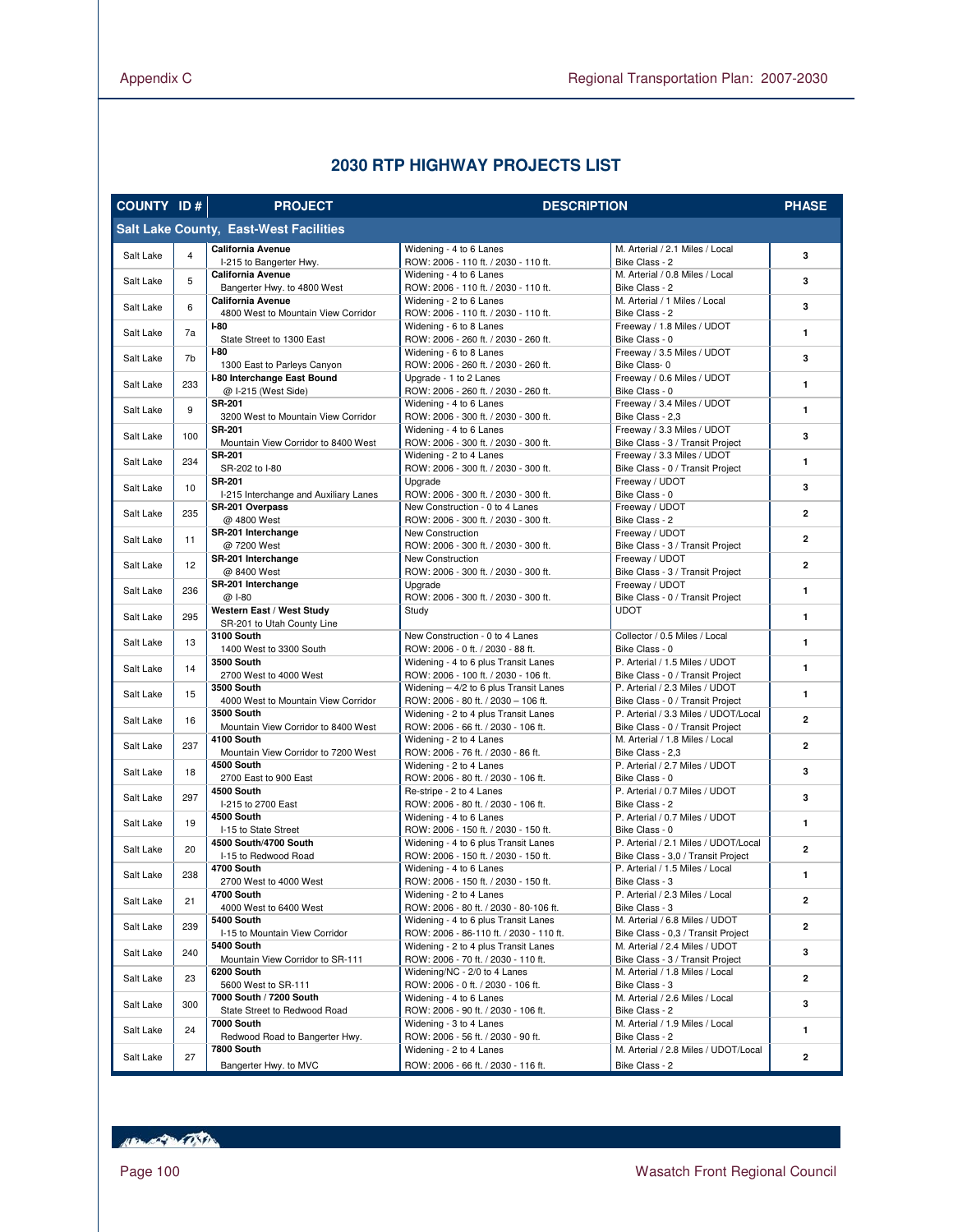| <b>COUNTY ID#</b> |                 | <b>PROJECT</b>                                                                     | <b>DESCRIPTION</b>                                                      |                                                                   | <b>PHASE</b>            |
|-------------------|-----------------|------------------------------------------------------------------------------------|-------------------------------------------------------------------------|-------------------------------------------------------------------|-------------------------|
|                   |                 | Salt Lake County, East-West Facilities Continued                                   |                                                                         |                                                                   |                         |
| Salt Lake         | 222             | 7800 South                                                                         | Widening - 2 to 4 Lanes                                                 | M. Arterial / 1.4 Miles / Local                                   | $\overline{2}$          |
|                   | 25              | Mountain View Corridor to SR-111<br>New Bingham Hwy.                               | ROW: 2006 - 25-72 ft. / 2030 - 116 ft.<br>Widening - 2 to 4 Lanes       | Bike Class - 1<br>M. Arterial / 2.3 Miles / UDOT                  | 3                       |
| Salt Lake         |                 | 5600 West to SR-111<br>9000 South                                                  | ROW: 2006 - 66 ft. / 2030 - 106 ft.                                     | Bike Class - 2                                                    |                         |
| Salt Lake         | 241             | I-15 to Bangerter Hwy.                                                             | Widening - 4 to 6 Lanes<br>ROW: 2006 - 106 ft. / 2030 - 106 ft.         | P. Arterial / 4.1 Miles / UDOT<br>Bike Class - 1,2                | $\overline{2}$          |
| Salt Lake         | 30a             | 9000 South                                                                         | Widening - 2 to 6 Lanes                                                 | P. Arterial / 0.7 Miles / Local                                   | $\mathbf{2}$            |
|                   |                 | Bangerter Hwy. to Old Bingham Hwy.<br>9000 South                                   | ROW: 2006 - 106 ft. / 2030 - 106 ft.<br>New Construction - 0 to 6 Lanes | Bike Class - 2<br>P. Arterial / 1.8 Miles / Local                 |                         |
| Salt Lake         | 30 <sub>b</sub> | Old Bingham Hwy. to MVC                                                            | ROW: 2006 - 106 ft. / 2030 - 106 ft.                                    | Bike Class - 2                                                    | $\overline{2}$          |
| Salt Lake         | 242             | 9000 South<br>Mountain View Corridor to SR-111                                     | New Construction - 0 to 4 Lanes<br>ROW: 2006 - 0 ft. / 2030 - 116 ft.   | P. Arterial / 1.7 Miles / Local<br>Bike Class - 2                 | $\mathbf{2}$            |
| Salt Lake         | 32              | <b>10600 South</b>                                                                 | Widening - 2 to 4 Lanes                                                 | M. Arterial / 0.9 Miles / Local                                   | $\mathbf{1}$            |
|                   |                 | 1300 East to Highland Drive<br>10600 South/10400 South                             | ROW: 2006 - 84 ft. / 2030 - 84 ft.<br>Widening - 4 to 6 Lanes           | Bike Class - 1<br>M. Arterial / 2.2 Miles / UDOT                  |                         |
| Salt Lake         | 243             | I-15 to Redwood Road                                                               | ROW: 2006 - 106 ft. / 2030 - 106 ft.                                    | Bike Class - 3,2                                                  | $\mathbf{2}$            |
| Salt Lake         | 33              | <b>10400 South</b><br>Redwood Road to Bangerter Hwy.                               | Widening - 2 to 4 Lanes<br>ROW: 2006 - 106 ft. / 2030 - 106 ft.         | M. Arterial / 2 Miles / UDOT<br>Bike Class - 2                    | $\mathbf{1}$            |
| Salt Lake         | 34              | 10400 South/10800 South                                                            | New Construction - 0 to 4 Lanes                                         | M. Arterial / 5 Miles / Local                                     | $\overline{2}$          |
|                   |                 | Bangerter Hwy. to SR-111<br>11400 South                                            | ROW: 2006 - 0 ft. / 2030 - 110 ft.<br>Widening $-4/2$ to 6 Lanes        | Bike Class - 2<br>M. Arterial / 1 Miles / Local                   |                         |
| Salt Lake         | 37a             | State Street to 700 West                                                           | ROW: 2006 - 50 ft. / 2030 - 106 ft.                                     | Bike Class - 2                                                    | $\mathbf{1}$            |
| Salt Lake         | 38              | 11400 South<br>700 West to Redwood Road                                            | Widening/NC - 2/0 to 4 Lanes<br>ROW: 2006 - 20 ft. / 2030 - 106 ft.     | M. Arterial / 2.3 Miles / Local<br>Bike Class - 2                 | 1                       |
| Salt Lake         | 39              | <b>11400 South</b>                                                                 | Widening - 2 to 4 Lanes                                                 | M. Arterial / 2.4 Miles / Local                                   | $\mathbf{2}$            |
|                   |                 | Redwood Road to Bangerter Hwy.<br>11400 South                                      | ROW: 2006 - 80 ft. / 2030 - 106 ft.<br>Widening - 2 to 4 Lanes          | Bike Class - 2<br>M. Arterial / 4.9 Miles / Local                 |                         |
| Salt Lake         | 40a             | Bangerter Hwy. to 4800 West                                                        | ROW: 2006 - 80 ft. / 2030 - 106 ft.                                     | Bike Class - 0                                                    | $\overline{2}$          |
| Salt Lake         | 40b             | 11400 South<br>4800 West to 11800 South                                            | New Construction - 0 to 4 Lanes<br>ROW: 2006 - 0 ft. / 2030 - 110 ft.   | M. Arterial / 1 Miles / Local<br>Bike Class - 0 / Transit Project | $\overline{2}$          |
| Salt Lake         | 40 <sub>c</sub> | <b>11800 South</b>                                                                 | Widening - 2 to 4 Lanes                                                 | M. Arterial / 2.4 Miles / Local                                   | $\overline{2}$          |
|                   |                 | 5600 West to SR-111<br>12300 South/12600 South                                     | ROW: 2006 - 66 ft. / 2030 - 86 ft.<br>Widening - 4 to 6 Lanes           | Bike Class - 1<br>P. Arterial / 2 Miles / UDOT                    |                         |
| Salt Lake         | 244             | 700 East to 700 West                                                               | ROW: 2006 - 106 ft. / 2030 - 106 ft.                                    | Bike Class - 2                                                    | $\mathbf{2}$            |
| Salt Lake         | 42              | <b>12600 South</b><br>Bangerter Hwy. to 4800 West                                  | Widening - 2 to 4 Lanes<br>ROW: 2006 - 66 ft. / 2030 - 106 ft.          | P. Arterial / 2 Miles / Local<br>Bike Class - 2                   | $\mathbf{1}$            |
| Salt Lake         | 43              | <b>12600 South</b>                                                                 | New Construction - 0 to 4 Lanes                                         | P. Arterial / 3.5 Miles / Local                                   | $\overline{2}$          |
|                   |                 | 4800 West to 8000 West<br>MVC / Bangerter Hwy. Connector                           | ROW: 2006 - 0 ft. / 2030 - 106 ft.<br>New Construction - 4 to 6 Lanes   | Bike Class - 2<br>Freeway / 0.9 Miles / UDOT                      |                         |
| Salt Lake         | 44              | Mountain View Corridor to Bangerter Hwy.                                           | ROW: 2006 - 60 ft. / 2030 - 150 ft.                                     | Bike Class - 0 / Transit Project                                  | $\overline{2}$          |
| Salt Lake         | 299             | <b>13400 South</b>                                                                 | Widening - 2 to 4 Lanes                                                 | Collector / 0.9 Miles / Local                                     | $\mathbf{1}$            |
| Salt Lake         |                 | Mountain View Corridor to Bangerter Hwy.<br>13400 South                            | ROW: 2006 - 66 ft. / 2030 - 106 ft.<br>Widening - 2 to 4 Lanes          | Bike Class - 2 / Transit Project<br>Collector / 3 Miles / Local   | 3                       |
|                   | 245a            | 6400 West to Mountain View Corridor                                                | ROW: 2006 - 66 ft. / 2030 - 106-120 ft.                                 | Bike Class - 2                                                    |                         |
| Salt Lake         | 246             | Bangerter Highway Interchange<br>@ I-15                                            | Upgrade<br>ROW: 2006 - 150 ft. / 2030 - 150 ft.                         | Freeway / UDOT<br>Bike Class - 0                                  | $\overline{2}$          |
| Salt Lake         | 247             | Bangerter Highway Interchange                                                      | New Construction                                                        | Freeway / UDOT                                                    | $\overline{2}$          |
|                   |                 | @ Redwood Road<br><b>Bangerter Highway Interchange</b>                             | ROW: 2006 - 150 ft. / 2030 - 150 ft.<br>New Construction                | Bike Class - 0 / Transit Project<br>Freeway / UDOT                |                         |
| Salt Lake         | 302             | @ 2700 West                                                                        | ROW: 2006 - 150 ft. / 2030 - 150 ft.                                    | Bike Class - 0                                                    | $\mathbf{2}$            |
| Salt Lake         | 248             | Bangerter Highway Interchange<br>@ 13400 South                                     | New Construction<br>ROW: 2006 - 150 ft. / 2030 - 150 ft.                | Freeway / UDOT<br>Bike Class - 0 / Transit Project                | 2                       |
| Salt Lake         | 249             | 14400 South                                                                        | New Construction - 0 to 2 Lanes                                         | Collector / 0.5 Miles / Local                                     | 2                       |
|                   |                 | 3600 West to 4000 West<br>14400 South/15000 South                                  | ROW: 2006 - 0 ft. / 2030 - 86 ft.<br>New Construction - 0 to 4 Lanes    | Bike Class - 2<br>Collector / 0.7 Miles / Local                   |                         |
| Salt Lake         | 250             | 4000 West to Mountain View Corridor                                                | ROW: 2006 - 0 ft. / 2030 - 106 ft.                                      | Bike Class - 0                                                    | $\overline{\mathbf{2}}$ |
| Salt Lake         | 251             | 14400 South/15000 South<br>Mountain View Corridor to 5600 West                     | New Construction - 0 to 4 Lanes<br>ROW: 2006 - 0 ft. / 2030 - 106 ft.   | Collector / 2.1 Miles / Local<br>Bike Class - 0                   | 2                       |
| Salt Lake         | 45              | <b>14600 South</b>                                                                 | Remove or Replace - 2 to 2 Lanes                                        | M. Arterial / UDOT                                                | 2                       |
|                   |                 | <b>D&amp;RG RR Structure</b><br>Porter Rockwell Road                               | ROW: 2006 - 60 ft. / 2030 - 106 ft.<br>New Construction - 0 to 4 Lanes  | Bike Class - 2<br>P. Arterial / 3.4 Miles / UDOT                  |                         |
| Salt Lake         | 46              | I-15 to Mountain View Corridor                                                     | ROW: 2006 - 0 ft. / 2030 - 167 ft.                                      | Bike Class - 0,1                                                  | 3                       |
| Salt Lake         | 48              | <b>Avalanche Snowshed</b><br>Over Little Cottonwood Canyon Road @ Whitepine Chutes | New Construction                                                        | M. Arterial / UDOT<br>Bike Class - 2,3                            | 2                       |
|                   |                 | <b>Salt Lake County, North-South Facilities</b>                                    |                                                                         |                                                                   |                         |
|                   |                 | 8400 West                                                                          | Widening - 2 to 4 Lanes                                                 | P. Arterial / 1.5 Miles / UDOT                                    |                         |
| Salt Lake         | 84              | SR-201 to 3500 South                                                               | ROW: 2006 - 66 ft. / 2030 - 106 ft.                                     | Bike Class - 2                                                    | 2                       |
| Salt Lake         | 293             | SR-111<br>RR Structure @ 4300 South                                                | Widening - 2 to 4 Lanes<br>ROW: 2006 - 106 ft. / 2030 - 106 ft.         | P. Arterial / 0.3 Miles / UDOT<br>Bike Class - 2                  | 1                       |
|                   |                 |                                                                                    |                                                                         |                                                                   |                         |

# HELL AND CONTROL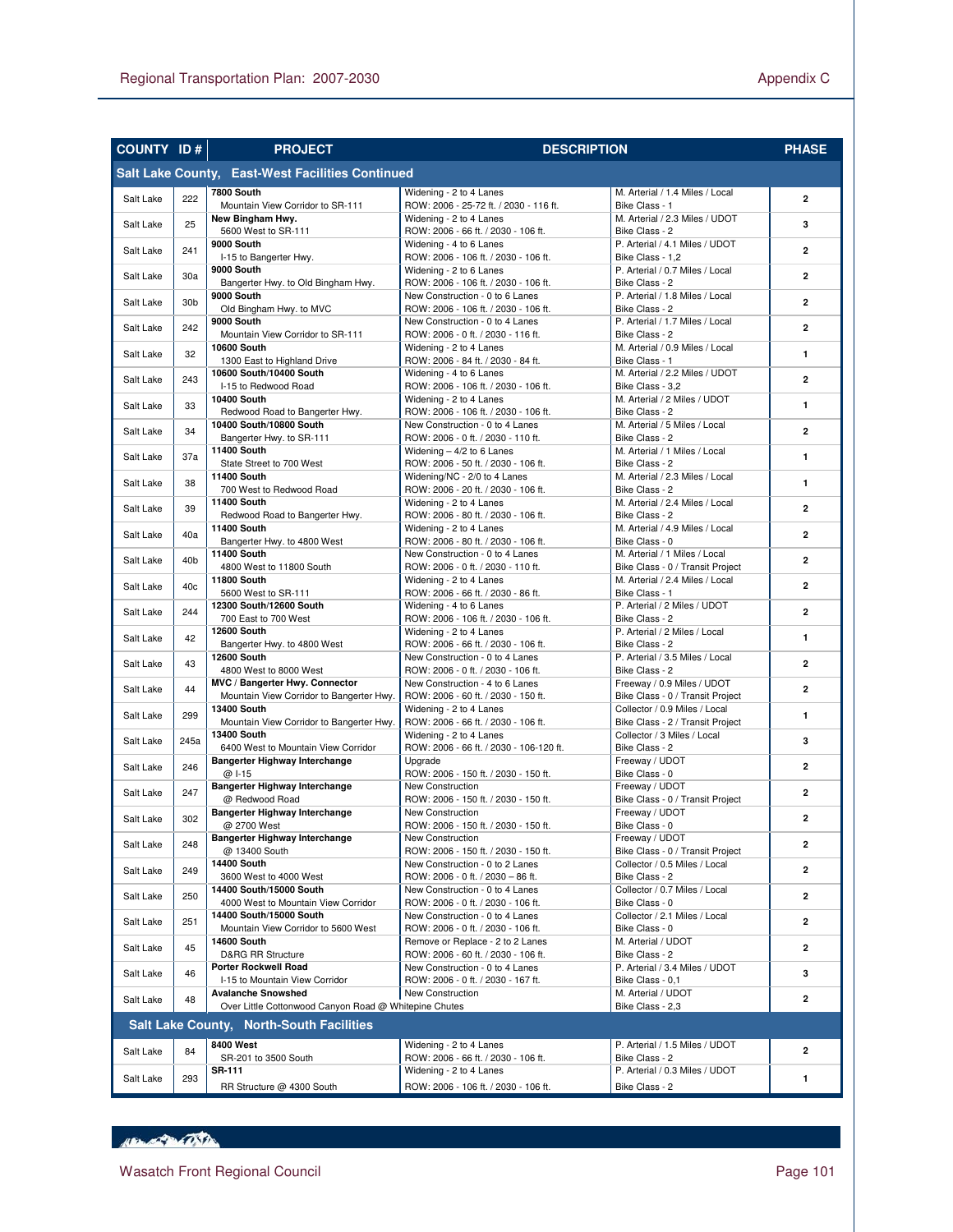| <b>COUNTY ID#</b> |      | <b>PROJECT</b>                                                         | <b>DESCRIPTION</b>                                                                 |                                                                      | <b>PHASE</b>            |
|-------------------|------|------------------------------------------------------------------------|------------------------------------------------------------------------------------|----------------------------------------------------------------------|-------------------------|
|                   |      | Salt Lake County, North-South Facilities Continued                     |                                                                                    |                                                                      |                         |
| Salt Lake         | 85   | <b>SR-111</b><br>5400 South to 11800 South                             | Widening - 2 to 4 Lanes<br>ROW: 2006 - 106 ft. / 2030 - 106 ft.                    | P. Arterial / 8.5 Miles / UDOT/Local<br>Bike Class - 2               | $\overline{2}$          |
| Salt Lake         | 252  | 8000 West<br>11800 South to 13400 South                                | New Construction - 0 to 4 Lanes<br>ROW: 2006 - 0 ft. / 2030 - 66 ft.               | Collector / 1.8 Miles / Local<br>Bike Class - 0                      | 3                       |
| Salt Lake         | 255b | 6400 West<br>12600 South to 13400 South                                | New Construction - 0 to 2 Lanes<br>ROW: 2006 - 0 ft. / 2030 - 80 ft.               | M. Arterial / 1 Miles / Local<br>Bike Class - 1                      | 3                       |
| Salt Lake         | 79   | <b>Mountain View Corridor</b><br>I-80 to SR-201                        | New Construction - 0 to 4 plus HOV Lanes<br>ROW: 2006 - 0 ft. / 2030 - 328 ft.     | Freeway / 3.1 Miles / UDOT<br>Bike Class - 1 / Transit Project       | 3                       |
| Salt Lake         | 80   | <b>Mountain View Corridor</b><br>SR-201 to 6200 South                  | New Construction - 0 to 6 plus HOV Lanes<br>ROW: 2006 - 0 ft. / 2030 - 328 ft.     | Freeway / 6.1 Miles / UDOT<br>Bike Class - 1 / Transit Project       | $\mathbf{1}$            |
| Salt Lake         | 81   | <b>Mountain View Corridor</b><br>6200 South to 10800 South             | New Construction - 0 to 6 plus HOV Lanes<br>ROW: 2006 - 0 ft. / 2030 - 328 ft.     | Freeway / 5.4 Miles / UDOT<br>Bike Class - 1 / Transit Project       | $\mathbf{1}$            |
| Salt Lake         | 82a  | <b>Mountain View Corridor</b><br>10800 South to 12600 South            | New Construction - 0 to 6 plus HOV Lanes<br>ROW: 2006 - 0 ft. / 2030 - 328 ft.     | Freeway / 3 Miles / UDOT<br>Bike Class - 1 / Transit Project         | $\mathbf{1}$            |
| Salt Lake         | 82b  | <b>Mountain View Corridor</b><br>12600 South to 13400 South            | New Construction - 0 to 6 plus HOV Lanes<br>ROW: 2006 - 0 ft. / 2030 - 328 ft.     | Freeway / 1.1 Miles / UDOT<br>Bike Class - 1 / Transit Project       | $\mathbf{1}$            |
| Salt Lake         | 303  | <b>Mountain View Corridor Interchange</b><br>@ 13400 South             | New Construction<br>ROW: 2006 - 0 ft. / 2030 - 328 ft.                             | Freeway / UDOT<br>Bike Class - 1 / Transit Project                   | $\overline{2}$          |
| Salt Lake         | 83a  | <b>Mountain View Corridor</b><br>13400 South to Porter Rockwell Road   | New Construction - 0 to 6 Lanes<br>ROW: 2006 - 0 ft. / 2030 - 328 ft.              | Freeway / 4 Miles / UDOT<br>Bike Class - 1                           | $\overline{2}$          |
| Salt Lake         | 83b  | <b>Mountain View Corridor</b><br>Porter Rockwell Road to Utah Co. Line | New Construction - 0 to 6 Lanes<br>ROW: 2006 - 0 ft. / 2030 - 328 ft.              | Freeway / 2.8 Miles / UDOT<br>Bike Class - 1                         | $\overline{2}$          |
| Salt Lake         | 256  | <b>5600 West</b><br>I-80 to SR-201                                     | Widening - 2 to 4 plus Transit Lanes<br>ROW: 2006 - 86 ft. / 2030 - 86 ft.         | M. Arterial / 3.1 Miles / UDOT<br>Bike Class - 2 / Transit Project   | $\mathbf{1}$            |
| Salt Lake         | 77   | <b>5600 West</b><br>4400 South to 7000 South                           | Widening - 2 to 4 plus Transit Lanes<br>ROW: 2006 - 66 ft. / 2030 - 106 ft.        | M. Arterial / 3.5 Miles / UDOT<br>Bike Class - 2,0 / Transit Project | $\mathbf{1}$            |
| Salt Lake         | 257  | <b>5600 West</b><br>7000 South to New Bingham Hwy.                     | New Construction - 0 to 4 plus Transit Lanes<br>ROW: 2006 - 0 ft. / 2030 - 106 ft. | M. Arterial / 2.1 Miles / Local<br>Bike Class - 0 / Transit Project  | $\overline{2}$          |
| Salt Lake         | 258  | <b>5600 West</b><br>New Bingham Hwy. to Old Bingham Hwy.               | Widening - 2 to 4 plus Transit Lanes<br>ROW: 2006 - 66 ft. / 2030 - 106 ft.        | M. Arterial / 1.5 Miles / Local<br>Bike Class - 0 / Transit Project  | $\overline{2}$          |
| Salt Lake         | 259  | <b>5600 West</b><br>11800 South to 14400 South                         | New Construction - 0 to 2 plus Transit Lanes<br>ROW: 2006 - 0 ft. / 2030 - 86 ft.  | M. Arterial / 3.2 Miles / UDOT<br>Bike Class - 0 / Transit Project   | 3                       |
| Salt Lake         | 260  | <b>4800 West</b><br>California Avenue to SR-201                        | Widening - 2 to 4 Lanes<br>ROW: 2006 - 50 ft. / 2030 - 86 ft.                      | Collector / 1 Miles / Local<br>Bike Class - 3                        | 3                       |
| Salt Lake         | 261  | <b>4800 West</b><br>SR-201 to Parkway Blvd. (2700 S.)                  | New Construction - 0 to 4 Lanes<br>ROW: 2006 - 0 ft. / 2030 - 86 ft.               | Collector / 0.9 Miles / Local<br>Bike Class - 2                      | $\overline{2}$          |
| Salt Lake         | 262  | <b>4800 West</b><br>Parkway Blvd. (2700 S.) to 3500 South              | Widening - 2 to 4 Lanes<br>ROW: 2006 - 86 ft. / 2030 - 86 ft.                      | Collector / 1.1 Miles / Local<br>Bike Class - 2                      | $\overline{2}$          |
| Salt Lake         | 263  | <b>4800 West</b><br>9000 South to 11800 South                          | New Construction - 0 to 4 Lanes<br>ROW: 2006 - 0 ft. / 2030 - 86 ft.               | Collector / 3.5 Miles / Local<br>Bike Class - 2                      | 3                       |
| Salt Lake         | 75   | Gladiola (3400/3200 W)<br>500 South to California Avenue               | New Construction - 0 to 4 Lanes<br>ROW: 2006 - 0 ft. / 2030 - 84 ft.               | Collector / 1.2 Miles / Local<br>Bike Class - 2                      | 3                       |
| Salt Lake         | 76   | <b>3200 West</b><br>California Avenue to 1820 South                    | New Construction - 0 to 4 Lanes<br>ROW: 2006 - 0 ft. / 2030 - 84 ft.               | Collector / 0.7 Miles / Local<br>Bike Class - 2                      | $\overline{\mathbf{2}}$ |
| Salt Lake         | 265  | <b>3200 West</b><br>1820 South to 3500 South                           | Widening - 2 to 4 Lanes<br>ROW: 2006 - 66 ft. / 2030 - 66 ft.                      | Collector / 1.3 Miles / Local<br>Bike Class - 2                      | $\overline{2}$          |
| Salt Lake         | 266  | <b>2700 West</b><br>Overpass over SR-201                               | New Construction - 0 to 4 Lanes<br>ROW: 2006 - 66-110 ft. / 2030 - 66-110 ft.      | Collector / 0.3 Miles / Local<br>Bike Class - 2                      | 3                       |
| Salt Lake         | 54a  | $1 - 215$<br>SR-201 to 4700 South                                      | Widening - 6 to 8 Lanes<br>ROW: 2006 - 300 ft. / 2030 - 300 ft.                    | Freeway / 4 Miles / UDOT<br>Bike Class - 0                           | $\mathbf{1}$            |
| Salt Lake         | 54b  | $1-215$<br>I-80 (West Side) to SR-201                                  | Widening - 6 to 8 Lanes<br>ROW: 2006 - 300 ft. / 2030 - 300 ft.                    | Freeway / 2.8 Miles / UDOT<br>Bike Class - 0                         | $\mathbf{2}$            |
| Salt Lake         | 267  | <b>Redwood Road</b><br>9000 South to 12600 South                       | Widening - 4/2 to 6 Lanes<br>ROW: 2006 - 66-106 ft. / 2030 - 106 ft.               | P. Arterial / 4.5 Miles / UDOT<br>Bike Class - 3,2 / Transit Project | 3                       |
| Salt Lake         | 73   | <b>Redwood Road</b><br>12600 South to Bangerter Hwy.                   | Widening - 2 to 6 Lanes<br>ROW: 2006 - 66 ft. / 2030 - 106 ft.                     | P. Arterial / 1.5 Miles / UDOT<br>Bike Class - 2 / Transit Project   | 2                       |
| Salt Lake         | 101a | <b>Redwood Road</b><br>Bangerter Hwy. to Porter Rockwell Road          | Widening - 2 to 4 Lanes<br>ROW: 2006 - 80 ft. / 2030 - 106 ft.                     | P. Arterial / 2.3 Miles / UDOT<br>Bike Class - 2                     | 1                       |
| Salt Lake         | 101b | <b>Redwood Road</b><br>Porter Rockwell Road to Utah Co. Line           | Widening - 2 to 4 Lanes<br>ROW: 2006 - 86 ft. / 2030 - 106 ft.                     | P. Arterial / 2.5 Miles / UDOT<br>Bike Class - 2                     | 1                       |
| Salt Lake         | 71   | 900 West/Fine St.<br>3300 South to 700 West                            | Widening - 2 to 4 Lanes<br>ROW: 2006 - 0 ft. / 2030 - 80 ft.                       | Collector / 0.9 Miles / Local<br>Bike Class - 2,0                    | 1                       |
| Salt Lake         | 70   | <b>Bingham Junction Blvd.</b><br>7000 South to 8400 South              | New Construction - 0 to 4 Lanes<br>ROW: 2006 - 0 ft. / 2030 - 106 ft.              | M. Arterial / 2.8 Miles / Local<br>Bike Class - 2                    | $\mathbf{1}$            |
| Salt Lake         | 88   | $1 - 15$<br>I-215 to Beck Street                                       | Widening - 6 to 6 plus HOV Lanes<br>ROW: 2006 - 200 ft. / 2030 - 200 ft.           | Freeway / 1.1 Miles / UDOT<br>Bike Class - 0                         | $\mathbf{1}$            |
| Salt Lake         | 50   | $1-15$<br>Beck Street to 600 North                                     | Widening - 6 to 6 plus HOV Lanes<br>ROW: 2006 - 200 ft. / 2030 - 200 ft.           | Freeway / 2.9 Miles / UDOT<br>Bike Class - 0                         | 1                       |
| Salt Lake         | 269  | I-15 Interchange<br>@ 100 South (HOV Ramps only)                       | New Construction<br>ROW: 2006 - 200 ft. / 2030 - 200 ft.                           | Freeway / UDOT<br>Bike Class - 0                                     | 2                       |

Home Barton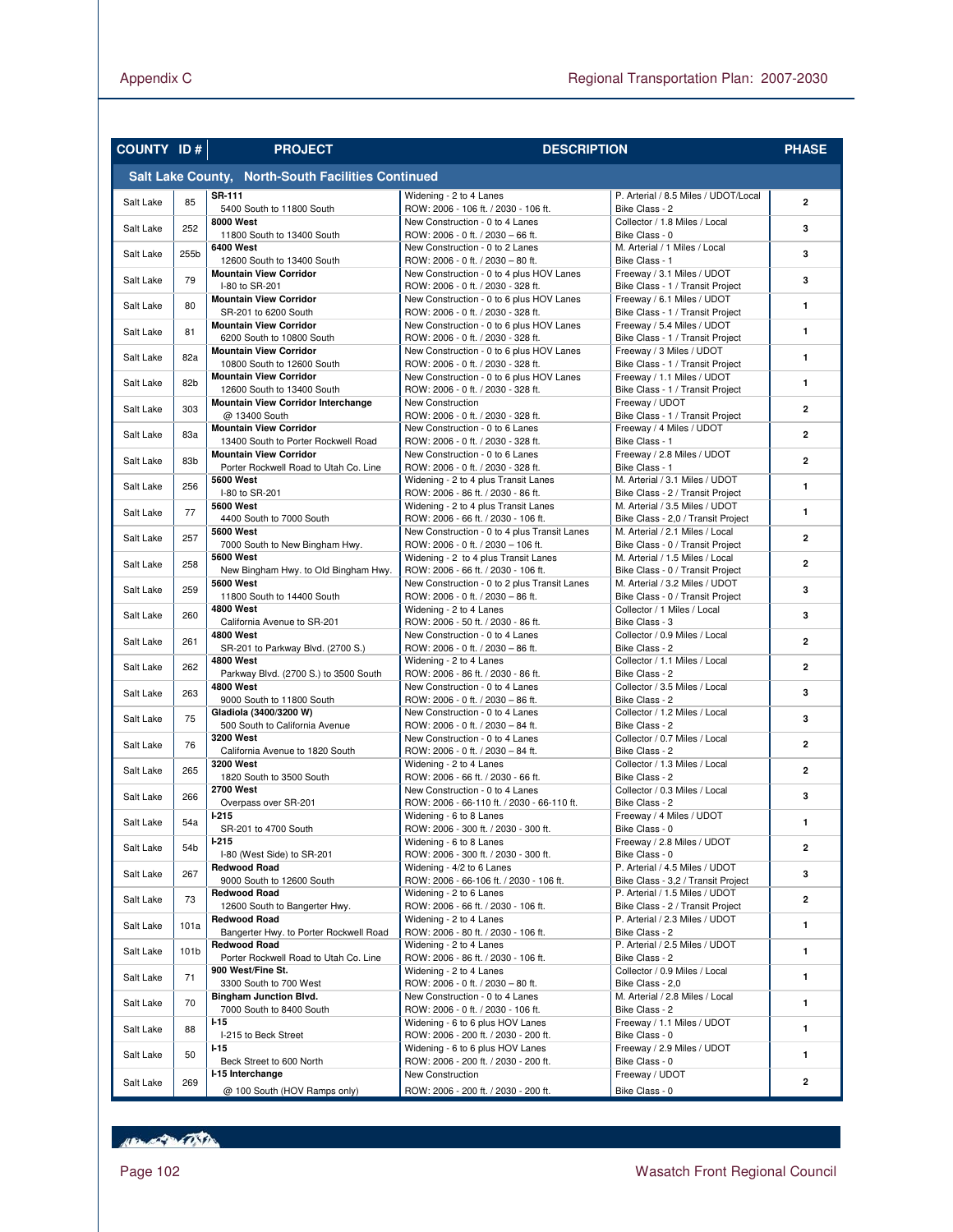| <b>COUNTY ID#</b> |      | <b>PROJECT</b>                                                         | <b>DESCRIPTION</b>                                                                |                                                                   | <b>PHASE</b>            |
|-------------------|------|------------------------------------------------------------------------|-----------------------------------------------------------------------------------|-------------------------------------------------------------------|-------------------------|
|                   |      | Salt Lake County, North-South Facilities Continued                     |                                                                                   |                                                                   |                         |
| Salt Lake         | 292  | I-15 (Northbound)                                                      | Widening - 3 plus HOV to 4 plus HOV Lanes                                         | Freeway / UDOT                                                    | $\mathbf{1}$            |
|                   |      | @ 10600 Interchange<br>$1 - 15$                                        | ROW: 2006 - 260 ft. / 2030 - 260 ft.                                              | Bike Class - 0<br>Freeway / 1.6 Miles / UDOT                      |                         |
| Salt Lake         | 221a | 12300 South to Bangerter Hwy.                                          | Widening - 7 plus HOV to 8 plus HOV Lanes<br>ROW: 2006 - 260 ft. / 2030 - 260 ft. | Bike Class - 0                                                    | $\overline{2}$          |
| Salt Lake         | 221b | $1 - 15$                                                               | Widening - 6/7 plus HOV to 10 plus HOV Lanes                                      | Freeway / 3.9 Miles / UDOT                                        | $\overline{2}$          |
|                   |      | Bangerter Hwy. to Utah County Line                                     | ROW: 2006 - 260 ft. / 2030 - 260 ft.                                              | Bike Class - 0                                                    |                         |
| Salt Lake         | 36   | I-15 Interchange<br>@ 11400 South                                      | New Construction<br>ROW: 2006 - 260 ft. / 2030 - 260 ft.                          | Freeway / UDOT<br>Bike Class - 0                                  | $\mathbf{1}$            |
| Salt Lake         | 53   | I-15 Interchange                                                       | Upgrade                                                                           | Freeway / UDOT                                                    | $\mathbf{2}$            |
|                   |      | @ 14600 South                                                          | ROW: 2006 - 260 ft. / 2030 - 260 ft.                                              | Bike Class - 0 / Transit Project                                  |                         |
| Salt Lake         | 58a  | <b>State Street</b><br>6200 South to 9000 South                        | Widening - 4 to 6 Lanes<br>ROW: 2006 - 100 ft. / 2030 - 100 ft.                   | M. Arterial / 3.5 Miles / UDOT<br>Bike Class - 0                  | $\mathbf{1}$            |
|                   |      | 900 East/700 East                                                      | Re-stripe - 4 to 6 Lanes                                                          | P. Arterial / 3 Miles / UDOT                                      |                         |
| Salt Lake         | 271  | Fort Union Blvd. to 9400 South                                         | ROW: 2006 - 106 ft. / 2030 - 106 ft.                                              | Bike Class - 2                                                    | $\overline{2}$          |
| Salt Lake         | 59a  | <b>700 East</b>                                                        | Widening - 2 to 4 Lanes                                                           | P. Arterial / 2.9 Miles / UDOT                                    | $\mathbf{1}$            |
|                   |      | Carnation Dr. (10142 S.) to 12300 South<br>900 East                    | ROW: 2006 - 80 ft. / 2030 - 106 ft.<br>Widening - 4 to 6 Lanes                    | Bike Class - 2<br>P. Arterial / 3 Miles / UDOT                    |                         |
| Salt Lake         | 61   | Van Winkle Express to Fort Union Blvd.                                 | ROW: 2006 - 80 ft. / 2030 - 106 ft.                                               | Bike Class - 2                                                    | 3                       |
| Salt Lake         | 63   | <b>2000 East</b>                                                       | Widening - 4 to 6 Lanes                                                           | P. Arterial / 3.1 Miles / Local                                   | 3                       |
|                   |      | Fort Union Blvd. to 9400 South                                         | ROW: 2006 - 106 ft. / 2030 - 106 ft.                                              | Bike Class - 2                                                    |                         |
| Salt Lake         | 64   | <b>Highland Drive</b><br>9400 South to Sego Lily                       | Widening - 2 to 4 Lanes<br>ROW: 2006 - 106 ft. / 2030 - 106 ft.                   | P. Arterial / 1.2 Miles / Local<br>Bike Class - 2                 | $\mathbf{1}$            |
|                   |      | <b>Highland Drive</b>                                                  | New Construction - 0 to 4 Lanes                                                   | P. Arterial / 0.6 Miles / Local                                   |                         |
| Salt Lake         | 65a  | Sego Lily to 10600 South                                               | ROW: 2006 - 0 ft. / 2030 - 106 ft.                                                | Bike Class - 2                                                    | $\overline{2}$          |
| Salt Lake         | 65b  | <b>Highland Drive</b>                                                  | New Construction - 0 to 4 Lanes                                                   | P. Arterial / 1.5 Miles / Local                                   | $\mathbf{2}$            |
|                   |      | 10600 South to Draper City Limit<br><b>Highland Drive</b>              | ROW: 2006 - 0 ft. / 2030 - 106 ft.<br>Widening - 2 to 4 Lanes                     | Bike Class - 2<br>P. Arterial / 5 Miles / Local                   |                         |
| Salt Lake         | 65c  | Draper City Limit to Traverse Ridge Road                               | ROW: 2006 - 0 ft. / 2030 - 106 ft.                                                | Bike Class - 2                                                    | 3                       |
| Salt Lake         | 66   | <b>Highland Drive</b>                                                  | Widening - 2 to 4 Lanes                                                           | P. Arterial / 0.8 Miles / Local                                   | $\overline{2}$          |
|                   |      | Traverse Ridge Road to 14600 South                                     | ROW: 2006 - 106 ft. / 2030 - 106 ft.                                              | Bike Class - 2                                                    |                         |
| Salt Lake         | 65d  | <b>Highland Drive Connection</b><br>Traverse Ridge Road to 13800 South | Widening - 2 to 4 Lanes<br>ROW: 2006 - 106 ft. / 2030 - 106 ft.                   | P. Arterial / 1.8 Miles / Local<br>Bike Class - 3                 | 3                       |
|                   |      | <b>Foothill Drive</b>                                                  | Widening - 4 to 6 plus Transit Lanes                                              | P. Arterial / 2.4 Miles / UDOT                                    |                         |
| Salt Lake         | 102  | 2300 East to I-80                                                      | ROW: 2006 - 100 ft. / 2030 - 106 ft.                                              | Bike Class - 0 / Transit Project                                  | $\mathbf{1}$            |
| Salt Lake         | 67   | I-80 to I-215 Ramp (Parley's)                                          | Widening - 1 to 2 Lanes                                                           | Freeway / 0.5 Miles / UDOT                                        | 3                       |
|                   |      | I-80 Eastbound to I-215 Southbound<br><b>Wasatch Boulevard</b>         | ROW: 2006 - 260 ft. / 2030 - 260 ft.                                              | Bike Class - 0<br>P. Arterial / 2.2 Miles / UDOT                  |                         |
| Salt Lake         | 68   | 7000 South to North Little Cottonwood Rd                               | Widening - 2 to 4 Lanes<br>ROW: 2006 - 100 ft. / 2030 - 150 ft.                   | Bike Class - 2 / Transit Project                                  | $\mathbf{2}$            |
| Salt Lake         | 69   | <b>Wasatch Boulevard</b>                                               | Widening - 2 to 4 Lanes                                                           | Collector / 1.1 Miles / Local                                     | 3                       |
|                   |      | N. Little Cottonwood to Little Cottonwood                              | ROW: 2006 - 60 ft. / 2030 - 80 ft.                                                | Bike Class - 2 / Transit Project                                  |                         |
|                   |      | Davis County, East-West Facilities                                     |                                                                                   |                                                                   |                         |
| Davis             | 304  | North Davis East / West Study                                          | Study                                                                             | <b>UDOT</b>                                                       | $\mathbf{1}$            |
|                   |      | Weber County Line to Syracuse Road<br>1800 North                       | Widening - 2 to 4 Lanes                                                           | M. Arterial / 2 Miles / UDOT                                      |                         |
| Davis             | 128  | Main Street (Sunset) to 2000 West                                      | ROW: 2006 - 66 ft. / 2030 - 84 ft.                                                | Bike Class - 3                                                    | $\mathbf{1}$            |
| Davis             | 129  | 1800 North (Clinton)                                                   | Widening - 2 to 4 Lanes                                                           | M. Arterial / 3 Miles / UDOT                                      | $\overline{2}$          |
|                   |      | 2000 West to 5000 West                                                 | ROW: 2006 - 80 ft. / 2030 - 84 ft.                                                | Bike Class - 3                                                    |                         |
| Davis             | 130  | 200 South/700 South Connection<br>State Street to 500 West             | Widening/NC - 0 to 4 Lanes                                                        | M. Arterial / 1.2 Miles / Local<br>Bike Class - 2,1               | 1                       |
|                   |      | 200 South                                                              | ROW: 2006 - 0 ft. / 2030 - 110 ft.<br>Widening - 2 to 4 Lanes                     | M. Arterial / 1.6 Miles / Local                                   |                         |
| Davis             | 132  | 500 West (Clearfield) to 2000 West                                     | ROW: 2006 - 0-70 ft. / 2030 - 106 ft.                                             | Bike Class - 2                                                    | 1                       |
| Davis             | 133  | 200 South (Syracuse)                                                   | New Construction - 0 to 4 Lanes                                                   | M. Arterial / 1.4 Miles / Local                                   | $\overline{2}$          |
|                   |      | 2000 West to North Legacy Corridor<br>Syracuse Road (SR-108)           | ROW: 2006 - 0 ft. / 2030 - 106 ft.                                                | Bike Class - 2<br>M. Arterial / 2 Miles / UDOT                    |                         |
| Davis             | 272  | I-15 to Main Street (Clearfield)                                       | Widening - 4 to 6 Lanes<br>ROW: 2006 - 106 ft. / 2030 - 106 ft.                   | Bike Class - 2,3 / Transit Project                                | 3                       |
|                   |      | Syracuse Road (SR-108)                                                 | Widening - 2 to 4 Lanes                                                           | M. Arterial / 1 Miles / UDOT                                      | 1                       |
| Davis             | 135  | 1000 West to 2000 West                                                 | ROW: 2006 - 66 ft. / 2030 - 106 ft.                                               | Bike Class - 3 / Transit Project                                  |                         |
| Davis             | 139  | <b>Antelope Drive</b>                                                  | New Construction - 0 to 2 Lanes                                                   | M. Arterial / 0.3 Miles / Local                                   | $\mathbf{2}$            |
|                   |      | Oak Forest Dr. (2500 East) to US-89<br>Gordon Avenue (1000 N.)         | ROW: 2006 - 0 ft. / 2030 - 84 ft.<br>Widening - 2 to 4 Lanes                      | Bike Class - 2 / Transit Project<br>Collector / 0.7 Miles / Local |                         |
| Davis             | 273  | Fairfield Road to 1600 East                                            | ROW: 2006 - 66 ft. / 2030 - 84 ft.                                                | Bike Class - 0                                                    | $\overline{\mathbf{2}}$ |
| Davis             | 140  | Gordon Avenue (1000 N.)                                                | New Construction - 0 to 4 Lanes                                                   | Collector / 1.3 Miles / Local                                     | $\overline{2}$          |
|                   |      | 1600 East to US-89                                                     | ROW: 2006 - 0 ft. / 2030 - 84 ft.                                                 | Bike Class - 0                                                    |                         |
| Davis             | 137  | <b>Hill Field Road Extension</b><br>2200 West to 3200 West (Layton)    | New Construction - 0 to 4 Lanes<br>ROW: 2006 - 0 ft. / 2030 - 110 ft.             | M. Arterial / 1 Miles / Local<br>Bike Class - 1                   | 3                       |
|                   |      | 700 South / 900 South (Layton)                                         | New Construction - 0 to 4 Lanes                                                   | M. Arterial / 3.1 Miles / Local                                   |                         |
| Davis             | 144  | I-15 to 2700 West (Layton)                                             | ROW: 2006 - 0 ft. / 2030 - 84 ft.                                                 | Bike Class - 2                                                    | $\overline{\mathbf{2}}$ |
| Davis             | 146  | 200 North (Kaysville)                                                  | Re-stripe - 2 to 4 Lanes                                                          | M. Arterial / 2.1 Miles / Local                                   | $\overline{\mathbf{2}}$ |
|                   |      | I-15 to North Legacy Corridor                                          | ROW: 2006 - 80-100 ft. / 2030 - 80-100 ft.                                        | Bike Class - 3,0                                                  |                         |

HELL AND CONTROL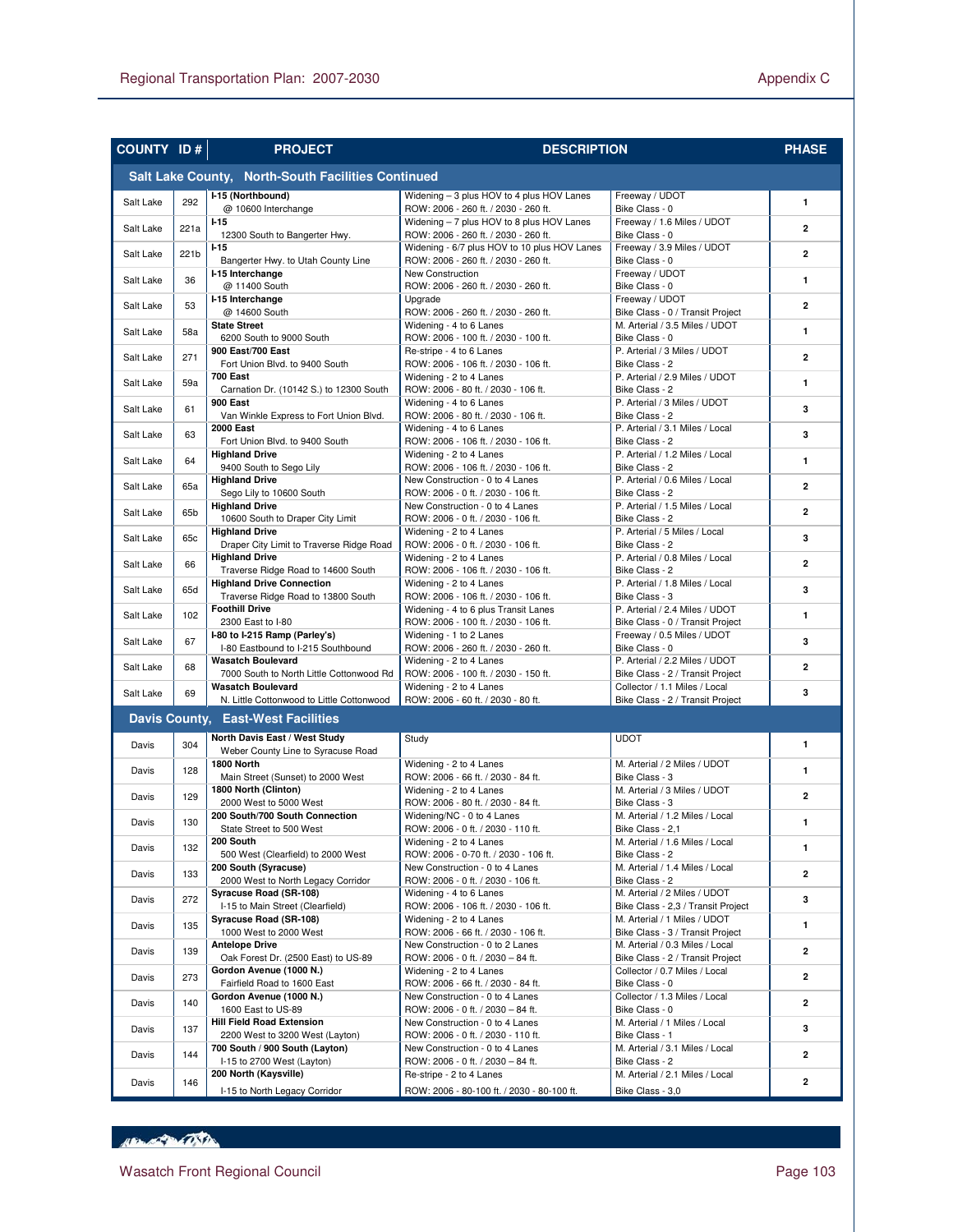| <b>COUNTY ID#</b> |     | <b>PROJECT</b>                                                                 | <b>DESCRIPTION</b>                                                       |                                                                     | <b>PHASE</b>            |
|-------------------|-----|--------------------------------------------------------------------------------|--------------------------------------------------------------------------|---------------------------------------------------------------------|-------------------------|
|                   |     | Davis County, East-West Facilities Continued                                   |                                                                          |                                                                     |                         |
| Davis             | 90a | Parrish Lane (Centerville)<br>I-15 to 1250 West                                | Widening - 2 to 4 Lanes<br>ROW: 2006 - 100 ft. / 2030 - 100 ft.          | M. Arterial / 0.3 Miles / Local<br>Bike Class - 0                   | $\mathbf{1}$            |
| Davis             | 92a | 500 South<br>I-15 to Redwood Road                                              | Widening - 2 to 4 Lanes<br>ROW: 2006 - 66-80 ft. / 2030 - 106 ft.        | M. Arterial / 1.8 Miles / UDOT<br>Bike Class - 2 / Transit Project  | $\mathbf{1}$            |
| Davis             | 274 | I-215 Interchange<br>@ Legacy Parkway                                          | Upgrade<br>ROW: 2006 - 300 ft. / 2030 - 300 ft.                          | Freeway / UDOT<br>Bike Class - 0                                    | 3                       |
| Davis             | 275 | I-215 Interchange<br>@ I-15                                                    | Upgrade<br>ROW: 2006 - 300 ft. / 2030 - 300 ft.                          | Freeway / UDOT<br>Bike Class - 0                                    | 3                       |
|                   |     | Davis County, North-South Facilities                                           |                                                                          |                                                                     |                         |
| Davis             | 157 | <b>North Legacy Corridor</b><br>Weber County Line to I-15/US-89                | <b>ROW Purchase</b><br>ROW: 2006 - 0 ft. / 2030 - 320 ft.                | P. Arterial / 16.3 Miles / UDOT<br>Bike Class - 1                   | $\mathbf{1}$            |
| Davis             | 158 | <b>North Legacy Corridor</b><br>Weber County Line to I-15/US-89                | New Construction - 0 to 2 Lanes<br>ROW: 2006 - 0 ft. / 2030 - 320 ft.    | P. Arterial / 16.3 Miles / UDOT<br>Bike Class - 1                   | $\overline{2}$          |
| Davis             | 159 | <b>North Legacy Corridor</b><br>Weber County Line to I-15/US-89                | Widening - 2 to 4 Lanes<br>ROW: 2006 - 320 ft. / 2030 - 320 ft.          | P. Arterial / 16.3 Miles / UDOT<br>Bike Class - 1                   | 3                       |
| Davis             | 294 | <b>North Legacy Connector Study</b><br>North Legacy Corridor to Legacy Parkway | Study                                                                    | P. Arterial / 2.5 Miles / UDOT<br>Bike Class - 1                    | $\mathbf{1}$            |
| Davis             | 155 | 2000 West (SR-108)                                                             | Widening - 2 to 4 Lanes                                                  | M. Arterial / 4.4 Miles / UDOT                                      | $\mathbf{1}$            |
| Davis             | 156 | Weber Co. Line to Syracuse Road<br>2700 West (Layton)                          | ROW: 2006 - 66 ft. / 2030 - 106 ft.<br>New Construction - 0 to 4 Lanes   | Bike Class - 3 / Transit Project<br>M. Arterial / 1.4 Miles / Local | 3                       |
| Davis             | 93a | Hill Field Rd Ext. to North Legacy Corridor<br><b>Redwood Road</b>             | ROW: 2006 - 0 ft. / 2030 - 106 ft.<br>Widening - 2 to 4 Lanes            | Bike Class - 1<br>M. Arterial / 1.7 Miles / UDOT                    | 3                       |
| Davis             | 304 | 500 South (Davis Co.) to 2600 South<br><b>Sheep Road</b>                       | ROW: 2006 - 100 ft. / 2030 - 106 ft.<br>Study                            | Bike Class - 3 / Transit Project<br>Collector / 3.1 Miles / Local   | $\mathbf{1}$            |
| Davis             | 147 | Parrish Lane to Glovers Lane<br>$I-15$                                         | Widening - 6 to 6 plus HOV Lanes                                         | Bike Class - 0<br>Freeway / 6.3 Miles / UDOT                        | $\overline{2}$          |
|                   |     | Weber County Line to Hill Field Road<br>$1 - 15$                               | ROW: 2006 - 240 ft. / 2030 - 240 ft.<br>Widening - 6 to 6 plus HOV Lanes | Bike Class - 0<br>Freeway / 7.5 Miles / UDOT                        | $\mathbf{1}$            |
| Davis             | 169 | Hill Field Road (SR -232) to US-89<br>I-15 Interchange                         | ROW: 2006 - 240 ft. / 2030 - 240 ft.<br>New Construction                 | Bike Class - 0<br>Freeway / UDOT                                    |                         |
| Davis             | 279 | @ 1800 North<br>I-15 Interchange                                               | ROW: 2006 - 240 ft. / 2030 - 240 ft.<br>Upgrade                          | Bike Class - 0<br>Freeway / UDOT                                    | $\overline{2}$          |
| Davis             | 138 | @ Hill Field Road<br>I-15 Interchange                                          | ROW: 2006 - 180 ft. / 2030 - 180 ft.<br>Upgrade                          | Bike Class - 0 / Transit Project<br>Freeway / UDOT                  | $\overline{2}$          |
| Davis             | 148 | @ South Layton Interchange<br>$I-15$                                           | ROW: 2006 - 200 ft. / 2030 - 200 ft.<br>Widening - 8 to 8 plus HOV Lanes | Bike Class - 0 / Transit Project<br>Freeway / 7.1 Miles / UDOT      | $\mathbf{1}$            |
| Davis             | 86  | US-89 (Farmington) to 500 S. (Davis Co)<br>I-15 Interchange                    | ROW: 2006 - 200 ft. / 2030 - 200 ft.                                     | Bike Class - 0<br>Freeway / UDOT                                    | 3                       |
| Davis             | 89  | @ Parrish Lane                                                                 | Upgrade<br>ROW: 2006 - 200 ft. / 2030 - 200 ft.                          | Bike Class - 0                                                      | $\mathbf{1}$            |
| Davis             | 87  | $I-15$<br>500 S. (Davis Co) to I-215                                           | Widening - 8 to 8 plus HOV Lanes<br>ROW: 2006 - 200 ft. / 2030 - 200 ft. | Freeway / 3.5 Miles / UDOT<br>Bike Class - 0                        | $\overline{2}$          |
| Davis             | 290 | I-15 Interchange<br>@ 500 South                                                | Upgrade<br>ROW: 2006 - 200 ft. / 2030 - 200 ft.                          | Freeway / UDOT<br>Bike Class - 0 / Transit Project                  | 3                       |
| Davis             | 150 | <b>Main Street</b><br>I-15 (Layton)/Fort Lane to 200 North                     | Re-stripe - 2 to 4 Lanes<br>ROW: 2006 - 100 ft. / 2030 - 100 ft.         | M. Arterial / 1.5 Miles / Local<br>Bike Class - 3 / Transit Project | $\mathbf{1}$            |
| Davis             | 151 | Fort Lane (Layton)<br>Main Street to Gordon Avenue (1000 N.)                   | Widening - 2 to 4 Lanes<br>ROW: 2006 - 80 ft. / 2030 - 80 ft.            | Collector / 1.6 Miles / Local<br>Bike Class - 0                     | $\mathbf{1}$            |
| Davis             | 91  | <b>Bountiful Blvd.</b><br>Eaglewood to Beck Street                             | New Construction - 0 to 2 Lanes<br>ROW: 2006 - 0 ft. / 2030 - 72 ft.     | Collector / 3.1 Miles / Local<br>Bike Class - 0                     | 3                       |
| Davis             | 160 | <b>US-89</b><br>I-15 (Farmington) to I-84                                      | Widening - 4 to 6 Lanes<br>ROW: 2006 - 120 ft. / 2030 - 150 ft.          | Freeway / 10.6 Miles / UDOT<br>Bike Class - 3                       | 3                       |
| Davis             | 166 | US-89 Interchange<br>@ Antelope Drive                                          | New Construction<br>ROW: 2006 - 120 ft. / 2030 - 150 ft.                 | Freeway / UDOT<br>Bike Class - 3 / Transit Project                  | $\overline{\mathbf{2}}$ |
| Davis             | 165 | US-89 Interchange<br>@ Gordon Avenue                                           | New Construction<br>ROW: 2006 - 120 ft. / 2030 - 150 ft.                 | Freeway / UDOT<br>Bike Class - 3                                    | $\overline{2}$          |
| Davis             | 164 | US-89 Interchange<br>@ Oakhills Drive (SR-109)                                 | New Construction<br>ROW: 2006 - 120 ft. / 2030 - 150 ft.                 | Freeway / UDOT<br>Bike Class - 3                                    | $\overline{2}$          |
| Davis             | 163 | US-89 Interchange                                                              | New Construction                                                         | Freeway / UDOT                                                      | $\mathbf{1}$            |
|                   |     | @ 400 North (Fruit Heights)<br><b>Weber County, East-West Facilities</b>       | ROW: 2006 - 120 ft. / 2030 - 150 ft.                                     | Bike Class - 3                                                      |                         |
| Weber             | 306 | Western Weber East / West Study                                                | Study                                                                    | <b>UDOT</b>                                                         | 1                       |
| Weber             | 171 | 1200 South to Davis County Line<br><b>Skyline Drive (North)</b>                | New Construction - 0 to 2 Lanes                                          | Collector / 5.6 Miles / Local                                       | $\mathbf{1}$            |
| Weber             | 174 | 2600 North to US-89<br>Pioneer Road (400 North)                                | ROW: 2006 - 0 ft. / 2030 - 80 ft.<br>Widening - 2 to 4 Lanes             | Bike Class - 3<br>Collector / 0.9 Miles / Local                     | 3                       |
|                   |     | I-15 to 1200 West<br>1200 South                                                | ROW: 2006 - 80 ft. / 2030 - 80-106 ft.<br>Widening - 2 to 4 Lanes        | Bike Class - 2<br>P. Arterial / 4.8 Miles / UDOT                    |                         |
| Weber             | 178 | I-15 to North Legacy Corridor                                                  | ROW: 2006 - 110 ft. / 2030 - 110 ft.                                     | Bike Class - 2,1                                                    | $\overline{\mathbf{2}}$ |

Her British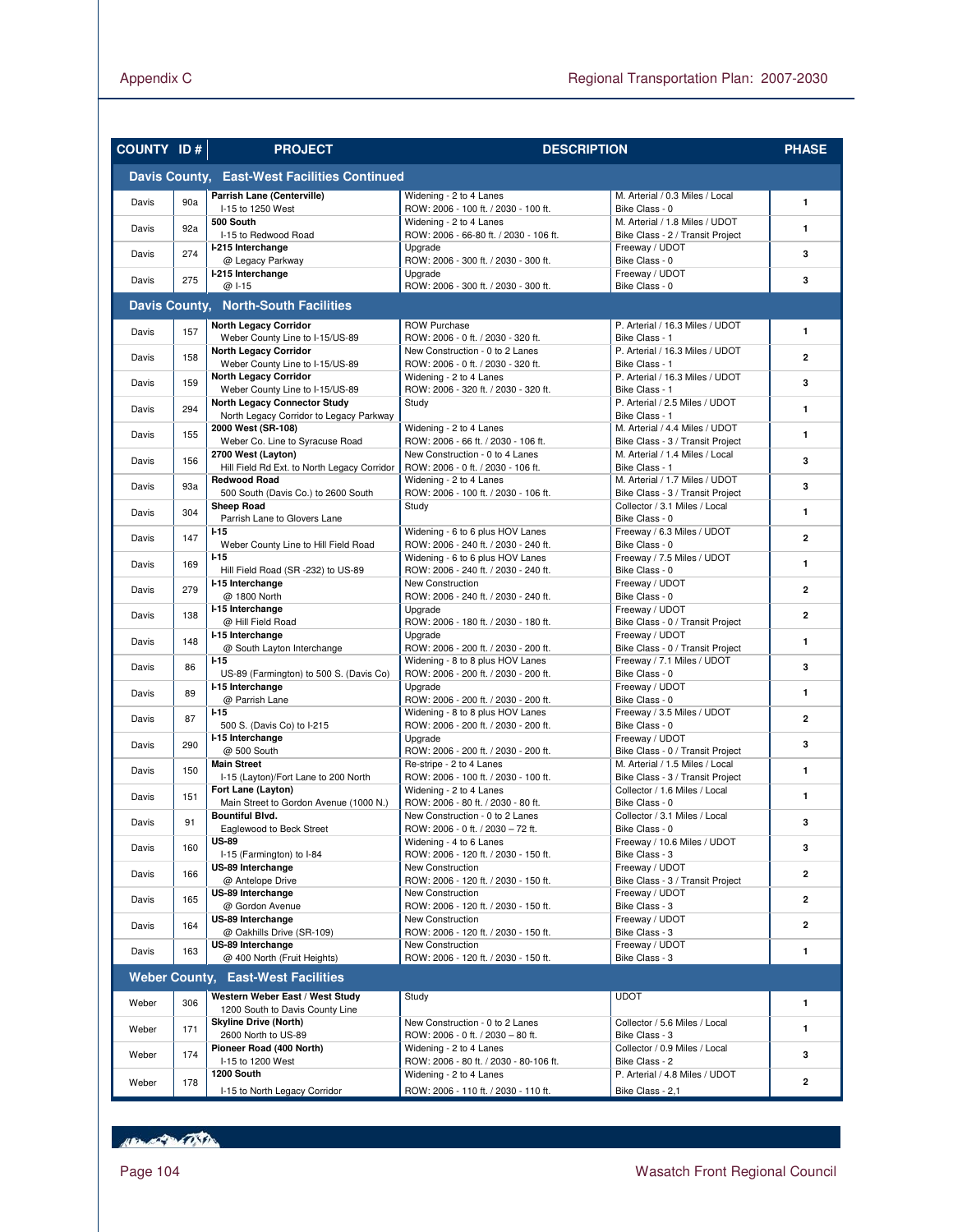| <b>COUNTY ID#</b>                                   |      | <b>PROJECT</b><br><b>DESCRIPTION</b>                                                               |                                                                                                       | <b>PHASE</b>                                                           |                         |  |  |
|-----------------------------------------------------|------|----------------------------------------------------------------------------------------------------|-------------------------------------------------------------------------------------------------------|------------------------------------------------------------------------|-------------------------|--|--|
| <b>Weber County, East-West Facilities Continued</b> |      |                                                                                                    |                                                                                                       |                                                                        |                         |  |  |
| Weber                                               | 180  | 24th Street<br>I-15 to Wall Avenue                                                                 | Widening - 2 to 4 Lanes<br>ROW: 2006 - 90 ft. / 2030 - 100 ft.                                        | M. Arterial / 1.6 Miles / UDOT<br>Bike Class - 3                       | $\mathbf{2}$            |  |  |
| Weber                                               | 186a | <b>Hinckley Drive</b><br>1900 West (SR-126) to Midland Drive                                       | New Construction - 0 to 4 Lanes<br>ROW: 2006 - 0 ft. / 2030 - 110 ft.                                 | P. Arterial / 0.7 Miles / UDOT<br>Bike Class - 0 / Transit Project     | $\mathbf{1}$            |  |  |
| Weber                                               | 184a | 40th Street<br>Adams Avenue to Gramercy Avenue                                                     | Widening - 2 to 4 Lanes<br>ROW: 2006 - 66 ft. / 2030 - 84 ft.                                         | M. Arterial / 1 Miles / Local<br>Bike Class - 2                        | $\mathbf{1}$            |  |  |
| Weber                                               | 185  | 4000 South (SR-37)<br>1900 West to North Legacy Corridor                                           | Widening - 2 to 4 Lanes<br>ROW: 2006 - 84 ft. / 2030 - 84 ft.                                         | Collector / 3.9 Miles / UDOT/Local<br>Bike Class - 3 / Transit Project | 3                       |  |  |
| Weber                                               | 186b | Midland Drive (SR-108)<br>Hinckley Drive to 3500 West                                              | Widening - 2 to 4 Lanes<br>ROW: 2006 - 66 ft. / 2030 - 100 ft.                                        | M. Arterial / 1.8 Miles / UDOT<br>Bike Class - 3 / Transit Project     | $\mathbf{1}$            |  |  |
| Weber                                               | 289  | 5600 South<br>1900 West (SR-126) to 3500 West                                                      | Widening - 2 to 4 Lanes<br>ROW: 2006 - 66 ft. / 2030 - 84 ft.                                         | M. Arterial / 2 Miles / UDOT<br>Bike Class - 2,3                       | $\mathbf{2}$            |  |  |
| Weber                                               | 188  | 5500 South/5600 South<br>3500 West to 5900 West (Hooper)                                           | Widening - 2 to 4 Lanes<br>ROW: 2006 - 66 ft. / 2030 - 84 ft.                                         | M. Arterial / 3.1 Miles / UDOT<br>Bike Class - 3.0                     | $\overline{a}$          |  |  |
| Weber                                               | 189  | 5600 South Connection<br>I-15 to South Weber Drive                                                 | New Construction - 0 to 2 Lanes<br>ROW: 2006 - 0 ft. / 2030 - 66 ft.                                  | M. Arterial / 1.2 Miles / Local<br>Bike Class - 0                      | 3                       |  |  |
|                                                     |      | <b>Weber County, North-South Facilities</b>                                                        |                                                                                                       |                                                                        |                         |  |  |
| Weber                                               | 296  | <b>North Legacy Corridor</b>                                                                       | <b>ROW Purchase</b>                                                                                   | P. Arterial / 8.5 Miles / UDOT                                         | $\overline{2}$          |  |  |
| Weber                                               | 298  | 1200 South to I-15<br><b>North Legacy Corridor</b>                                                 | ROW: 2006 - 0 ft. / 2030 - 220 ft.<br>New Construction - 0 to 2 Lanes                                 | Bike Class - 1<br>P. Arterial / 8.5 Miles / UDOT                       | 3                       |  |  |
| Weber                                               | 212  | 1200 South to I-15<br><b>North Legacy Corridor</b>                                                 | ROW: 2006 - 0 ft. / 2030 - 220 ft.<br><b>ROW Purchase</b>                                             | Bike Class - 1<br>P. Arterial / 6.5 Miles / UDOT                       | $\mathbf{1}$            |  |  |
| Weber                                               | 170a | Davis County Line to 1200 South<br><b>North Legacy Corridor</b>                                    | ROW: 2006 - 0 ft. / 2030 - 220 ft.<br>New Construction - 0 to 2 Lanes                                 | Bike Class - 1<br>P. Arterial / 6.5 Miles / UDOT<br>Bike Class - 1     | $\overline{2}$          |  |  |
| Weber                                               | 170b | Davis County Line to 1200 South<br><b>North Legacy Corridor</b><br>Davis County Line to 5500 South | ROW: 2006 - 0 ft. / 2030 - 220 ft.<br>Widening - 2 to 4 Lanes<br>ROW: 2006 - 220 ft. / 2030 - 220 ft. | P. Arterial / 0.8 Miles / UDOT<br>Bike Class - 1                       | 3                       |  |  |
| Weber                                               | 200  | 3500 West (SR-108)<br>Midland Drive to Davis County Line                                           | Widening - 2 to 4 Lanes<br>ROW: 2006 - 66 ft. / 2030 - 100 ft.                                        | M. Arterial / 1.6 Miles / UDOT<br>Bike Class - 3 / Transit Project     | $\mathbf{1}$            |  |  |
| Weber                                               | 284  | 1900 West (SR-126)<br>5600 South to Riverdale Road                                                 | Widening - 4 to 6 Lanes<br>ROW: 2006 - 100 ft. / 2030 - 126 ft.                                       | M. Arterial / 0.4 Miles / UDOT<br>Bike Class - 3 / Transit Project     | $\mathbf{1}$            |  |  |
| Weber                                               | 285  | $1 - 15$<br>Box Elder County Line to 2700 North                                                    | Widening - 4 to 6 Lanes<br>ROW: 2006 - 220 ft. / 2030 - 220 ft.                                       | Freeway / 2.2 Miles / UDOT<br>Bike Class - 0                           | 3                       |  |  |
| Weber                                               | 210  | $1-15$<br>I-84 to Davis Co. Line                                                                   | Widening - 6 to 6 plus HOV Lanes<br>ROW: 2006 - 220 ft. / 2030 - 220 ft.                              | Freeway / 2.8 Miles / UDOT<br>Bike Class - 0 / Transit Project         | $\overline{2}$          |  |  |
| Weber                                               | 179  | I-15 Interchange<br>@ 24th Street                                                                  | Upgrade<br>ROW: 2006 - 220 ft. / 2030 - 220 ft.                                                       | Freeway / UDOT<br>Bike Class - 0                                       | $\overline{2}$          |  |  |
| Weber                                               | 229  | I-15 Interchange<br>@ Riverdale Road (SR-26)                                                       | Upgrade<br>ROW: 2006 - 220 ft. / 2030 - 220 ft.                                                       | Freeway / UDOT<br>Bike Class - 0 / Transit Project                     | $\overline{2}$          |  |  |
| Weber                                               | 286  | 1100 West (Pleasant View)<br>Skyline Drive to 4000 North                                           | New Construction - 0 to 2 Lanes<br>ROW: 2006 - 0 ft. / 2030 - 60 ft.                                  | Collector / 1 Miles / Local<br>Bike Class - 3                          | 3                       |  |  |
| Weber                                               | 291  | 1100 West (Pleasant View)<br>Pleasant View Drive to US-89                                          | New Construction - 0 to 2 Lanes<br>ROW: 2006 - 0 ft. / 2030 - 66 ft.                                  | Collector / 0.6 Miles / Local<br>Bike Class - 3                        | 3                       |  |  |
| Weber                                               | 204  | Riverdale Road (SR-26)<br>SR-126 to Washington Blvd.                                               | Widening - 4 to 5/6 Lanes<br>ROW: 2006 - 99 ft. / 2030 - 120 ft.                                      | P. Arterial / 3.7 Miles / UDOT<br>Bike Class - 3 / Transit Project     | $\mathbf{1}$            |  |  |
| Weber                                               | 201  | <b>Wall Avenue</b><br>2700 North to US-89                                                          | New Construction - 0 to 2 Lanes<br>ROW: 2006 - 0 ft. / 2030 - 66 ft.                                  | Collector / 2.4 Miles / Local<br>Bike Class - 0                        | 3                       |  |  |
| Weber                                               | 287  | <b>Adams Avenue</b><br>Washington Terrace City Limits to US-89                                     | Widening - 2 to 4 Lanes<br>ROW: 2006 - 86 ft. / 2030 - 86 ft.                                         | M. Arterial / 0.6 Miles / Local<br>Bike Class - 3                      | 1                       |  |  |
| Weber                                               | 288  | 450 East/400 East<br>3100 North to 2700 North                                                      | Widening - 2 to 4 Lanes<br>ROW: 2006 - 0 ft. / 2030 - 66 ft.                                          | Collector / 0.9 Miles / Local<br>Bike Class - 3                        | 2                       |  |  |
| Weber                                               | 192  | <b>Monroe Boulevard</b><br>1300 North to 2700 North                                                | New Construction - 0 to 4 Lanes<br>ROW: 2006 - 0 ft. / 2030 - 80 ft.                                  | M. Arterial / 2 Miles / Local<br>Bike Class - 3                        | 3                       |  |  |
| Weber                                               | 203  | Harrison Blvd.<br>24th Street to US-89                                                             | Widening - 4 to 6 plus Transit Lanes<br>ROW: 2006 - 99 ft. / 2030 - 99 ft.                            | P. Arterial / 4.8 Miles / UDOT<br>Bike Class - 3 / Transit Project     | 2                       |  |  |
| Weber                                               | 226  | US-89<br>I-84 to Harrison Blvd.                                                                    | Widening - 4 to 6 Lanes<br>ROW: 2006 - 120 ft. / 2030 - 150 ft.                                       | Freeway / 2 Miles / UDOT<br>Bike Class - 2                             | $\overline{\mathbf{2}}$ |  |  |
| Weber                                               | 214  | US-89 Interchange<br>@ Uintah/I-84                                                                 | Upgrade<br>ROW: 2006 - 150 ft. / 2030 - 150 ft.                                                       | Freeway / UDOT<br>Bike Class - 2                                       | 2                       |  |  |
| Weber                                               | 206a | <b>Skyline Drive</b><br>Ogden City Limits to Eastwood Blvd.                                        | New Construction - 0 to 2 Lanes<br>ROW: 2006 - 0 ft. / 2030 - 80 ft.                                  | Collector / 0.2 Miles / Local<br>Bike Class - 3                        | 1                       |  |  |

Henry College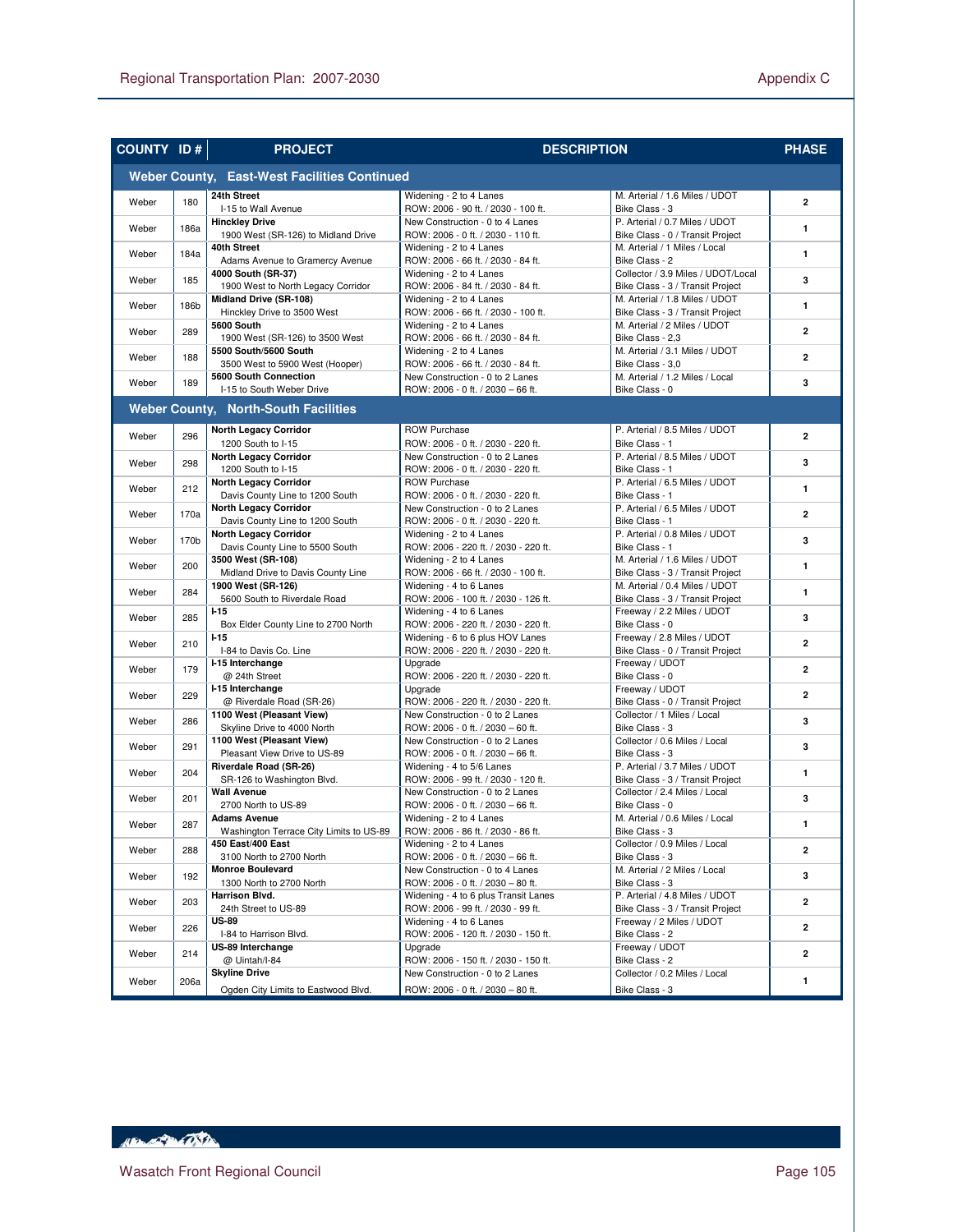| <b>COUNTY</b>           | ID#              | <b>PROJECT</b>                                                                                                         | <b>DESCRIPTION</b>  | <b>PHASE</b>   |
|-------------------------|------------------|------------------------------------------------------------------------------------------------------------------------|---------------------|----------------|
| <b>Salt Lake County</b> |                  |                                                                                                                        |                     |                |
| Salt Lake               | <b>SL10</b>      | 3500 South (Central) Line<br>3300 South TRAX Station - Valley Fair Mall                                                | <b>Enhanced Bus</b> | $\overline{2}$ |
| Salt Lake               | <b>SL12</b>      | 3500 South (Hunter) Line<br>Bangerter Highway - 7200 West                                                              | <b>Enhanced Bus</b> | $\overline{2}$ |
| Salt Lake               | <b>SL22</b>      | <b>Sugarhouse Line</b><br>2100 South TRAX Station - Highland Drive                                                     | Streetcar           | 3              |
| Salt Lake               | SL <sub>20</sub> | Bangerter Highway / 4000 West<br>Airport TRAX Line - Mid-Jordan TRAX Line                                              | <b>Enhanced Bus</b> | 3              |
| <b>Davis County</b>     |                  |                                                                                                                        |                     |                |
| Davis                   | D <sub>1</sub>   | <b>Hill Connector</b><br>Layton Commuter Rail Station - Hill AFB Transfer<br>Center - Clearfield Commuter Rail Station | <b>Enhanced Bus</b> |                |
| Davis                   | D <sub>6</sub>   | <b>North Redwood Line</b><br>North Temple - Woods Cross Commuter Rail Station<br>- East Bountiful                      | <b>Enhanced Bus</b> | $\overline{2}$ |
| Davis                   | D <sub>8</sub>   | North Davis / Riverdale Line<br>Farmington - Layton - Roy - Riverdale - Ogden CBD<br>- Ogden Intermodal                | <b>Enhanced Bus</b> | 3              |
| <b>Weber County</b>     |                  |                                                                                                                        |                     |                |
| Weber                   | W <sub>3</sub>   | West Davis / Weber Line<br>Clearfield - Syracuse - Roy - Riverdale - Ogden                                             | <b>Enhanced Bus</b> | 3              |

# **2030 RTP COMMUNITY LEVEL TRANSIT PROJECT LIST**

# **2030 RTP REGIONAL LEVEL TRANSIT PROJECT LIST**

| <b>COUNTY</b>                  | ID#              | <b>PROJECT</b>                                                                                           | <b>DESCRIPTION</b>                        | <b>PHASE</b>   |
|--------------------------------|------------------|----------------------------------------------------------------------------------------------------------|-------------------------------------------|----------------|
| <b>Salt Lake County Core</b>   |                  |                                                                                                          |                                           |                |
| Salt Lake                      | COR1             | <b>Airport Line</b><br>Energy Solutions Arena - Salt Lake Internation Airport                            | Light-rail Transit                        | $\mathbf{1}$   |
| Salt Lake                      | COR <sub>2</sub> | <b>Draper Line</b><br>10000 South TRAX Station to 12400 South                                            | Light-rail Transit                        | $\mathbf{1}$   |
| Salt Lake                      | COR4             | Mid-Jordan Line<br>6400 South TRAX Station - Daybreak                                                    | Light-rail Transit                        | $\mathbf{1}$   |
| Salt Lake                      | COR5             | <b>West Valley Line</b><br>2100 South TRAX Station - Valley Fair Mall                                    | Light-rail Transit                        | $\blacksquare$ |
|                                |                  | <b>Salt Lake County Outside Downtown Salt Lake City</b>                                                  |                                           |                |
| Salt Lake                      | SL <sub>1</sub>  | 3500 South (Granger) Line<br>Valley Fair Mall - Bangerter Highway                                        | Bus Rapid Transit (BRT II)                | $\mathbf{1}$   |
| Salt Lake                      | SL7              | South Temple / Foothill Line<br>Temple Square TRAX Station - University of Utah - Parley's Way           | Bus Rapid Transit (BRT II)                | $\overline{2}$ |
| Salt Lake                      | SL <sub>8</sub>  | 5400 South (West) Line<br>Murray Commuter Rail Transit Station - 5600 West                               | Bus Rapid Transit (BRT II) / Enhanced Bus | 3              |
| Salt Lake                      | SL <sub>9</sub>  | <b>Fort Union Line</b><br>Murray Commuter Rail Transit Station - 6400 South TRAX<br>Station - Union Park | Bus Rapid Transit (BRT II)                | $\overline{2}$ |
| Salt Lake                      | <b>SL13</b>      | 3900 South Line<br>3900 South TRAX Station - Wasatch Drive                                               | Bus Rapid Transit (BRT II) / Enhanced Bus | $\overline{2}$ |
| Salt Lake                      | <b>SL14</b>      | <b>State Street Line</b><br>State Capitol - Murray Commuter Rail Transit Station                         | Bus Rapid Transit (BRT II)                | $\overline{2}$ |
| Salt Lake                      | <b>SL15</b>      | 1300 East (South) Line<br>Fort Union - 12400 South                                                       | Bus Rapid Transit (BRT II)                | $\overline{2}$ |
| Salt Lake                      | <b>SL16</b>      | 4700 South Line<br>3900 South TRAX Station - SLCC - Valley Fair Mall                                     | Bus Rapid Transit (BRT II) / Enhanced Bus | $\overline{2}$ |
| Salt Lake                      | <b>SL18</b>      | <b>Redwood Road Line</b><br>North Temple - Mid-Jordan TRAX Line                                          | Bus Rapid Transit (BRT II)                | 3              |
| Salt Lake                      | <b>SL21</b>      | 1300 East (North) Line<br>University of Utah - Fort Union                                                | Bus Rapid Transit (BRT II)                | 3              |
| Salt Lake                      | <b>SL25</b>      | North Utah County Connector Line<br>12400 South - Utah County Line                                       | Light-rail Transit                        | 3              |
| <b>Downtown Salt Lake City</b> |                  |                                                                                                          |                                           |                |
| Salt Lake                      | CBD1             | <b>Southwest Downtown Line</b><br>9th South TRAX Station - Salt Lake Intermodal Center                   | Streetcar / Light-rail Transit            | 3              |
| Salt Lake                      | CBD <sub>2</sub> | <b>400 South Direct TRAX Link</b><br>University TRAX Line @ Main Street - Salt Lake Intermodal<br>Center | Light-rail Transit                        | 3              |

HELL OF BEAT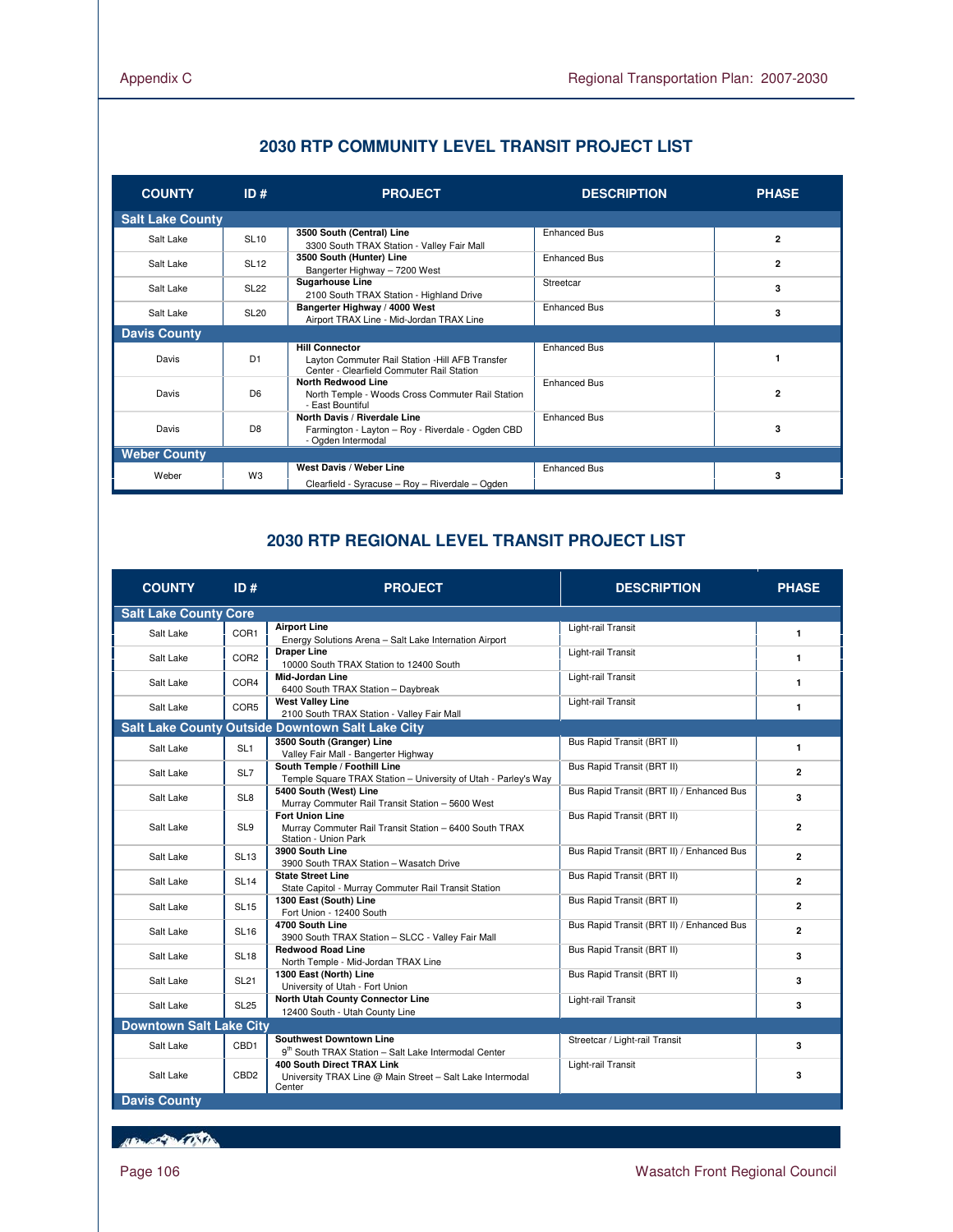|                     |                  | South Davis Line (Centerville)                                                        | Bus Rapid Transit (BRT II) |  |
|---------------------|------------------|---------------------------------------------------------------------------------------|----------------------------|--|
| Davis               | D <sub>4</sub> a |                                                                                       |                            |  |
|                     |                  | Salt Lake Central Business District - Parrish Lane                                    |                            |  |
| Davis               | D <sub>4</sub> b | South Davis Line (Farmington)                                                         | Enhanced Bus               |  |
|                     |                  | Parrish Lane - Lagoon                                                                 |                            |  |
| Davis               | D4c              | South Davis Line Upgrades                                                             | Bus Rapid Transit (BRT II) |  |
|                     |                  | Salt Lake Central Business District - Parrish Lane                                    |                            |  |
| <b>Weber County</b> |                  |                                                                                       |                            |  |
|                     | W <sub>1</sub>   | Weber State Line                                                                      | Bus Rapid Transit (BRT II) |  |
| Weber               |                  | Ogden Intermodal Center - Downtown Ogden - WSU - McKay<br>Dee Hospital                |                            |  |
| Weber               | W <sub>2</sub>   | <b>Washington Boulevard Line</b>                                                      | Enhanced Bus               |  |
|                     |                  | North Ogden - Ogden Intermodal Center - Ogden CBD -<br>Newgate Mall - Riverdale - Roy |                            |  |

# **2030 RTP INTER-REGIONAL LEVEL TRANSIT PROJECT LIST**

| <b>COUNTY</b>                                                                                                       | ID # | <b>PROJECT</b>                                                                                | <b>DESCRIPTION</b>    | <b>PHASE</b> |
|---------------------------------------------------------------------------------------------------------------------|------|-----------------------------------------------------------------------------------------------|-----------------------|--------------|
| Salt Lake County Core                                                                                               |      |                                                                                               |                       |              |
| Salt Lake                                                                                                           | COR3 | <b>FrontRunner (South) Line</b><br>Salt Lake Commuter Rail Transit Station - Utah County Line | Commuter Rail Transit |              |
| NOTES:<br>- Inter-regional express bus service is not part of the RTP because it does not require major investments |      |                                                                                               |                       |              |

# **2030 RTP OTHER TRANSIT PROJECT LIST**

| <b>COUNTY</b>       | ID#                          | <b>PROJECT</b>                                                                                                                 | <b>DESCRIPTION</b>           | <b>PHASE</b>   |  |  |
|---------------------|------------------------------|--------------------------------------------------------------------------------------------------------------------------------|------------------------------|----------------|--|--|
|                     | <b>Salt Lake County Core</b> |                                                                                                                                |                              |                |  |  |
| Salt Lake           | CP <sub>1</sub>              | 900 South Line<br>400 West / 700 South - Interstate 215                                                                        | <b>Corridor Preservation</b> | 1              |  |  |
| Salt Lake           | CP <sub>2</sub>              | <b>Northern West Bench Line</b><br>Salt Lake International Airport - International Center - 7200<br>West / Interstate 80       | <b>Corridor Preservation</b> | 1              |  |  |
| Salt Lake           | CP <sub>3</sub>              | 5600 West Line<br>International Center - Old Bingham Highway and 11400 South -<br>12600 South                                  | <b>Corridor Preservation</b> | 1              |  |  |
| Salt Lake           | CP <sub>4</sub>              | 5400 South /West Bench Line<br>Mountain View Corridor - West Bench                                                             | <b>Corridor Preservation</b> | 1              |  |  |
| Salt Lake           | <b>P&amp;R1</b>              | <b>Mountain View Park and Rides</b><br>3500 South, 5400 South, 7800 South, Herriman City, and<br>Bangerter Highway / 3600 West | Park and Rides               | $\overline{2}$ |  |  |
| Salt Lake           | <b>P&amp;R2</b>              | <b>Cottonwood Ski Park and Rides</b><br>Big Cottonwood, Little Cottonwood, 9400 South / 1300 East                              | Park and Rides               | 3              |  |  |
| Salt Lake           | Hub1                         | <b>Fort Union Transit Hub</b><br>Union Park Avenue / Fort Union Boulevard                                                      | <b>Transit Hub</b>           | 3              |  |  |
| <b>Davis County</b> |                              |                                                                                                                                |                              |                |  |  |
| Davis               | TC <sub>1</sub>              | <b>Hill AFB Transfer Center</b><br>SR-193 / University Avenue in Clearfield                                                    | <b>Transfer Center</b>       | 1              |  |  |
| Davis               | <b>P&amp;R3</b>              | <b>US-89 Park and Ride</b><br>Antelope Drive                                                                                   | Park and Ride                | 1              |  |  |
| Davis               | CP <sub>5a</sub>             | <b>Bamburger Line (Layton)</b><br>Interstate 15 adjacent to Layton Hills                                                       | <b>Corridor Preservation</b> | 1              |  |  |
| <b>Weber County</b> |                              |                                                                                                                                |                              |                |  |  |
| Weber               | CP <sub>5</sub> b            | Bamburger Line (HAFB - Wall)<br>West HAFB, Roy, East Ogden Airport - Wall Avenue                                               | <b>Corridor Preservation</b> | 1              |  |  |

HELL AND CONTROL